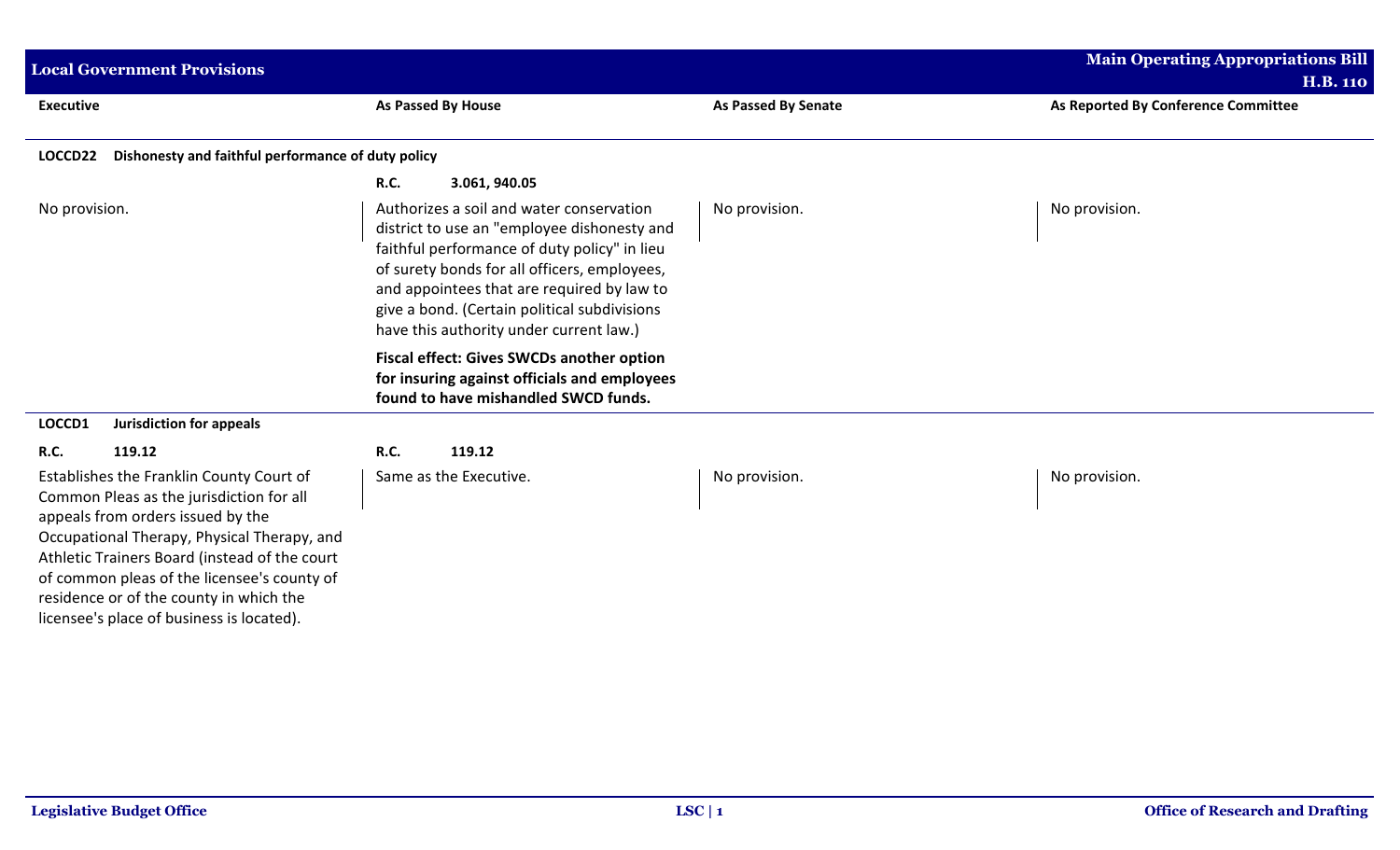| <b>Local Government Provisions</b>                                                                                                                                                                                                                                                                                                                                                                                                                                                            |                                              |                                                                                                                                                                                                                                                                                                                                                                                                              | Main Operating Appropriations Bill  |
|-----------------------------------------------------------------------------------------------------------------------------------------------------------------------------------------------------------------------------------------------------------------------------------------------------------------------------------------------------------------------------------------------------------------------------------------------------------------------------------------------|----------------------------------------------|--------------------------------------------------------------------------------------------------------------------------------------------------------------------------------------------------------------------------------------------------------------------------------------------------------------------------------------------------------------------------------------------------------------|-------------------------------------|
|                                                                                                                                                                                                                                                                                                                                                                                                                                                                                               |                                              |                                                                                                                                                                                                                                                                                                                                                                                                              | <b>H.B. 110</b>                     |
| <b>Executive</b>                                                                                                                                                                                                                                                                                                                                                                                                                                                                              | As Passed By House                           | <b>As Passed By Senate</b>                                                                                                                                                                                                                                                                                                                                                                                   | As Reported By Conference Committee |
| <b>Fiscal effect: Possible increase in expenses</b><br>related to additional cases in the Franklin<br><b>County Court of Common Pleas, with some</b><br>offsetting revenue in the form of court<br>costs and fees. Corresponding decrease in<br>expenses and offsetting revenue in the<br>court of common pleas that would have<br>otherwise heard such an appeal. Potential<br>savings effect for the Board, as staff would<br>not have to travel and defend action(s) in<br>another county. | <b>Fiscal effect: Same as the Executive.</b> |                                                                                                                                                                                                                                                                                                                                                                                                              |                                     |
| Government-owned broadband networks<br>LOCCD39                                                                                                                                                                                                                                                                                                                                                                                                                                                |                                              |                                                                                                                                                                                                                                                                                                                                                                                                              |                                     |
|                                                                                                                                                                                                                                                                                                                                                                                                                                                                                               |                                              | R.C.<br>122.4090, 122.4091, 122.4093,<br>122.4095, 122.4097, and 122.4098                                                                                                                                                                                                                                                                                                                                    |                                     |
| No provision.                                                                                                                                                                                                                                                                                                                                                                                                                                                                                 | No provision.                                | Permits political subdivisions to establish a<br>government-owned network for the<br>provision of broadband service on a<br>wholesale or retail basis only in unserved<br>areas within the political subdivision, but not<br>to any part of the state outside of that<br>unserved area.                                                                                                                      | No provision.                       |
| No provision.                                                                                                                                                                                                                                                                                                                                                                                                                                                                                 | No provision.                                | Defines "unserved areas" as areas within the<br>geographic boundaries of the political<br>subdivision with a network that are without<br>access to "tier one broadband service"<br>(broadband service capable of speeds of at<br>least 10 but less than 25 Mbps downstream<br>and at least 1 but less than 3 Mbps<br>upstream) or "tier two broadband service"<br>(broadband service capable of speeds of at | No provision.                       |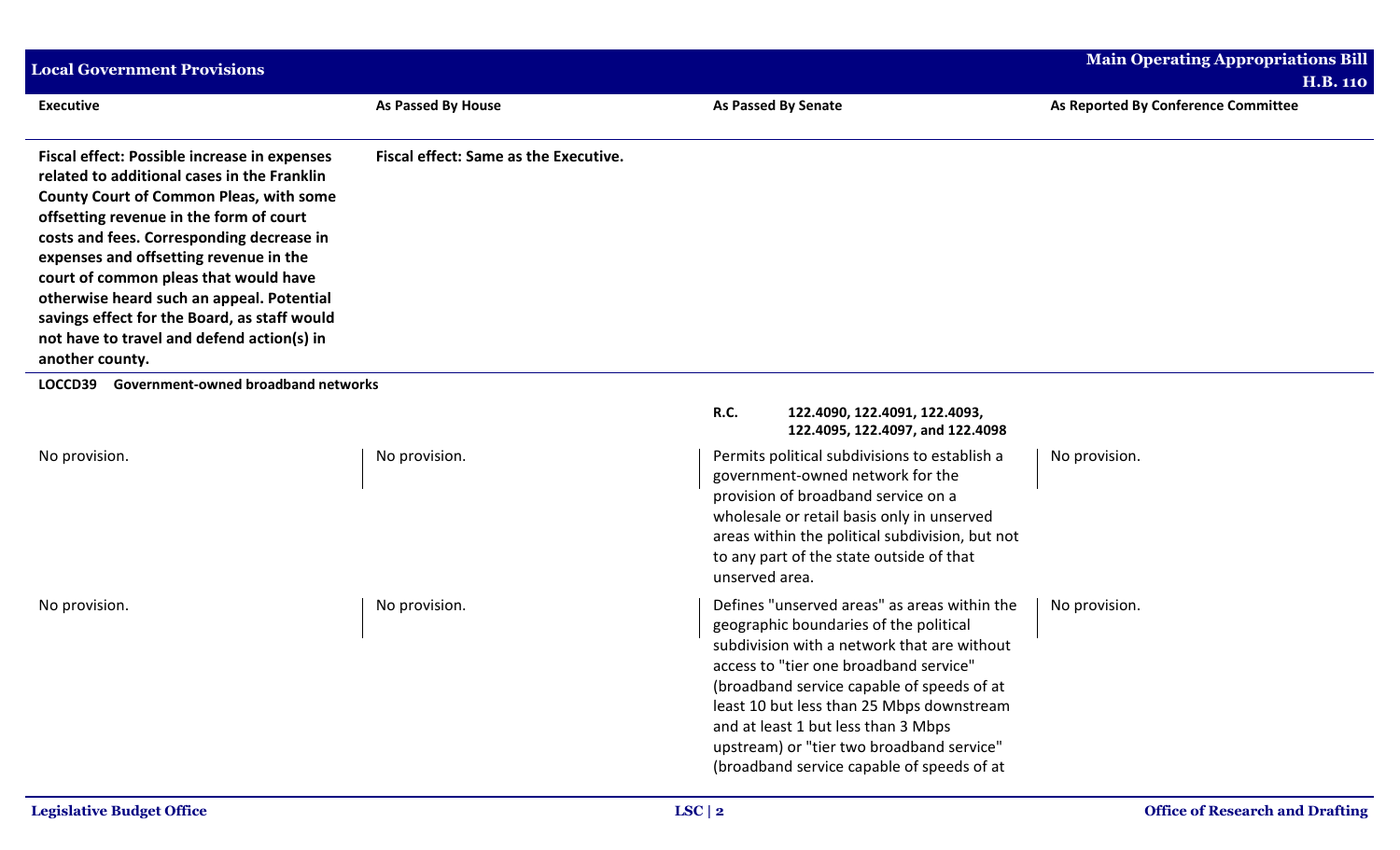| <b>Local Government Provisions</b> |                           |                                                                                                                                                                                                                                                                                                                                                                                                                                                                                                                                                                                                                                                                                                           | <b>Main Operating Appropriations Bill</b><br><b>H.B. 110</b> |
|------------------------------------|---------------------------|-----------------------------------------------------------------------------------------------------------------------------------------------------------------------------------------------------------------------------------------------------------------------------------------------------------------------------------------------------------------------------------------------------------------------------------------------------------------------------------------------------------------------------------------------------------------------------------------------------------------------------------------------------------------------------------------------------------|--------------------------------------------------------------|
| <b>Executive</b>                   | <b>As Passed By House</b> | <b>As Passed By Senate</b>                                                                                                                                                                                                                                                                                                                                                                                                                                                                                                                                                                                                                                                                                | As Reported By Conference Committee                          |
|                                    |                           | least 25 Mbps downstream and at least 3<br>Mbps upstream).                                                                                                                                                                                                                                                                                                                                                                                                                                                                                                                                                                                                                                                |                                                              |
| No provision.                      | No provision.             | Requires a political subdivision with a<br>network to (1) provide notice in a<br>newspaper of its intent to provide<br>broadband service in an unserved area and<br>(2) obtain the same approvals and<br>authorizations that private entities must<br>obtain to construct and deploy broadband<br>facilities in public rights of way.                                                                                                                                                                                                                                                                                                                                                                     | No provision.                                                |
| No provision.                      | No provision.             | Requires the political subdivision to perform<br>certain other tasks such as (1) preparing a<br>formal business plan for the network, (2)<br>establishing measures to protect residents<br>from any increase in taxes or fees to offset<br>any losses if the network performance is<br>poor or demand for the service is<br>insufficient, (3) providing information<br>demonstrating that the network and<br>provision of broadband service does not<br>adversely affect the political subdivision's<br>credit rating, and (4) establishing a<br>mechanism to refund any profits to<br>taxpayers if the provision of broadband<br>service through the operation of the<br>network generates a net profit. | No provision.                                                |
| No provision.                      | No provision.             | Requires the network to be funded by<br>capital funds allocated by the legislative<br>authority of the political subdivision in a<br>resolution adopted by the legislative                                                                                                                                                                                                                                                                                                                                                                                                                                                                                                                                | No provision.                                                |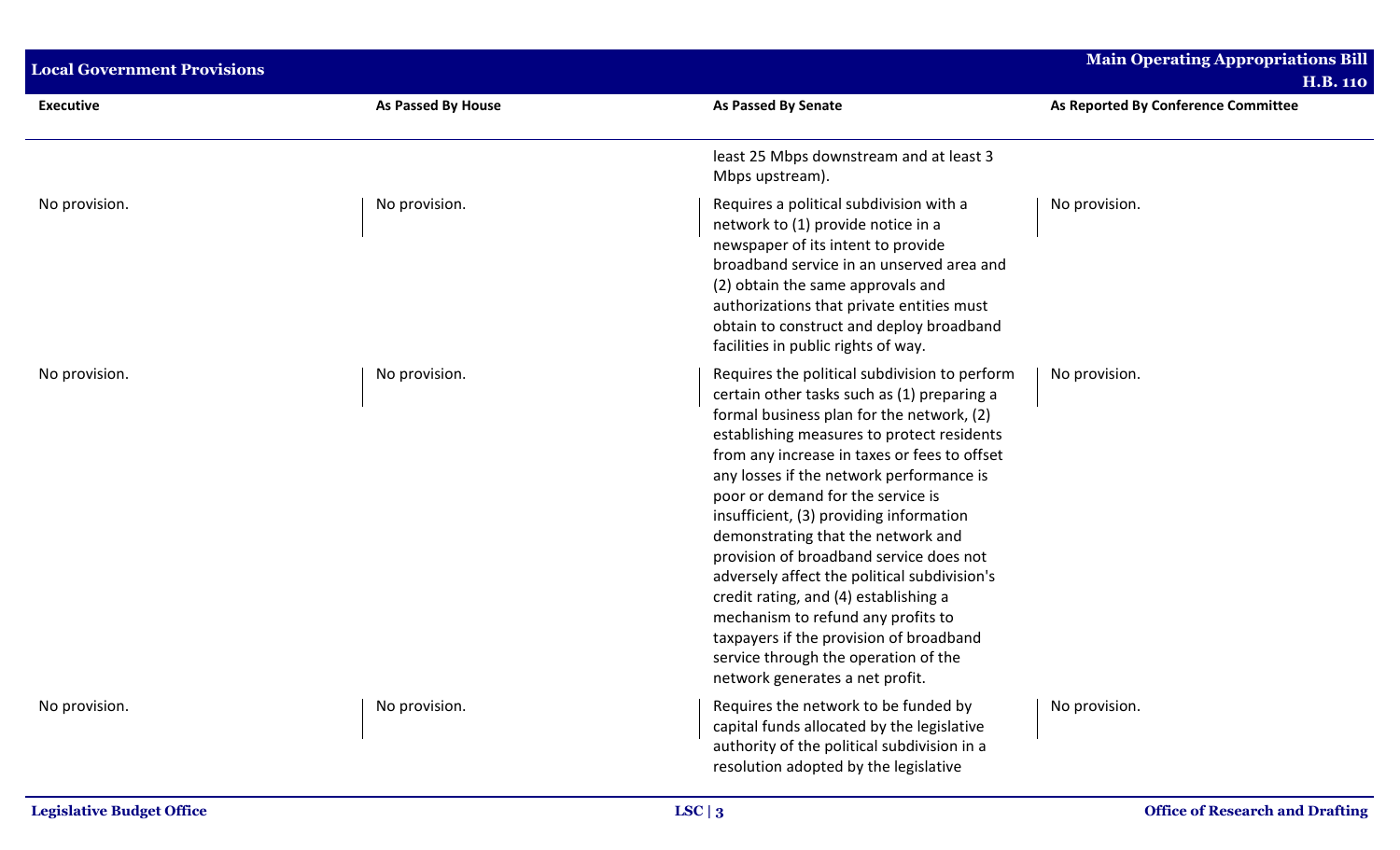| <b>Local Government Provisions</b>                                                                                                                                                                                                              |                           |                                                                                                                                                                                                                                                                                                                                                                                                      | <b>Main Operating Appropriations Bill</b><br><b>H.B. 110</b> |
|-------------------------------------------------------------------------------------------------------------------------------------------------------------------------------------------------------------------------------------------------|---------------------------|------------------------------------------------------------------------------------------------------------------------------------------------------------------------------------------------------------------------------------------------------------------------------------------------------------------------------------------------------------------------------------------------------|--------------------------------------------------------------|
| <b>Executive</b>                                                                                                                                                                                                                                | <b>As Passed By House</b> | <b>As Passed By Senate</b>                                                                                                                                                                                                                                                                                                                                                                           | As Reported By Conference Committee                          |
|                                                                                                                                                                                                                                                 |                           | authority after it approves the business plan<br>submitted by the political subdivision.                                                                                                                                                                                                                                                                                                             |                                                              |
| No provision.                                                                                                                                                                                                                                   | No provision.             | Prohibits the political subdivision with a<br>network from aggregating federal funds<br>received at different times or using revenues<br>and other public monies allocated for other<br>residential or business services to fund or<br>subsidize the construction, deployment,<br>purchase, lease, or operation of broadband<br>facilities, or the provision of broadband<br>service to subscribers. | No provision.                                                |
|                                                                                                                                                                                                                                                 |                           | <b>Fiscal effect: Political subdivision that</b><br>establish a broadband network in unserved<br>areas will incur new costs for building out<br>the system and operating it.                                                                                                                                                                                                                         |                                                              |
| LOCCD3<br>Political subdivision purchases through DAS                                                                                                                                                                                           |                           |                                                                                                                                                                                                                                                                                                                                                                                                      |                                                              |
| <b>R.C.</b><br>125.04, 3501.302                                                                                                                                                                                                                 | R.C.<br>125.04, 3501.302  | R.C.<br>125.04, 3501.302                                                                                                                                                                                                                                                                                                                                                                             | R.C.<br>125.04, 3501.302                                     |
| Authorizes DAS to permit political<br>subdivisions of another state to participate<br>in DAS contracts for the purchase of supplies<br>and services.                                                                                            | Same as the Executive.    | Same as the Executive.                                                                                                                                                                                                                                                                                                                                                                               | Same as the Executive.                                       |
| Allows a county board of elections to<br>participate in DAS contracts for the purchase<br>of supplies and services if DAS has<br>authorized that county to participate in<br>those contracts, rather than making the<br>board apply separately. | Same as the Executive.    | Same as the Executive.                                                                                                                                                                                                                                                                                                                                                                               | Same as the Executive.                                       |
| Clarifies that a county board of elections is<br>permitted to purchase election supplies                                                                                                                                                        | Same as the Executive.    | Same as the Executive.                                                                                                                                                                                                                                                                                                                                                                               | Same as the Executive.                                       |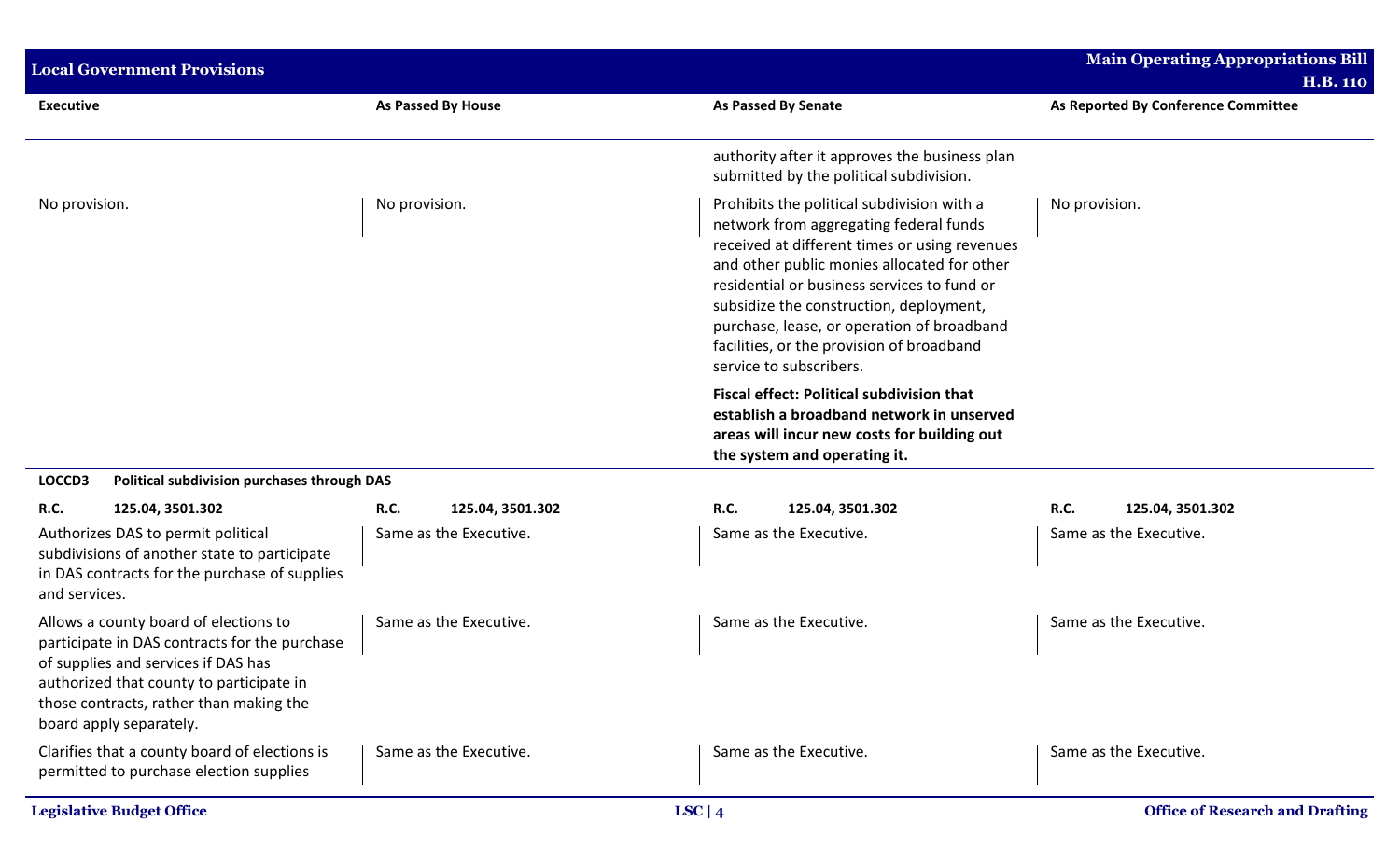| <b>Local Government Provisions</b>                                                                                                                                           |                                                                                                                                                                                                                                                                                                                                                                    |                                              | <b>Main Operating Appropriations Bill</b> |
|------------------------------------------------------------------------------------------------------------------------------------------------------------------------------|--------------------------------------------------------------------------------------------------------------------------------------------------------------------------------------------------------------------------------------------------------------------------------------------------------------------------------------------------------------------|----------------------------------------------|-------------------------------------------|
|                                                                                                                                                                              |                                                                                                                                                                                                                                                                                                                                                                    |                                              | <b>H.B. 110</b>                           |
| <b>Executive</b>                                                                                                                                                             | <b>As Passed By House</b>                                                                                                                                                                                                                                                                                                                                          | <b>As Passed By Senate</b>                   | As Reported By Conference Committee       |
| through DAS's cooperative purchasing<br>program, through the Secretary of State's<br>bulk purchasing program, or through other<br>means.                                     |                                                                                                                                                                                                                                                                                                                                                                    |                                              |                                           |
| <b>Fiscal effect: Provides county boards of</b><br>elections purchasing flexibility that would<br>allow the boards to acquire supplies at a<br>lower cost in some instances. | <b>Fiscal effect: Same as the Executive.</b>                                                                                                                                                                                                                                                                                                                       | <b>Fiscal effect: Same as the Executive.</b> | Fiscal effect: Same as the Executive.     |
| Attorneys fees and costs in inverse condemnation proceedings<br>LOCCD23                                                                                                      |                                                                                                                                                                                                                                                                                                                                                                    |                                              |                                           |
|                                                                                                                                                                              | <b>R.C.</b><br>163.62, Section 701.50                                                                                                                                                                                                                                                                                                                              |                                              | <b>R.C.</b><br>163.62, Section 701.50     |
| No provision.                                                                                                                                                                | Requires courts in inverse condemnation (a<br>variation of the eminent domain concept<br>where the suit is initiated by the property<br>owner) proceedings to award amounts<br>sufficient to reimburse a property owner for<br>reasonable expenses in the proceeding if (1)<br>the property owner is successful in the<br>proceeding, or (2) reaches a settlement. | No provision.                                | Same as the Senate.                       |
|                                                                                                                                                                              | <b>Fiscal effect: Potentially increases the costs</b><br>to applicable state agencies or local<br>governments related to eminent domain<br>actions.                                                                                                                                                                                                                |                                              | Fiscal effect: Same as the House.         |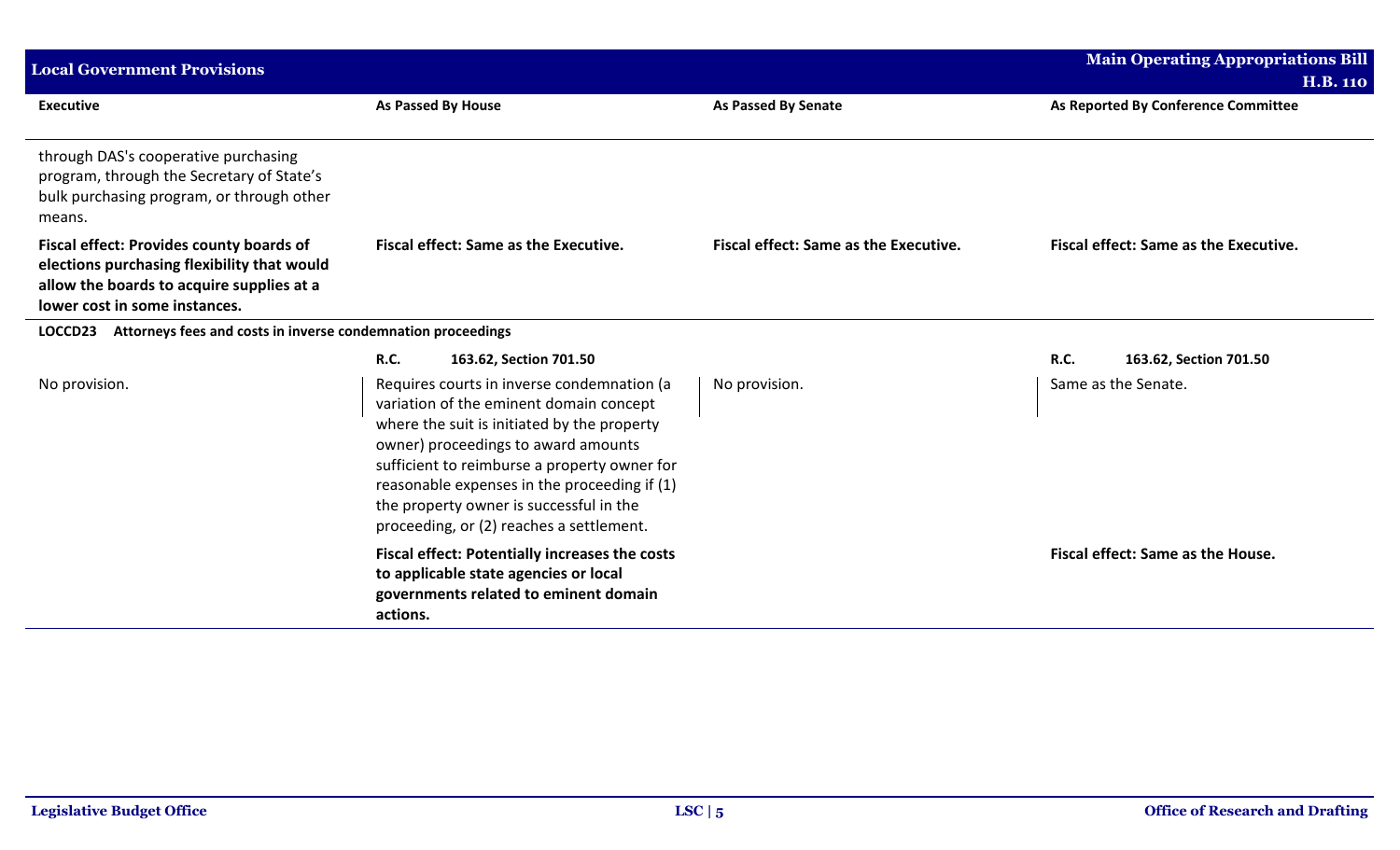| <b>Local Government Provisions</b>                 |                           |             |                                                                                                                                                                                                                                                                                                                                                                                                                                                                                                                                                                                                                                                           |             | <b>Main Operating Appropriations Bill</b>         |
|----------------------------------------------------|---------------------------|-------------|-----------------------------------------------------------------------------------------------------------------------------------------------------------------------------------------------------------------------------------------------------------------------------------------------------------------------------------------------------------------------------------------------------------------------------------------------------------------------------------------------------------------------------------------------------------------------------------------------------------------------------------------------------------|-------------|---------------------------------------------------|
|                                                    |                           |             |                                                                                                                                                                                                                                                                                                                                                                                                                                                                                                                                                                                                                                                           |             | <b>H.B. 110</b>                                   |
| <b>Executive</b>                                   | <b>As Passed By House</b> |             | As Passed By Senate                                                                                                                                                                                                                                                                                                                                                                                                                                                                                                                                                                                                                                       |             | As Reported By Conference Committee               |
| <b>Auxiliary container restrictions</b><br>LOCCD29 |                           |             |                                                                                                                                                                                                                                                                                                                                                                                                                                                                                                                                                                                                                                                           |             |                                                   |
|                                                    |                           | <b>R.C.</b> | 301.30, 504.04, 715.013, 3736.01,<br>and 3736.021                                                                                                                                                                                                                                                                                                                                                                                                                                                                                                                                                                                                         | <b>R.C.</b> | 301.30, 504.04, 715.013, 3736.01,<br>and 3736.021 |
| No provision.                                      | No provision.             |             | Makes permanent the following provisions<br>from H.B. 242 of the 133rd G.A., which are<br>set to expire on January 15, 2022: (1)<br>prohibits a local government from imposing<br>a tax, fee, assessment or other charge on<br>auxiliary containers, the sale or consumption<br>of auxiliary containers, or on the basis of<br>receipts received from the sale of auxiliary<br>containers; (2) authorizes a person to use an<br>auxiliary container for purposes of<br>commerce or otherwise; and (3) clarifies<br>that existing law prohibiting the improper<br>deposit of litter applies to auxiliary<br>containers under the state anti-littering law. |             | Same as the Senate.                               |
|                                                    |                           |             | <b>Fiscal effect: Permanently bars political</b><br>subdivisions from enacting auxiliary<br>container ordinances after the current<br>prohibition expires.                                                                                                                                                                                                                                                                                                                                                                                                                                                                                                |             | Fiscal effect: Same as the Senate.                |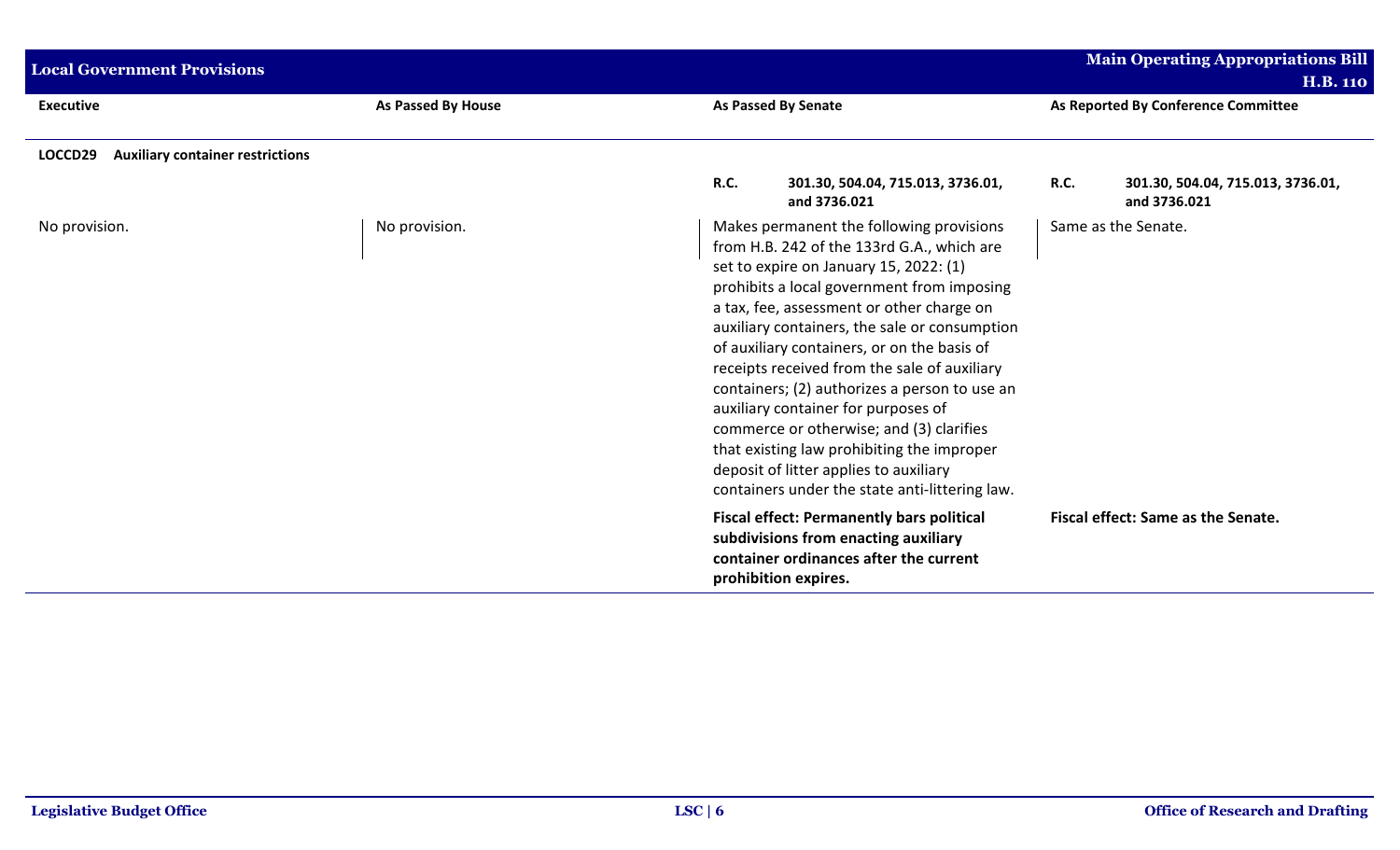| <b>Local Government Provisions</b>                                      |                    |                                                                                                                                                                                                                                                                                                                                                                                                                                                                                                                                            | <b>Main Operating Appropriations Bill</b><br><b>H.B. 110</b>    |
|-------------------------------------------------------------------------|--------------------|--------------------------------------------------------------------------------------------------------------------------------------------------------------------------------------------------------------------------------------------------------------------------------------------------------------------------------------------------------------------------------------------------------------------------------------------------------------------------------------------------------------------------------------------|-----------------------------------------------------------------|
| <b>Executive</b>                                                        | As Passed By House | <b>As Passed By Senate</b>                                                                                                                                                                                                                                                                                                                                                                                                                                                                                                                 | As Reported By Conference Committee                             |
| Developer requirements for certain new community authorities<br>LOCCD34 |                    |                                                                                                                                                                                                                                                                                                                                                                                                                                                                                                                                            |                                                                 |
|                                                                         |                    | 349.01<br><b>R.C.</b>                                                                                                                                                                                                                                                                                                                                                                                                                                                                                                                      | <b>R.C.</b><br>349.01                                           |
| No provision.                                                           | No provision.      | Specifies that a person controlling land<br>pursuant to certain 99-year renewable<br>leases qualifies as a developer eligible to<br>form a new community authority (NCA),<br>which may carry out development and<br>management activities respecting such<br>property and levy development charges to<br>fund the NCA's activities, provided that<br>developer establishes the NCA on or before<br>December 31, 2021. (Continuing law<br>qualifies developers that control property<br>pursuant to a lease of at least a 75-year<br>term.) | Same as the Senate.                                             |
| <b>Tourism development districts</b><br>LOCCD35                         |                    |                                                                                                                                                                                                                                                                                                                                                                                                                                                                                                                                            |                                                                 |
| No provision.                                                           | No provision.      | <b>R.C.</b><br>503.56, 715.014; Section 803.120<br>Clarifies that a municipality or township may<br>enlarge the territory of an existing Tourism<br>Development District (TDD) after December<br>31, 2020, the deadline under continuing law<br>for creating a new TDD.                                                                                                                                                                                                                                                                    | R.C.<br>503.56, 715.014; Section 803.120<br>Same as the Senate. |
|                                                                         |                    | <b>Fiscal effect: Allows for municipal</b><br>corporations to assess fees on property<br>owners within a TDD if the TDD is being<br>enlarged.                                                                                                                                                                                                                                                                                                                                                                                              | Fiscal effect: Same as the Senate.                              |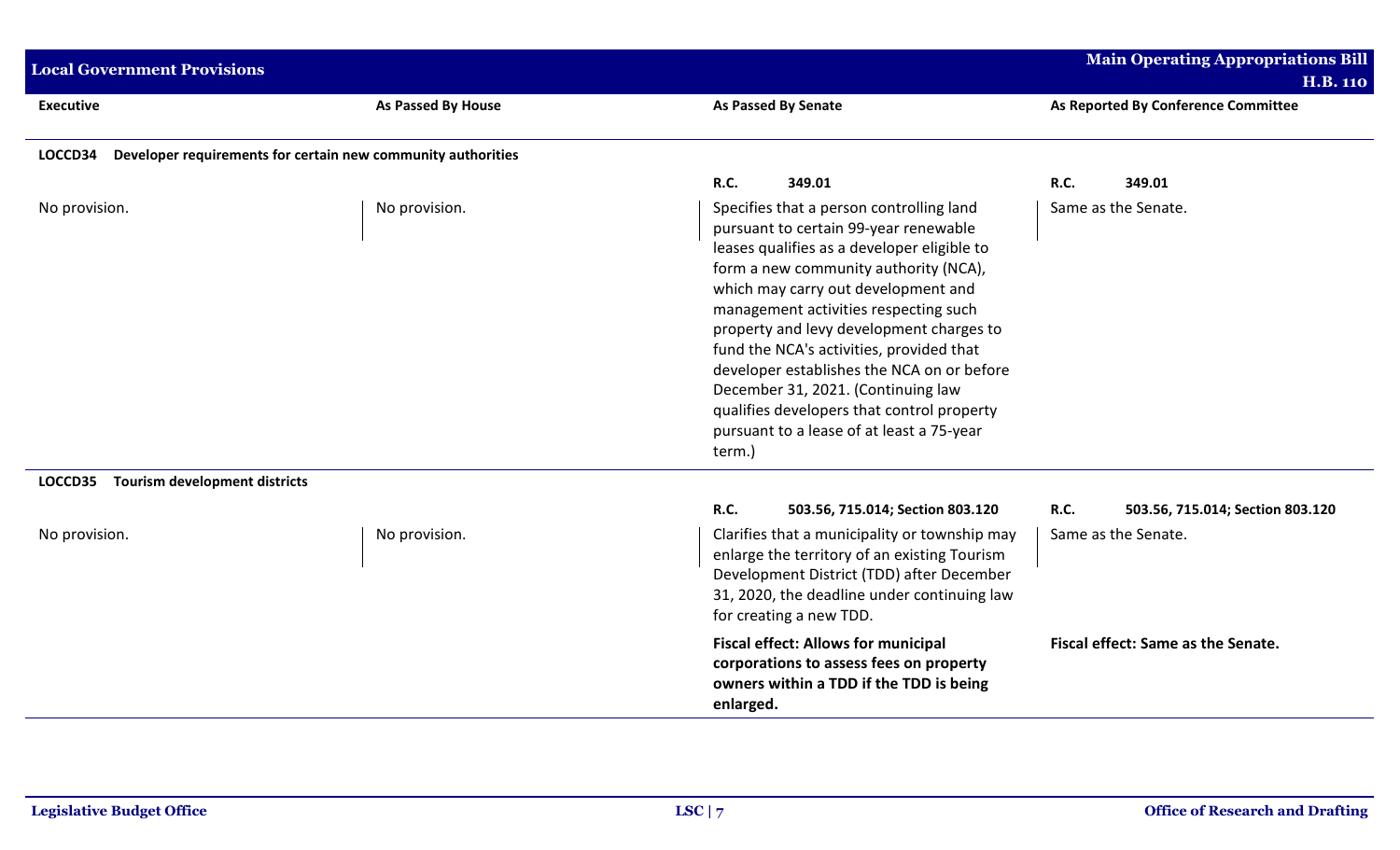| <b>Local Government Provisions</b>                        |                           |                                                                                                                                                                                                                                                                                                                      | <b>Main Operating Appropriations Bill</b>                                                                                                                                                                        |
|-----------------------------------------------------------|---------------------------|----------------------------------------------------------------------------------------------------------------------------------------------------------------------------------------------------------------------------------------------------------------------------------------------------------------------|------------------------------------------------------------------------------------------------------------------------------------------------------------------------------------------------------------------|
| <b>Executive</b>                                          | <b>As Passed By House</b> | <b>As Passed By Senate</b>                                                                                                                                                                                                                                                                                           | <b>H.B. 110</b><br>As Reported By Conference Committee                                                                                                                                                           |
| Township fiscal officer assistant compensation<br>LOCCD37 |                           |                                                                                                                                                                                                                                                                                                                      |                                                                                                                                                                                                                  |
|                                                           |                           | R.C.<br>507.021                                                                                                                                                                                                                                                                                                      | R.C.<br>507.021                                                                                                                                                                                                  |
| No provision.                                             | No provision.             | Allows township fiscal officers to set the<br>compensation of their hired assistants<br>without prior approval from the board of<br>township trustees.                                                                                                                                                               | Same as the Senate.                                                                                                                                                                                              |
| LOCCD28<br>Liens for unpaid municipal garbage collection  |                           |                                                                                                                                                                                                                                                                                                                      |                                                                                                                                                                                                                  |
|                                                           |                           | R.C.<br>701.10                                                                                                                                                                                                                                                                                                       | R.C.<br>701.10                                                                                                                                                                                                   |
| No provision.                                             | No provision.             | Allows a municipal corporation to place as a<br>lien on property the amount of unpaid<br>garbage/trash collection charges, when the<br>unpaid amount is greater than the annual<br>charge for the services, in addition to the<br>ability to do so when the unpaid amount is<br>at least \$250 as under current law. | Same as the Senate.                                                                                                                                                                                              |
| No provision.                                             | No provision.             | Specifies the limitations above do not apply<br>to a municipal corporation that collects all<br>garbage/trash charges (not only unpaid<br>amounts) via the tax list.                                                                                                                                                 | Specifies the limitations above do not apply<br>to a municipal corporation that has collected<br>all garbage/trash charges (not only unpaid<br>amounts) via the tax list since on or before<br>October 17, 2019. |
|                                                           |                           | Fiscal effect: Provides for an additional way<br>to recoup unpaid waste collection fees.                                                                                                                                                                                                                             | Fiscal effect: Same as the Senate.                                                                                                                                                                               |
| Force accounts for local governments<br>LOCCD40           |                           |                                                                                                                                                                                                                                                                                                                      |                                                                                                                                                                                                                  |
|                                                           |                           | R.C.<br>723.52, 5543.19, 5575.01                                                                                                                                                                                                                                                                                     |                                                                                                                                                                                                                  |
| No provision.                                             | No provision.             | Increases force account limits for highway<br>projects undertaken by an unchartered<br>municipal corporation from \$30,000 per<br>project to \$90,000 per project.                                                                                                                                                   | No provision.                                                                                                                                                                                                    |
| <b>Legislative Budget Office</b>                          |                           | LSC   8                                                                                                                                                                                                                                                                                                              | <b>Office of Research and Drafting</b>                                                                                                                                                                           |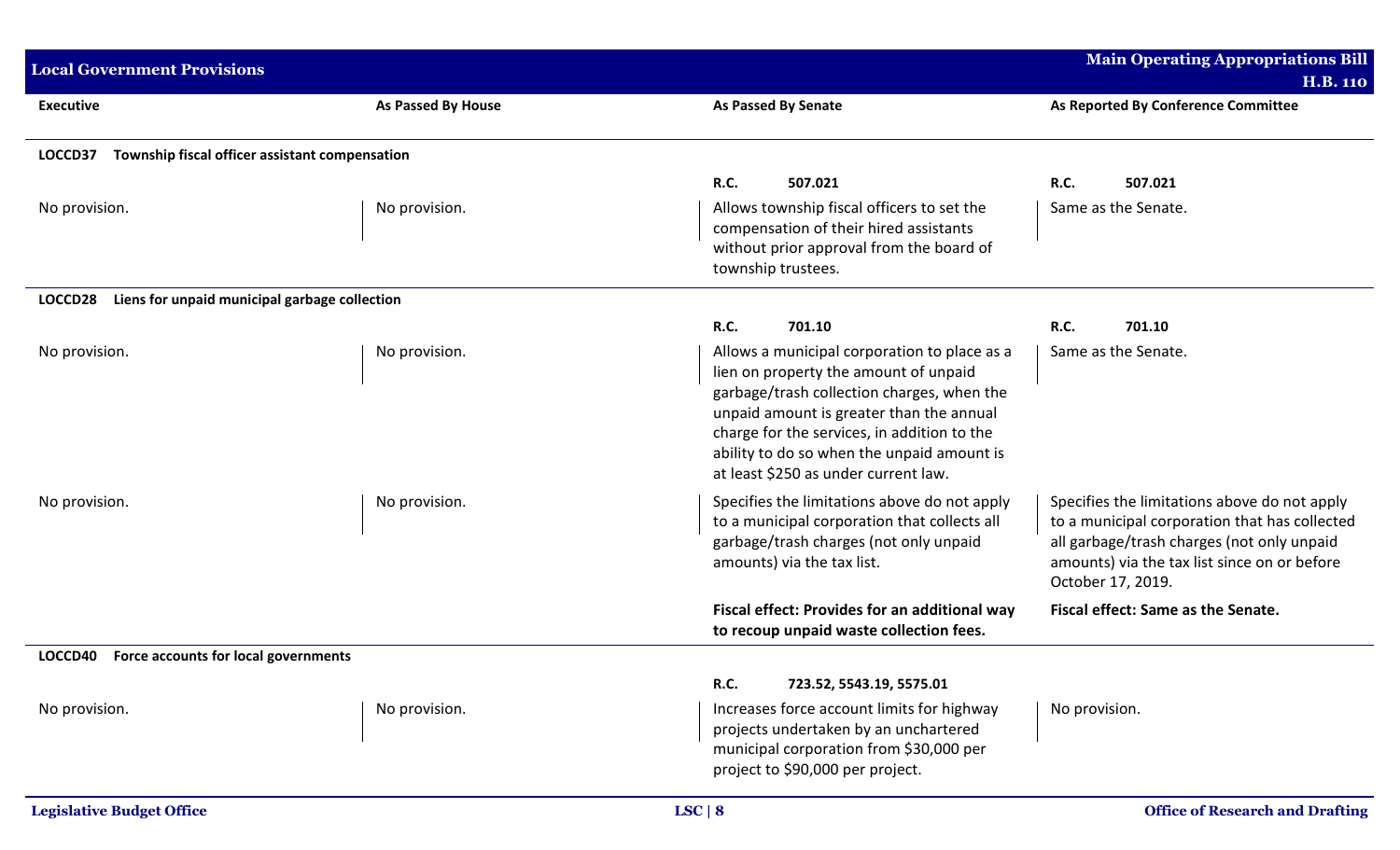| <b>Local Government Provisions</b> |                    |                                                                                                                                                                                                                                                                                                                                                                                                                        | <b>Main Operating Appropriations Bill</b><br><b>H.B. 110</b> |
|------------------------------------|--------------------|------------------------------------------------------------------------------------------------------------------------------------------------------------------------------------------------------------------------------------------------------------------------------------------------------------------------------------------------------------------------------------------------------------------------|--------------------------------------------------------------|
| <b>Executive</b>                   | As Passed By House | <b>As Passed By Senate</b>                                                                                                                                                                                                                                                                                                                                                                                             | As Reported By Conference Committee                          |
| No provision.                      | No provision.      | Increases the force account limits for<br>highway and bridge projects undertaken by<br>a county engineer in the following ways: (1)<br>for roads, raises the limits from \$30,000 per<br>mile of construction or reconstruction to<br>\$90,000 per mile; and (2) for bridges or<br>culverts, raises the limit from \$100,000 to<br>\$225,000 for construction, reconstruction,<br>improvement, maintenance, or repair. | No provision.                                                |
| No provision.                      | No provision.      | Increases the force account limits for road<br>projects undertaken by a board of township<br>trustees in the following ways: (1) for<br>maintenance and repair, raises the limit<br>from \$45,000 per project to \$90,000 per<br>project; and (2) for construction and<br>reconstruction, raises the limit from \$15,000<br>per mile to \$45,000 per mile.                                                             | No provision.                                                |
| No provision.                      | No provision.      | Increases the threshold for a required force<br>account assessment form for township road<br>projects as follows: (1) for a maintenance or<br>repair project, from \$15,000 to \$30,000; and<br>(2) for a construction or reconstruction<br>project, from \$5,000 to \$15,000 per mile.                                                                                                                                | No provision.                                                |
|                                    |                    | Fiscal effect: Gives local governments more<br>flexibility to decide how to complete<br>various projects.                                                                                                                                                                                                                                                                                                              |                                                              |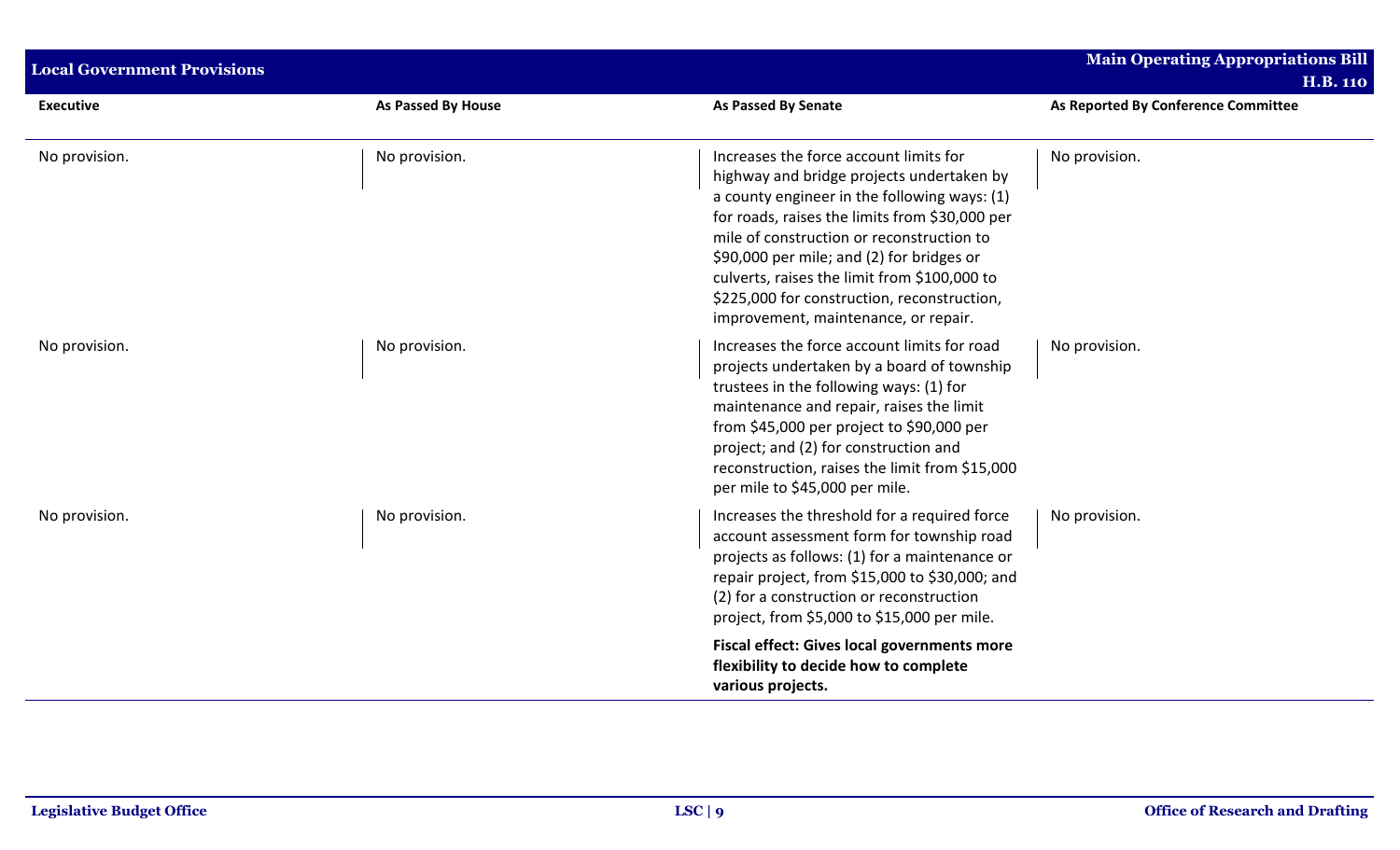| <b>Local Government Provisions</b>                       |                                                                                                                                                                                                                                                                                                                                                                                                                                                                                                                                  |                                                                                                                                                                                                                                                           | <b>Main Operating Appropriations Bill</b><br><b>H.B. 110</b> |
|----------------------------------------------------------|----------------------------------------------------------------------------------------------------------------------------------------------------------------------------------------------------------------------------------------------------------------------------------------------------------------------------------------------------------------------------------------------------------------------------------------------------------------------------------------------------------------------------------|-----------------------------------------------------------------------------------------------------------------------------------------------------------------------------------------------------------------------------------------------------------|--------------------------------------------------------------|
| <b>Executive</b>                                         | As Passed By House                                                                                                                                                                                                                                                                                                                                                                                                                                                                                                               | <b>As Passed By Senate</b>                                                                                                                                                                                                                                | As Reported By Conference Committee                          |
| Municipal fiscal officer continuing education<br>LOCCD36 |                                                                                                                                                                                                                                                                                                                                                                                                                                                                                                                                  |                                                                                                                                                                                                                                                           |                                                              |
|                                                          |                                                                                                                                                                                                                                                                                                                                                                                                                                                                                                                                  | R.C.<br>733.81                                                                                                                                                                                                                                            | <b>R.C.</b><br>733.81                                        |
| No provision.                                            | No provision.                                                                                                                                                                                                                                                                                                                                                                                                                                                                                                                    | Requires an appointed municipal fiscal<br>officer to complete 18 hours of continuing<br>education during the first term of office and<br>12 hours in each subsequent term, thereby<br>matching the requirements for elected<br>municipal fiscal officers. | Same as the Senate.                                          |
| LOCCD21                                                  | Acceptance of financial transaction devices by soil and water conservation districts                                                                                                                                                                                                                                                                                                                                                                                                                                             |                                                                                                                                                                                                                                                           |                                                              |
|                                                          | <b>R.C.</b><br>940.111                                                                                                                                                                                                                                                                                                                                                                                                                                                                                                           |                                                                                                                                                                                                                                                           | <b>R.C.</b><br>940.111                                       |
| No provision.                                            | Establishes procedures by which a soil and<br>water conservation district (SWCD) may<br>accept financial transaction devices<br>(including credit cards and debit cards) for<br>payment of certain district goods and<br>services, including designating the county<br>treasurer as the SWCD's agent for soliciting<br>proposals from issuers, recommending<br>proposals to the SWCD, and implementing<br>the SWCD's financial transaction devices<br>program. Allows the county treasurer to opt<br>out of this responsibility. | No provision.                                                                                                                                                                                                                                             | Same as the House.                                           |
| No provision.                                            | Allows the SWCD to administer the program<br>if the county treasurer fails to implement<br>the financial transaction device program<br>according to the SWCD's plan under the<br>resolution authorizing such a program, and<br>fails to correct deficiencies within six months<br>after being notified by the board of the<br>SWCD.                                                                                                                                                                                              | No provision.                                                                                                                                                                                                                                             | Same as the House.                                           |
| <b>Legislative Budget Office</b>                         |                                                                                                                                                                                                                                                                                                                                                                                                                                                                                                                                  | LSC   10                                                                                                                                                                                                                                                  | <b>Office of Research and Drafting</b>                       |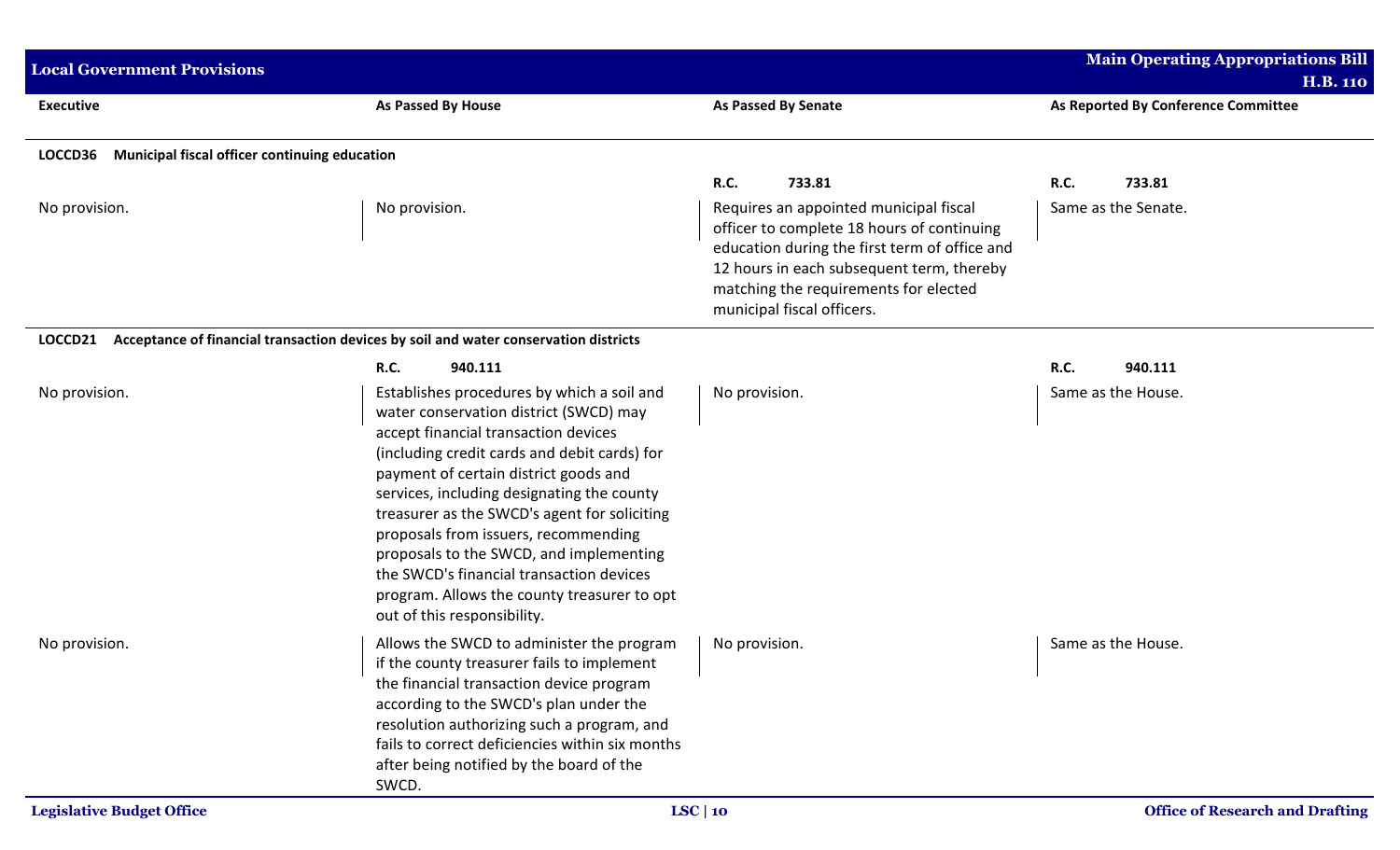| <b>Local Government Provisions</b> |                                                                           |                                                                                                                                                                                                                                                                                     | <b>Main Operating Appropriations Bill</b><br><b>H.B. 110</b> |
|------------------------------------|---------------------------------------------------------------------------|-------------------------------------------------------------------------------------------------------------------------------------------------------------------------------------------------------------------------------------------------------------------------------------|--------------------------------------------------------------|
| <b>Executive</b>                   | As Passed By House                                                        | As Passed By Senate                                                                                                                                                                                                                                                                 | As Reported By Conference Committee                          |
|                                    | <b>Fiscal effect: Minimal cost for SWCD to</b><br>establish procedures.   |                                                                                                                                                                                                                                                                                     | Fiscal effect: Same as the House.                            |
| LOCCD38                            | Meetings on drainage improvement meetings held by video or teleconference |                                                                                                                                                                                                                                                                                     |                                                              |
|                                    |                                                                           | <b>R.C.</b><br>940.39, 6133.041 (both repealed)                                                                                                                                                                                                                                     |                                                              |
| No provision.                      | No provision.                                                             | Eliminates the authority for a board of<br>supervisors of a soil and water conservation<br>district and a joint board of county<br>commissioners to conduct drainage<br>improvement meetings by video conference<br>or, if video conference is not available, by<br>teleconference. | No provision.                                                |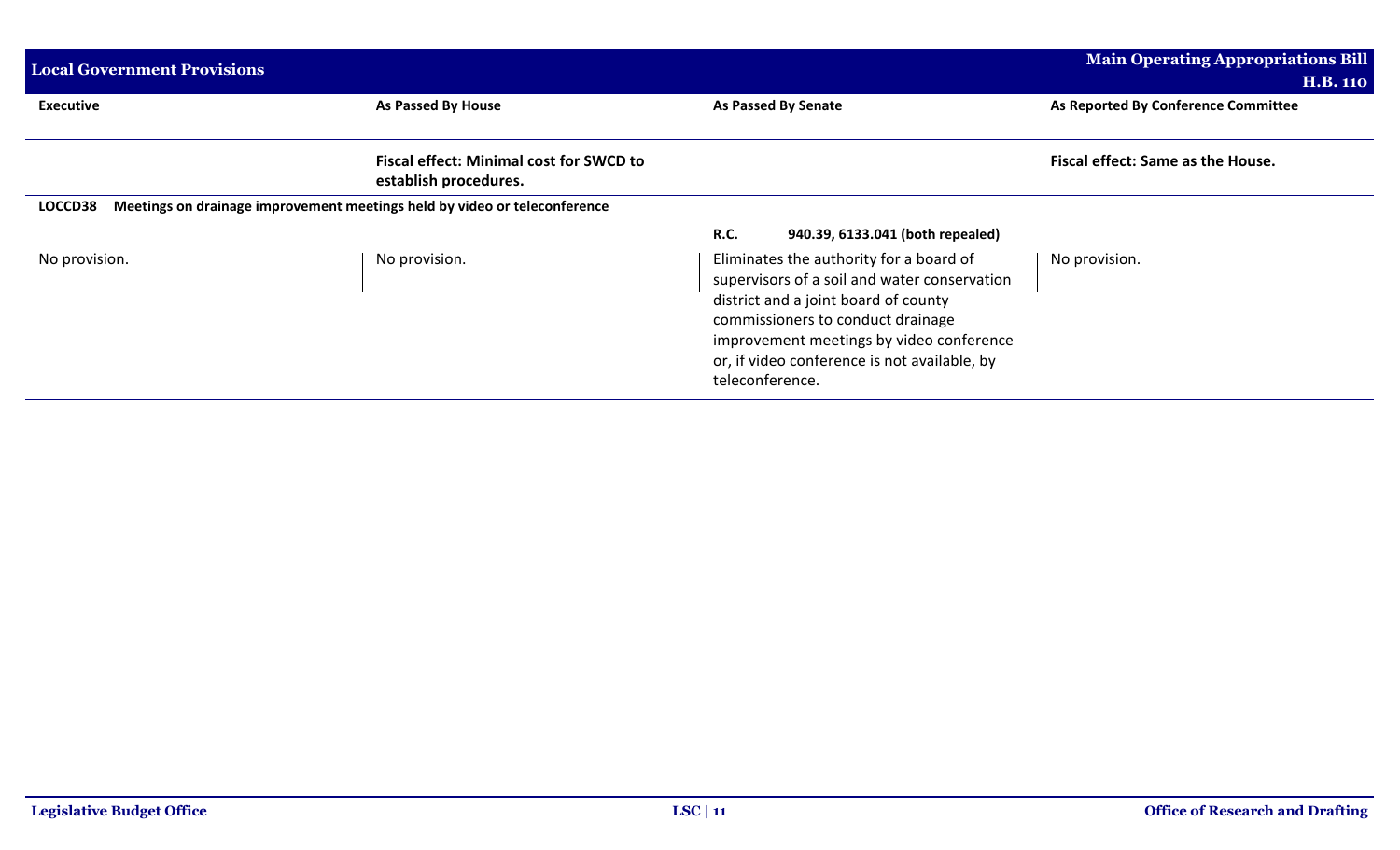| <b>Local Government Provisions</b>                |                                                                                                                                                                                                                                                                                                                                                                                                                         |                                                                                                                                                                                                                                                                                                                                                                                                                                                                                                                                                                                                                                                                                                                                                                                                                                                                                  | <b>Main Operating Appropriations Bill</b> |
|---------------------------------------------------|-------------------------------------------------------------------------------------------------------------------------------------------------------------------------------------------------------------------------------------------------------------------------------------------------------------------------------------------------------------------------------------------------------------------------|----------------------------------------------------------------------------------------------------------------------------------------------------------------------------------------------------------------------------------------------------------------------------------------------------------------------------------------------------------------------------------------------------------------------------------------------------------------------------------------------------------------------------------------------------------------------------------------------------------------------------------------------------------------------------------------------------------------------------------------------------------------------------------------------------------------------------------------------------------------------------------|-------------------------------------------|
|                                                   |                                                                                                                                                                                                                                                                                                                                                                                                                         |                                                                                                                                                                                                                                                                                                                                                                                                                                                                                                                                                                                                                                                                                                                                                                                                                                                                                  | <b>H.B. 110</b>                           |
| <b>Executive</b>                                  | <b>As Passed By House</b>                                                                                                                                                                                                                                                                                                                                                                                               | As Passed By Senate                                                                                                                                                                                                                                                                                                                                                                                                                                                                                                                                                                                                                                                                                                                                                                                                                                                              | As Reported By Conference Committee       |
| <b>Agreements with animal shelters</b><br>LOCCD15 |                                                                                                                                                                                                                                                                                                                                                                                                                         |                                                                                                                                                                                                                                                                                                                                                                                                                                                                                                                                                                                                                                                                                                                                                                                                                                                                                  |                                           |
|                                                   | R.C.<br>955.15                                                                                                                                                                                                                                                                                                                                                                                                          | <b>R.C.</b><br>955.15                                                                                                                                                                                                                                                                                                                                                                                                                                                                                                                                                                                                                                                                                                                                                                                                                                                            | R.C.<br>955.15                            |
| No provision.                                     | Expands the types of entities with which a<br>board of county commissioners may enter<br>into a written agreement to operate as a<br>dog pound on behalf of the county to<br>include an animal shelter that (1) is suitable<br>to act as a dog pound, and (2) maintains<br>devices for humanely destroying dogs.<br>(Current law allows such agreements only<br>with humane societies that operate animal<br>shelters.) | Same as the House, but makes the following<br>clarifications and additions: (1) specifies that<br>the written agreement with the animal<br>shelter must be with "an animal shelter for<br>dogs"; (2) specifies that the animal shelter<br>for dogs must be able to adopt out, transfer<br>out, or humanely destroy a dog; (3) removes<br>references to county humane societies as<br>those are included in "an animal shelter for<br>dogs"; (4) removes references to euthanasia<br>devices; (5) requires a dog pound or animal<br>shelter for dogs to maintain public records<br>pertaining to the intake and disposition of<br>any dog that is delivered by a dog warden;<br>and (6) allows the county to pay for<br>expenses related to delivering a dog to an<br>animal shelter for dogs from a county's<br>general fund in addition to the county's dog<br>and kennel fund. | Same as the Senate                        |
|                                                   | <b>Fiscal effect: Gives counties flexibility to</b><br>select other animal shelter operators to<br>serve as dog pounds, the costs of which are<br>paid from county dog and kennel funds.                                                                                                                                                                                                                                | Fiscal effect: Same as the House, but also<br>allows for such costs to be paid from the<br>county general fund.                                                                                                                                                                                                                                                                                                                                                                                                                                                                                                                                                                                                                                                                                                                                                                  | Fiscal effect: Same as the Senate.        |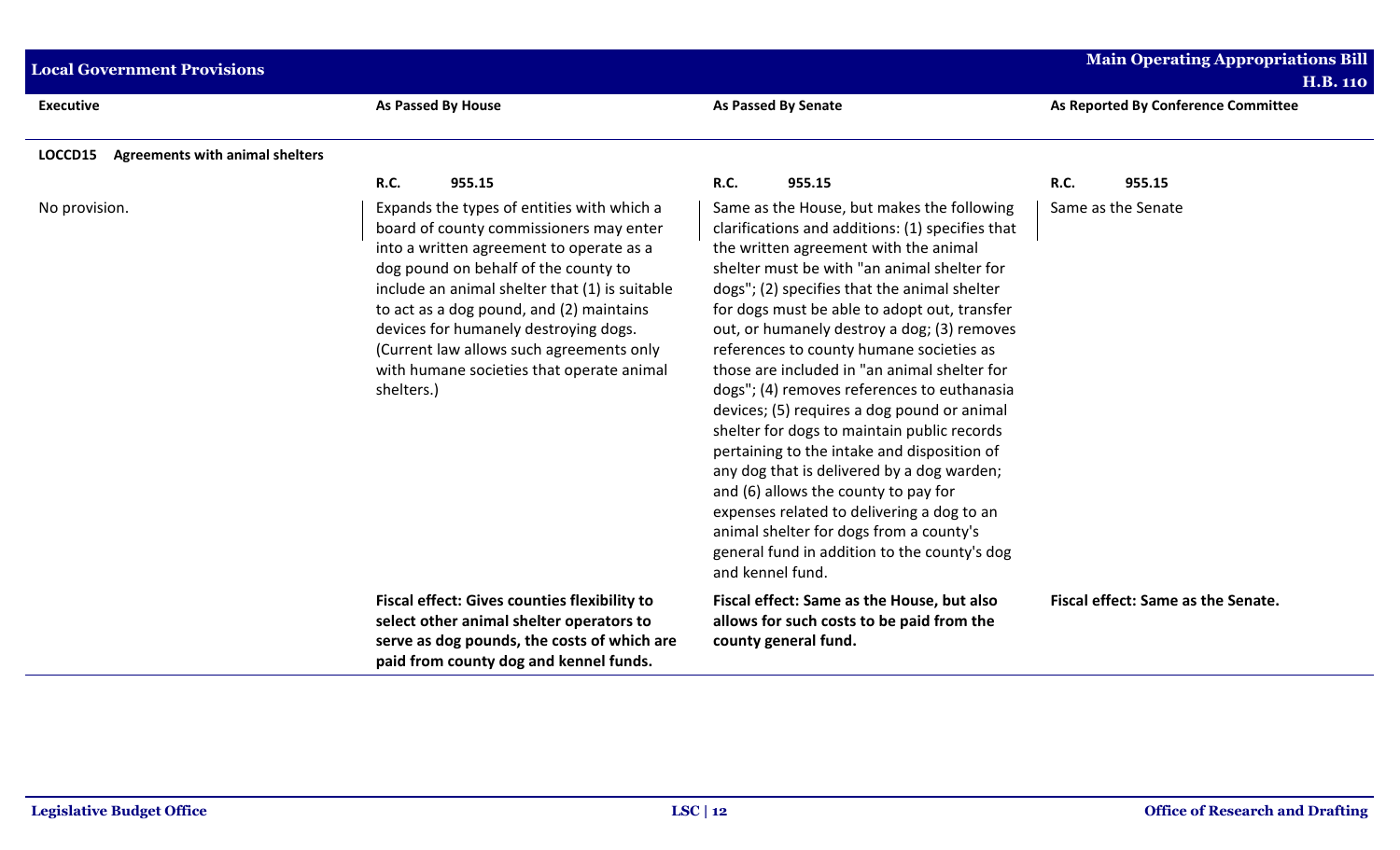| <b>Main Operating Appropriations Bill</b><br><b>Local Government Provisions</b><br><b>H.B. 110</b> |                                                                                                                                                                                          |                                                                                                                                                                                                                                                                                                                                                              |                                     |  |  |  |  |
|----------------------------------------------------------------------------------------------------|------------------------------------------------------------------------------------------------------------------------------------------------------------------------------------------|--------------------------------------------------------------------------------------------------------------------------------------------------------------------------------------------------------------------------------------------------------------------------------------------------------------------------------------------------------------|-------------------------------------|--|--|--|--|
| <b>Executive</b>                                                                                   | <b>As Passed By House</b>                                                                                                                                                                | <b>As Passed By Senate</b>                                                                                                                                                                                                                                                                                                                                   | As Reported By Conference Committee |  |  |  |  |
| Shoreline improvement district project expansion<br>LOCCD18                                        |                                                                                                                                                                                          |                                                                                                                                                                                                                                                                                                                                                              |                                     |  |  |  |  |
|                                                                                                    | <b>R.C.</b><br>1710.01                                                                                                                                                                   | <b>R.C.</b><br>1710.01                                                                                                                                                                                                                                                                                                                                       | <b>R.C.</b><br>1710.01              |  |  |  |  |
| No provision.                                                                                      | Allows a special improvement district to<br>fund projects, including by assessing<br>property within the district, to abate soil<br>erosion along waters within a watershed<br>district. | Same as the House, but provides that an<br>existing qualified nonprofit corporation may<br>create a special improvement district to<br>implement a shoreline improvement project<br>even if the corporation (1) does not have an<br>established police department and (2) is not<br>organized for purposes that include the<br>acquisition of real property. | Same as the Senate                  |  |  |  |  |
|                                                                                                    | <b>Fiscal effect: Provides an additional funding</b><br>mechanism to undertake soil erosion<br>abatement projects within watershed<br>districts.                                         | Fiscal effect: Same as the House.                                                                                                                                                                                                                                                                                                                            | Fiscal effect: Same as the House.   |  |  |  |  |
| <b>Lima Municipal Court Clerk</b><br>LOCCD30                                                       |                                                                                                                                                                                          |                                                                                                                                                                                                                                                                                                                                                              |                                     |  |  |  |  |
|                                                                                                    |                                                                                                                                                                                          | <b>R.C.</b><br>1901.31                                                                                                                                                                                                                                                                                                                                       | <b>R.C.</b><br>1901.31              |  |  |  |  |
| No provision.                                                                                      | No provision.                                                                                                                                                                            | Specifies that the Lima Municipal Court Clerk<br>is an elected position and includes the Lima<br>Municipal Court Clerk within the current law<br>procedure that applies for filling a vacancy in<br>that elected office.                                                                                                                                     | Same as the Senate.                 |  |  |  |  |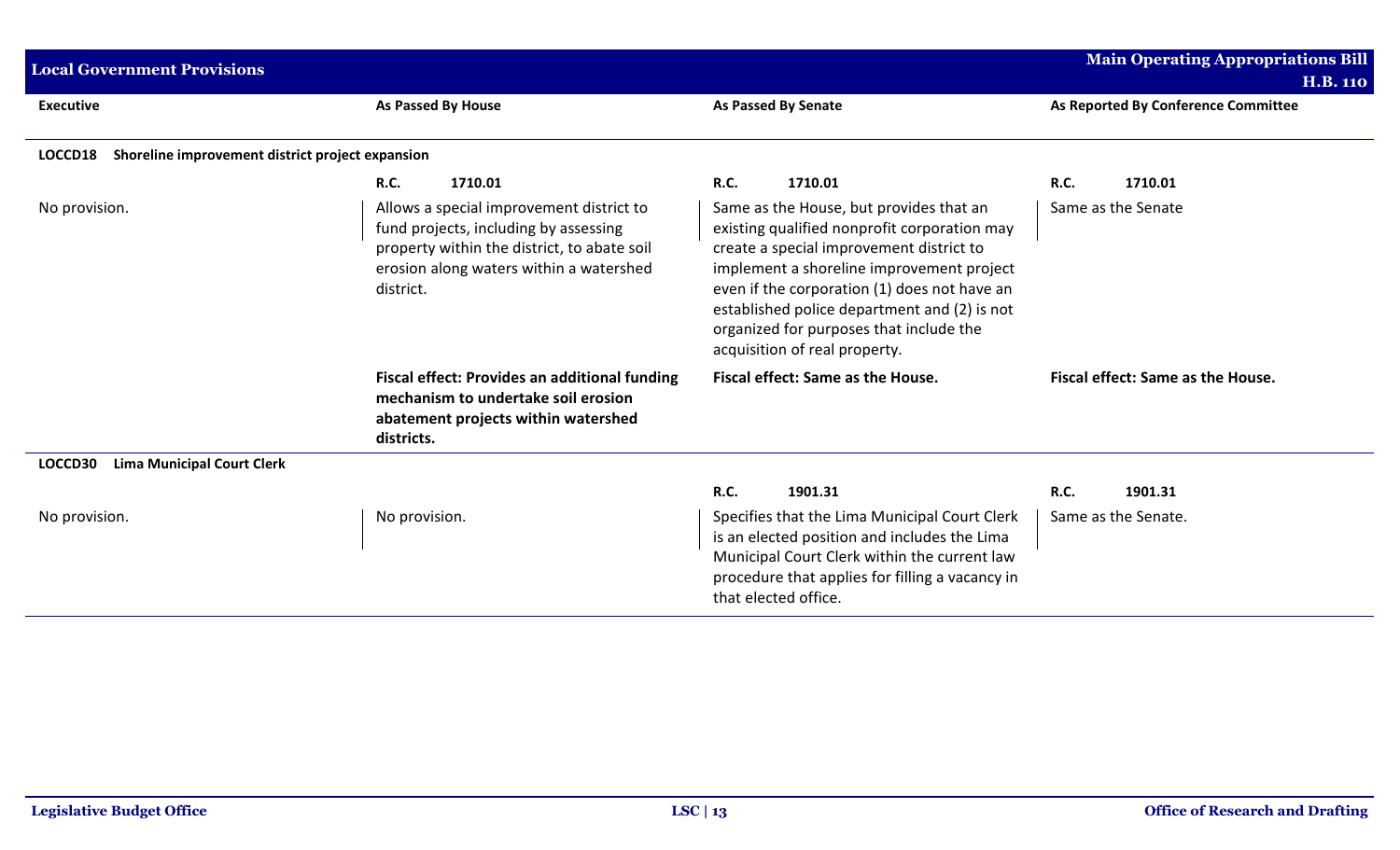| <b>Local Government Provisions</b>                      |                                                                                                                                                                                                                                                                                            |                                                                                                                                                                                                                                                                                                                                                                             | <b>Main Operating Appropriations Bill</b><br><b>H.B. 110</b> |
|---------------------------------------------------------|--------------------------------------------------------------------------------------------------------------------------------------------------------------------------------------------------------------------------------------------------------------------------------------------|-----------------------------------------------------------------------------------------------------------------------------------------------------------------------------------------------------------------------------------------------------------------------------------------------------------------------------------------------------------------------------|--------------------------------------------------------------|
| <b>Executive</b>                                        | <b>As Passed By House</b>                                                                                                                                                                                                                                                                  | <b>As Passed By Senate</b>                                                                                                                                                                                                                                                                                                                                                  | As Reported By Conference Committee                          |
| <b>Jefferson County County Court</b><br>LOCCD16         |                                                                                                                                                                                                                                                                                            |                                                                                                                                                                                                                                                                                                                                                                             |                                                              |
|                                                         | <b>R.C.</b><br>1907.15, Section 812.10                                                                                                                                                                                                                                                     | <b>R.C.</b><br>1907.15, Section 812.10                                                                                                                                                                                                                                                                                                                                      | <b>R.C.</b><br>1907.15, Section 812.10                       |
| No provision.                                           | Removes, effective January 1, 2022, the<br>requirement that the presiding judge of the<br>Jefferson County Court determine areas of<br>separate jurisdiction for the judges of that<br>Court and that the judges hold court in<br>Wintersville or Cross Creek, Dillonvale, and<br>Toronto. | Same as the House.                                                                                                                                                                                                                                                                                                                                                          | Same as the House.                                           |
|                                                         | Fiscal effect: Potential cost savings for the<br>Jefferson County County Court.                                                                                                                                                                                                            | Fiscal effect: Same as the House.                                                                                                                                                                                                                                                                                                                                           | Fiscal effect: Same as the House.                            |
| LOCCD27<br>Court order to interview and examine a child |                                                                                                                                                                                                                                                                                            |                                                                                                                                                                                                                                                                                                                                                                             |                                                              |
|                                                         |                                                                                                                                                                                                                                                                                            | <b>R.C.</b><br>2151.25, 2151.23                                                                                                                                                                                                                                                                                                                                             | R.C.<br>2151.25, 2151.23                                     |
| (1) No provision.                                       | (1) No provision.                                                                                                                                                                                                                                                                          | (1) Allows a juvenile court, if it determines<br>probable cause exists, to issue an order,<br>without a hearing, authorizing a public<br>children services agency (PCSA) to interview<br>or examine a child who may be abused,<br>neglected, or dependent if the child's<br>parent, guardian, custodian, or caretaker<br>refuses the PCSA reasonable access to the<br>child | (1) Same as the Senate.                                      |
| (2) No provision.                                       | (2) No provision.                                                                                                                                                                                                                                                                          | (2) Requires that a PCSA request the order<br>and submit a sworn affidavit detailing the<br>facts that would support the order.                                                                                                                                                                                                                                             | (2) Same as the Senate.                                      |
| (3) No provision.                                       | (3) No provision.                                                                                                                                                                                                                                                                          | (3) Specifies that the order is not a final,<br>appealable order, which means that the<br>order may not be reviewed, affirmed,<br>modified, or reversed, with or without trial.                                                                                                                                                                                             | (3) Same as the Senate.                                      |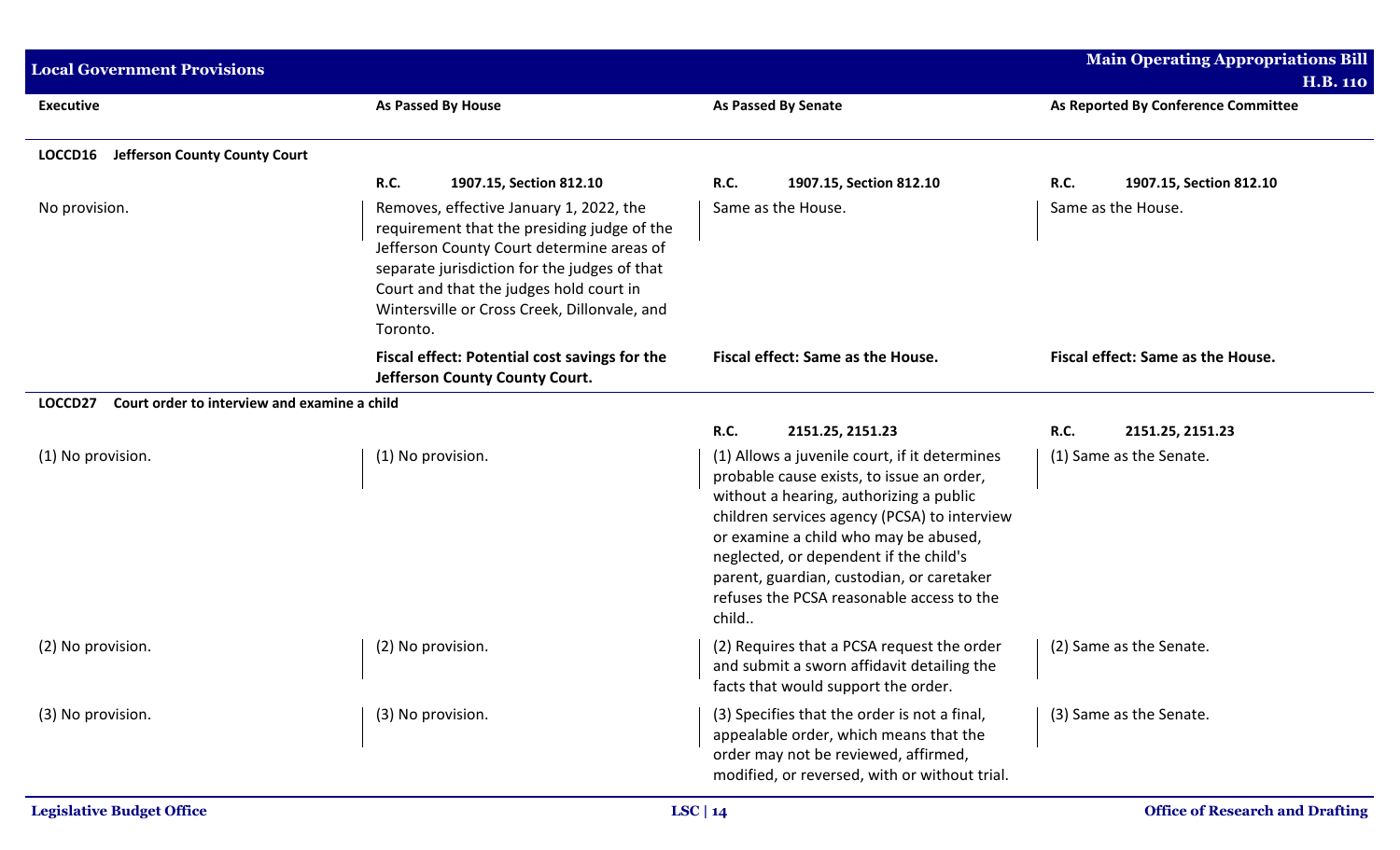|                  | <b>Local Government Provisions</b>                                                                                                                                                                                                                                                                                                                                                                                                                  |                    |                                | <b>Main Operating Appropriations Bill</b> |
|------------------|-----------------------------------------------------------------------------------------------------------------------------------------------------------------------------------------------------------------------------------------------------------------------------------------------------------------------------------------------------------------------------------------------------------------------------------------------------|--------------------|--------------------------------|-------------------------------------------|
|                  |                                                                                                                                                                                                                                                                                                                                                                                                                                                     |                    |                                | <b>H.B. 110</b>                           |
| <b>Executive</b> |                                                                                                                                                                                                                                                                                                                                                                                                                                                     | As Passed By House | <b>As Passed By Senate</b>     | As Reported By Conference Committee       |
|                  |                                                                                                                                                                                                                                                                                                                                                                                                                                                     |                    | <b>Fiscal effect: Minimal.</b> | Fiscal effect: Same as the Senate.        |
| LOCCD4           | <b>Protection orders</b>                                                                                                                                                                                                                                                                                                                                                                                                                            |                    |                                |                                           |
| <b>R.C.</b>      | 2151.34, 2903.213, 2903.214,<br>2919.26, 3113.31                                                                                                                                                                                                                                                                                                                                                                                                    |                    |                                |                                           |
|                  | (1) Requires a law enforcement agency,<br>upon notification by the clerk of court, to<br>enter any juvenile court protection orders,<br>temporary protection orders (related to a<br>criminal offense), and civil protection orders<br>into the Law Enforcement Automated Data<br>System (LEADS) and the National Crime<br>Information Center (NCIC) by the close of<br>the next business day after the day on which<br>the court issues the order. | (1) No provision.  | (1) No provision.              | (1) No provision.                         |
| the NCIC.        | (2) Requires, upon the termination or<br>cancellation of the order and notification by<br>the clerk of court, a local law enforcement<br>agency to remove the order from LEADS by<br>the close of the next business day after the<br>day on which the termination or cancellation<br>of the order occurred and that it be ensured<br>that the order is terminated, cleared, or<br>canceled in the protection order database of                      | (2) No provision.  | (2) No provision.              | (2) No provision.                         |
|                  | <b>Fiscal effect: Potential increase in</b><br>administrative expenses for the clerks of<br>court to notify law enforcement of orders<br>issued and canceled, and for law<br>enforcement agencies to enter and remove<br>such orders within the time limit set.                                                                                                                                                                                     |                    |                                |                                           |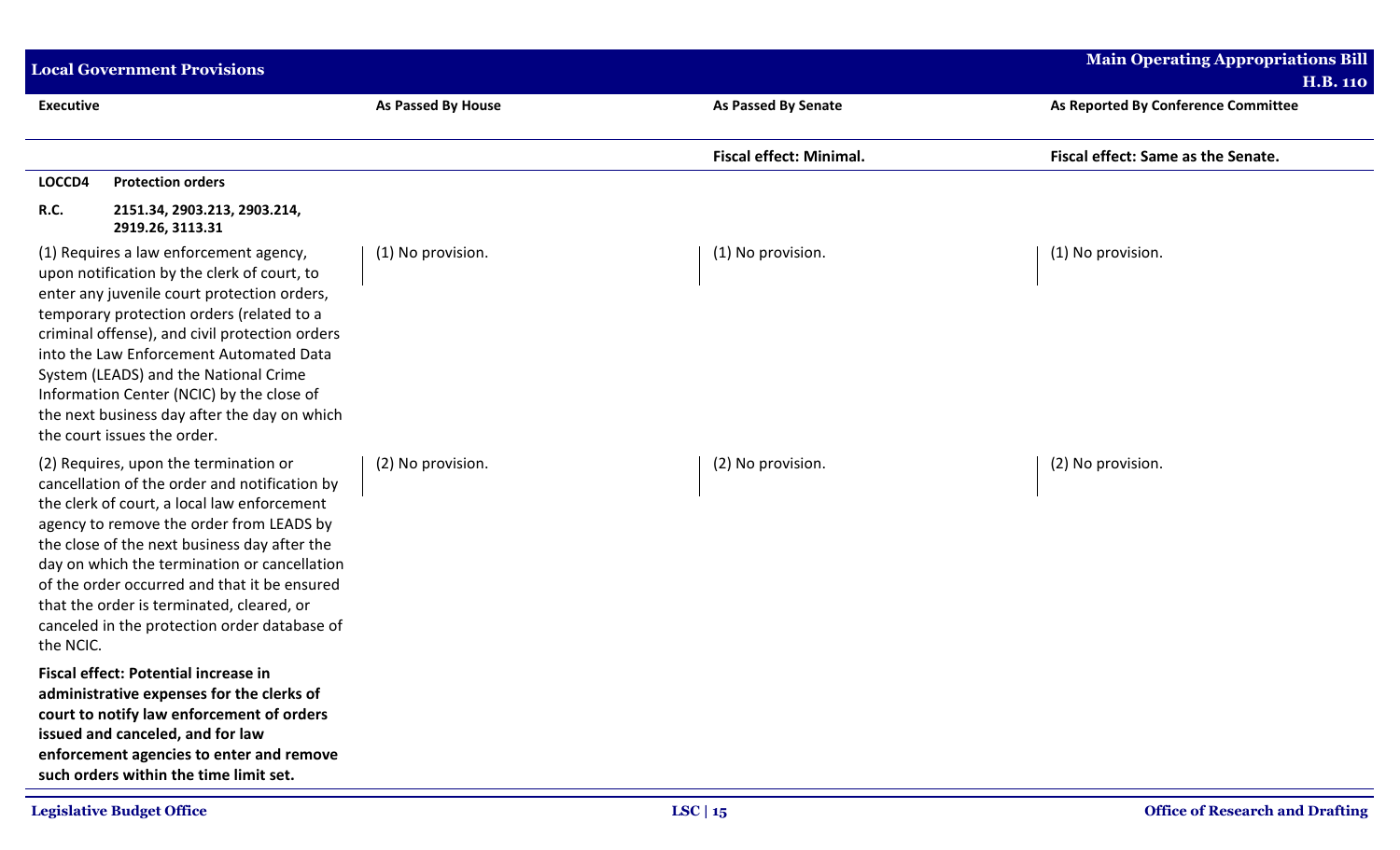| <b>Local Government Provisions</b>                                                                                                                                                                                                                                                                                                                                                                                                                                                                                          |                                              |                                                                                                                                                                     | <b>Main Operating Appropriations Bill</b>              |
|-----------------------------------------------------------------------------------------------------------------------------------------------------------------------------------------------------------------------------------------------------------------------------------------------------------------------------------------------------------------------------------------------------------------------------------------------------------------------------------------------------------------------------|----------------------------------------------|---------------------------------------------------------------------------------------------------------------------------------------------------------------------|--------------------------------------------------------|
| <b>Executive</b>                                                                                                                                                                                                                                                                                                                                                                                                                                                                                                            | As Passed By House                           | <b>As Passed By Senate</b>                                                                                                                                          | <b>H.B. 110</b><br>As Reported By Conference Committee |
|                                                                                                                                                                                                                                                                                                                                                                                                                                                                                                                             |                                              |                                                                                                                                                                     |                                                        |
| Exemption of chief probation officers from county classified civil service<br>LOCCD25                                                                                                                                                                                                                                                                                                                                                                                                                                       |                                              |                                                                                                                                                                     |                                                        |
|                                                                                                                                                                                                                                                                                                                                                                                                                                                                                                                             |                                              | R.C.<br>2301.27                                                                                                                                                     |                                                        |
| No provision.                                                                                                                                                                                                                                                                                                                                                                                                                                                                                                               | No provision.                                | Exempts a county department chief<br>probation officer from the county's classified<br>civil service, thus placing the officer in the<br>unclassified service.      | No provision.                                          |
| <b>Clerk of courts endorsement</b><br>LOCCD24                                                                                                                                                                                                                                                                                                                                                                                                                                                                               |                                              |                                                                                                                                                                     |                                                        |
|                                                                                                                                                                                                                                                                                                                                                                                                                                                                                                                             |                                              | R.C.<br>2303.05                                                                                                                                                     | 2303.05<br><b>R.C.</b>                                 |
| No provision.                                                                                                                                                                                                                                                                                                                                                                                                                                                                                                               | No provision.                                | Requires that the appointments of deputies<br>to a clerk of court of common pleas be<br>endorsed by the clerk, rather than that such<br>appointments be in writing. | Same as the Senate.                                    |
|                                                                                                                                                                                                                                                                                                                                                                                                                                                                                                                             |                                              | <b>Fiscal effect: None.</b>                                                                                                                                         | Fiscal effect: Same as the Senate.                     |
| Notification of possible prison term for community control violation<br>LOCCD7                                                                                                                                                                                                                                                                                                                                                                                                                                              |                                              |                                                                                                                                                                     |                                                        |
| <b>R.C.</b><br>2929.15, 2929.19                                                                                                                                                                                                                                                                                                                                                                                                                                                                                             | <b>R.C.</b><br>2929.15, 2929.19              | <b>R.C.</b><br>2929.15, 2929.19                                                                                                                                     | <b>R.C.</b><br>2929.15, 2929.19                        |
| Changes the law that requires a court<br>sentencing an offender to a community<br>control sanction for a felony to notify the<br>offender of the possible prison term that<br>may be imposed if the offender violates the<br>sanction, violates a law, or leaves the state<br>without permission from an indication of<br>"the specific prison term that may be<br>imposed" to an indication of the "range from<br>which the prison term may be imposed,"<br>which must be the range of terms available<br>for the offense. | Same as the Executive.                       | Same as the Executive.                                                                                                                                              | Same as the Executive.                                 |
| <b>Fiscal effect: None.</b>                                                                                                                                                                                                                                                                                                                                                                                                                                                                                                 | <b>Fiscal effect: Same as the Executive.</b> | <b>Fiscal effect: Same as the Executive.</b>                                                                                                                        | Fiscal effect: Same as the Executive.                  |
| <b>Legislative Budget Office</b>                                                                                                                                                                                                                                                                                                                                                                                                                                                                                            |                                              | LSC   $16$                                                                                                                                                          | <b>Office of Research and Drafting</b>                 |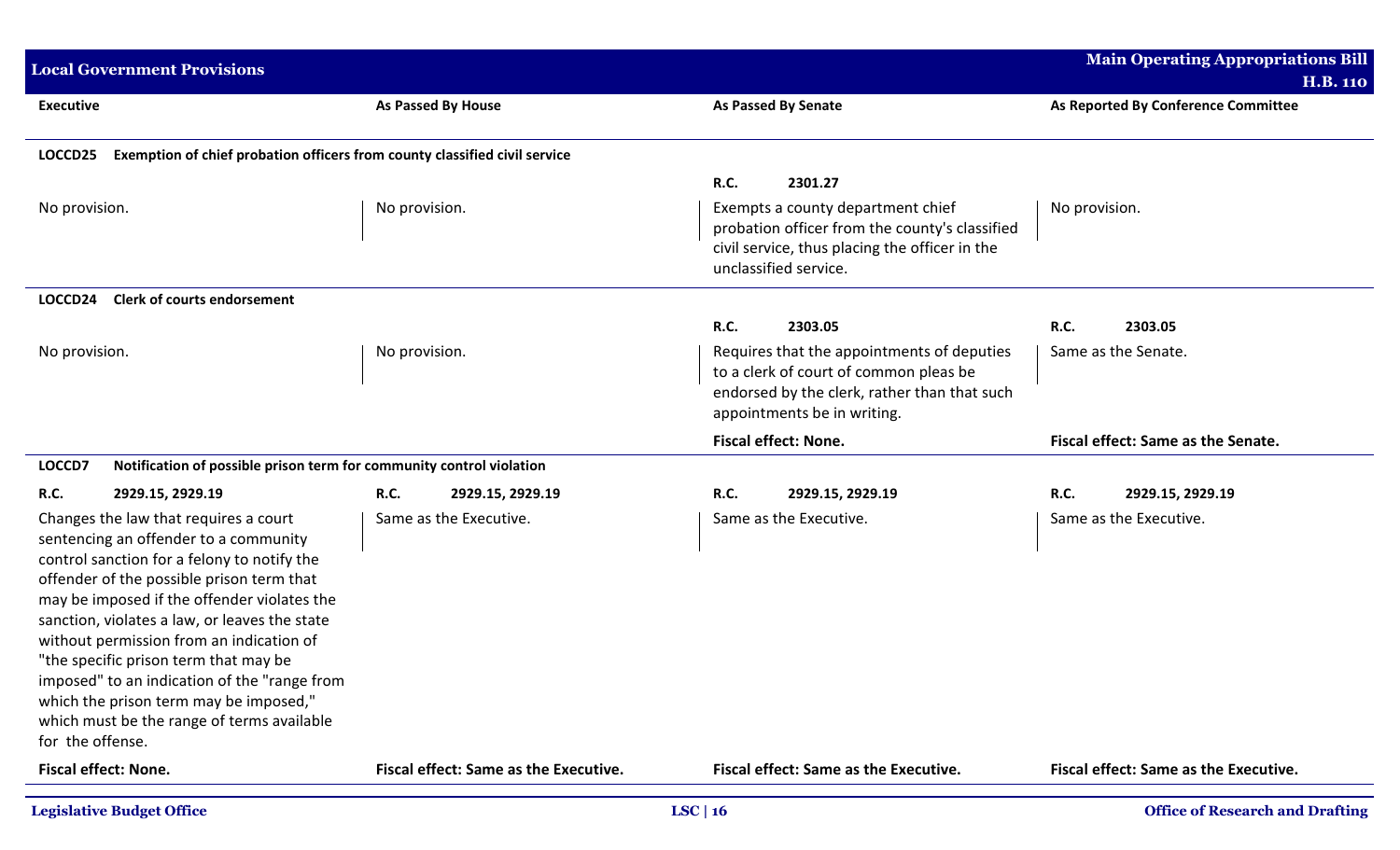| <b>Local Government Provisions</b>                                                                                                                                                                                                                                                                                                                                                                                                                                                                                                                                                                                                                                                                                                                                                                                                                                                                                                                                                                                                                                                                                                                                                                                                                                                                     |                    |                            | <b>Main Operating Appropriations Bill</b> |
|--------------------------------------------------------------------------------------------------------------------------------------------------------------------------------------------------------------------------------------------------------------------------------------------------------------------------------------------------------------------------------------------------------------------------------------------------------------------------------------------------------------------------------------------------------------------------------------------------------------------------------------------------------------------------------------------------------------------------------------------------------------------------------------------------------------------------------------------------------------------------------------------------------------------------------------------------------------------------------------------------------------------------------------------------------------------------------------------------------------------------------------------------------------------------------------------------------------------------------------------------------------------------------------------------------|--------------------|----------------------------|-------------------------------------------|
|                                                                                                                                                                                                                                                                                                                                                                                                                                                                                                                                                                                                                                                                                                                                                                                                                                                                                                                                                                                                                                                                                                                                                                                                                                                                                                        |                    |                            | <b>H.B. 110</b>                           |
| <b>Executive</b>                                                                                                                                                                                                                                                                                                                                                                                                                                                                                                                                                                                                                                                                                                                                                                                                                                                                                                                                                                                                                                                                                                                                                                                                                                                                                       | As Passed By House | <b>As Passed By Senate</b> | As Reported By Conference Committee       |
| LOCCD5<br><b>Arrest warrant entry into LEADS/NCIC</b>                                                                                                                                                                                                                                                                                                                                                                                                                                                                                                                                                                                                                                                                                                                                                                                                                                                                                                                                                                                                                                                                                                                                                                                                                                                  |                    |                            |                                           |
| R.C.<br>2935.01, 2935.10                                                                                                                                                                                                                                                                                                                                                                                                                                                                                                                                                                                                                                                                                                                                                                                                                                                                                                                                                                                                                                                                                                                                                                                                                                                                               |                    |                            |                                           |
| (1) Creates a class of serious offenses known<br>as "Tier 1" offenses and defines a "Tier 1"<br>offense as the offenses of aggravated<br>murder, murder, voluntary manslaughter,<br>involuntary manslaughter, aggravated<br>vehicular homicide, vehicular homicide,<br>vehicular manslaughter, felonious assault,<br>aggravated assault, aggravated menacing,<br>menacing by stalking, kidnapping, abduction,<br>trafficking in persons, rape, sexual battery,<br>unlawful sexual conduct with a minor, gross<br>sexual imposition, pandering obscenity<br>involving a minor or an impaired person,<br>pandering sexually oriented matter involving<br>a minor or an impaired person, illegal use of<br>a minor or impaired person in nudity-<br>oriented material or performance,<br>aggravated arson, arson, terrorism,<br>aggravated robbery, robbery, aggravated<br>burglary, domestic violence, escape,<br>improperly discharging a firearm at or into a<br>habitation, in a school safety zone, or with<br>intent to cause harm or panic to persons in a<br>school, in a school building, or at a school<br>function or the evacuation of a school<br>function, failure to register as a sexually<br>oriented offender, failure to provide notice<br>of residence address change as a registered | (1) No provision.  | (1) No provision.          | (1) No provision.                         |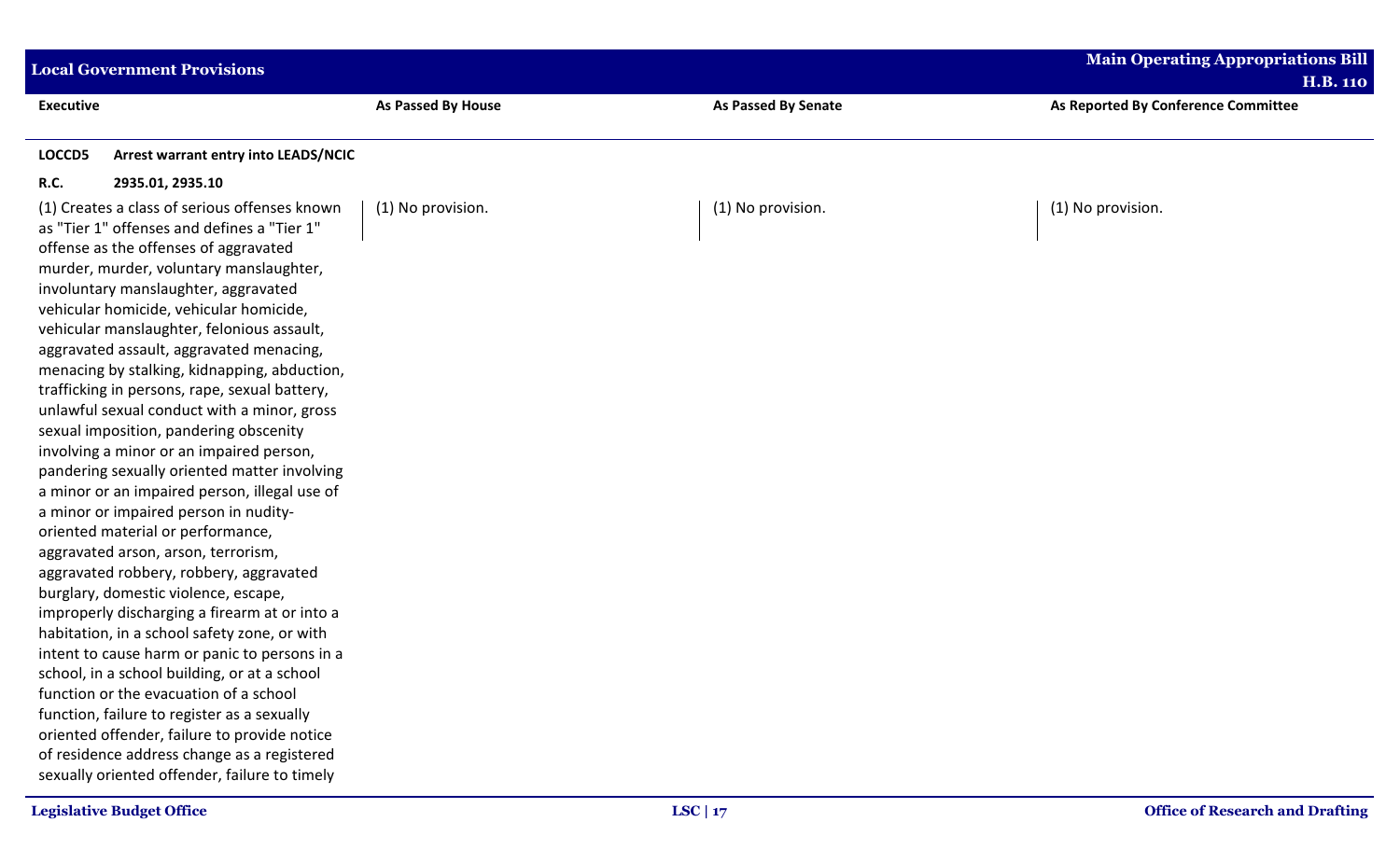| <b>Local Government Provisions</b>                                                                                                                                                                                                                                                                                                                                                                                                                                        |                    |                            | <b>Main Operating Appropriations Bill</b><br><b>H.B. 110</b> |
|---------------------------------------------------------------------------------------------------------------------------------------------------------------------------------------------------------------------------------------------------------------------------------------------------------------------------------------------------------------------------------------------------------------------------------------------------------------------------|--------------------|----------------------------|--------------------------------------------------------------|
| <b>Executive</b>                                                                                                                                                                                                                                                                                                                                                                                                                                                          | As Passed By House | <b>As Passed By Senate</b> | As Reported By Conference Committee                          |
| verify residence address change as a<br>registered sexually oriented offender.                                                                                                                                                                                                                                                                                                                                                                                            |                    |                            |                                                              |
| (2) Requires law enforcement agencies to<br>enter Tier 1 warrants into the Law<br><b>Enforcement Automated Data System</b><br>(LEADS) and the National Crime Information<br>system (NCIC) within 48 hours of receipt,<br>and to enter the warrants with a full<br>extradition radius as defined by the Ohio<br>LEADS administrator, who is the<br>Superintendent of the Ohio State Highway<br>Patrol under continuing law.<br><b>Fiscal effect: Potential increase in</b> | (2) No provision.  | (2) No provision.          | (2) No provision.                                            |
| administrative expenses for law<br>enforcement agencies to enter and remove<br>such orders within the time limit set, and<br>for the Superintendent of the Ohio State<br><b>Highway Patrol to define "full extradition</b><br>radius."                                                                                                                                                                                                                                    |                    |                            |                                                              |
| LOCCD6<br>Incompetency and not guilty by reason of insanity entry into LEADS/NCIC                                                                                                                                                                                                                                                                                                                                                                                         |                    |                            |                                                              |
| 2945.403<br><b>R.C.</b><br>(1) Requires if an individual is found to be<br>incompetent to stand trial (IST) or not guilty<br>by reason of insanity (NGRI):                                                                                                                                                                                                                                                                                                                | (1) No provision.  | (1) No provision.          | (1) No provision.                                            |
| (a) The judge who made the finding to notify<br>the Attorney General of the finding not later<br>than seven days after the adjudication or<br>commitment;                                                                                                                                                                                                                                                                                                                 | (a) No provision.  | (a) No provision.          | (a) No provision.                                            |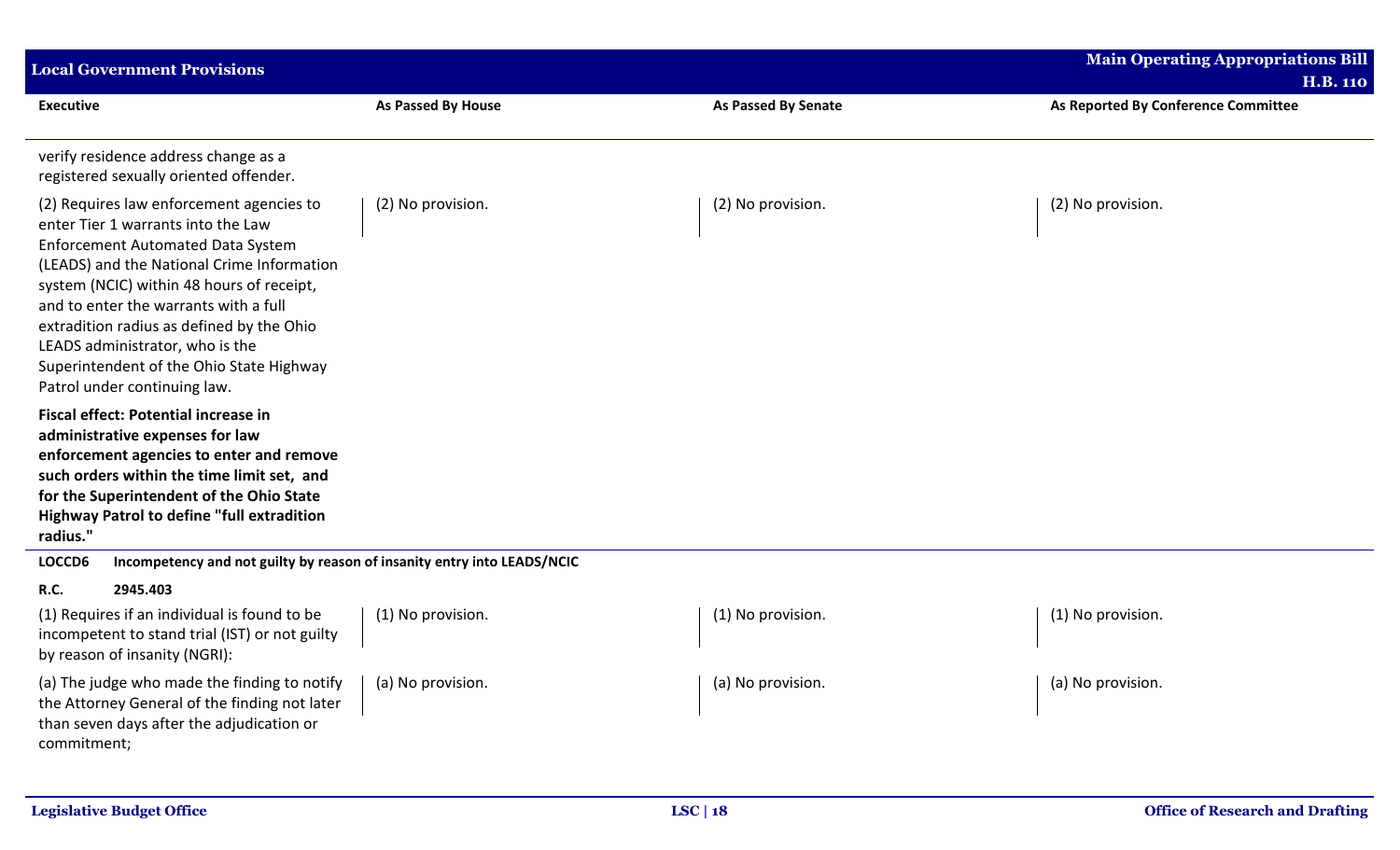| <b>Local Government Provisions</b>                                                                                                                                                                                                                                                                                                                               |                    |                            | <b>Main Operating Appropriations Bill</b><br><b>H.B. 110</b> |
|------------------------------------------------------------------------------------------------------------------------------------------------------------------------------------------------------------------------------------------------------------------------------------------------------------------------------------------------------------------|--------------------|----------------------------|--------------------------------------------------------------|
| <b>Executive</b>                                                                                                                                                                                                                                                                                                                                                 | As Passed By House | <b>As Passed By Senate</b> | As Reported By Conference Committee                          |
| (b) The Attorney General to enter the<br>information into the Law Enforcement<br>Automated Data System (LEADS) by the<br>close of the next business day after the day<br>on which the notice is received;                                                                                                                                                        | (b) No provision.  | (b) No provision.          | (b) No provision.                                            |
| (c) The judge to notify the Attorney General<br>if the person subsequently is found to be<br>competent or has commitment terminated<br>not later than seven days after the finding,<br>discharge, or final termination; and                                                                                                                                      | (c) No provision.  | (c) No provision.          | (c) No provision.                                            |
| (d) The Attorney General, upon receipt of a<br>notice, to take all steps necessary to ensure<br>that the information regarding the person<br>entered is removed from LEADS and<br>terminated, cleared, or canceled in the<br>National Crime Information Center (NCIC) by<br>the close of the next business day after the<br>day on which the notice is received. | (d) No provision.  | (d) No provision.          | (d) No provision.                                            |
| (2) Requires the Attorney General to make<br>available to all judges forms to be used by<br>them for the purpose of making the<br>required notifications.                                                                                                                                                                                                        | (2) No provision.  | (2) No provision.          | (2) No provision.                                            |
| <b>Fiscal effect: Potential increase in</b><br>administrative expenses for courts to notify<br>the Attorney General of orders issued and<br>canceled and for the Attorney General to<br>enter and remove such orders within the<br>time limit and to make the necessary forms<br>available to judges.                                                            |                    |                            |                                                              |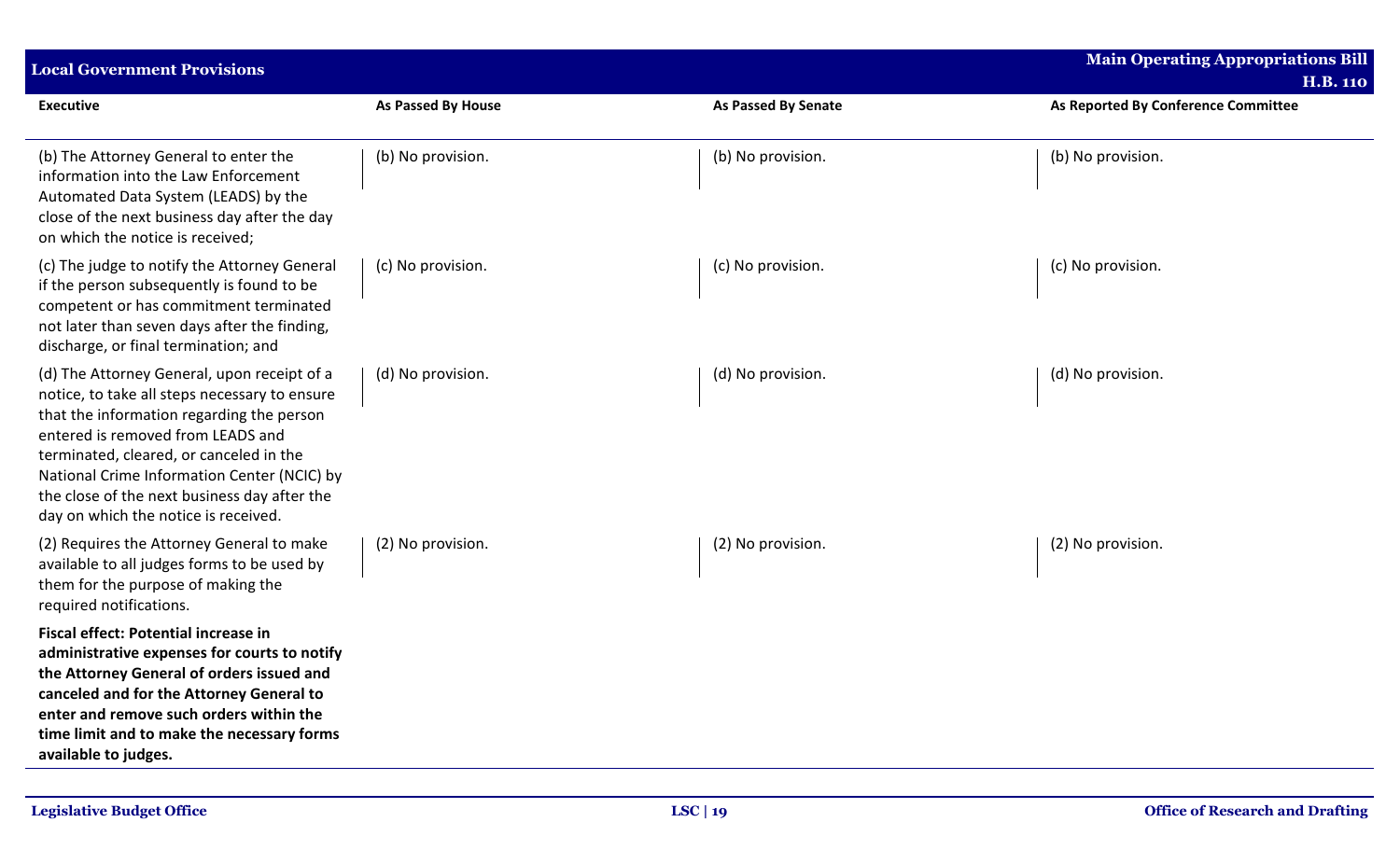|                  | <b>Main Operating Appropriations Bill</b><br><b>Local Government Provisions</b><br><b>H.B. 110</b>                                                                                                                                                                                 |                        |                                       |                                                                                                                                                                                                                                                                 |                                                                                                                                                                                                                                                                                                             |                     |                                       |
|------------------|------------------------------------------------------------------------------------------------------------------------------------------------------------------------------------------------------------------------------------------------------------------------------------|------------------------|---------------------------------------|-----------------------------------------------------------------------------------------------------------------------------------------------------------------------------------------------------------------------------------------------------------------|-------------------------------------------------------------------------------------------------------------------------------------------------------------------------------------------------------------------------------------------------------------------------------------------------------------|---------------------|---------------------------------------|
| <b>Executive</b> |                                                                                                                                                                                                                                                                                    |                        | As Passed By House                    |                                                                                                                                                                                                                                                                 | <b>As Passed By Senate</b>                                                                                                                                                                                                                                                                                  |                     | As Reported By Conference Committee   |
| LOCCD8           | Sealing of records related to an unconditional pardon                                                                                                                                                                                                                              |                        |                                       |                                                                                                                                                                                                                                                                 |                                                                                                                                                                                                                                                                                                             |                     |                                       |
| <b>R.C.</b>      | 2967.04                                                                                                                                                                                                                                                                            | <b>R.C.</b>            | 2967.04                               | <b>R.C.</b>                                                                                                                                                                                                                                                     | 2967.04                                                                                                                                                                                                                                                                                                     | <b>R.C.</b>         | 2967.04                               |
|                  | Allows the Governor to include as a<br>condition of an unconditional pardon that<br>the records related to conviction be sealed<br>and generally provides that the records are<br>not subject to public inspection.                                                                | Same as the Executive. |                                       | Same as the Executive, but: (1) specifies that<br>a writ issued by the Governor for the sealing<br>of records related to an unconditional<br>pardon does not impact any reports that are<br>required to be made under law, and (2)<br>makes clarifying changes. |                                                                                                                                                                                                                                                                                                             | Same as the Senate. |                                       |
| procedure.       | <b>Fiscal effect: Increased administrative</b><br>expenses for any state or local agency to<br>seal related files and a potential decrease in<br>pardon-related hearing costs for local<br>courts that may have been the venue for a<br>record sealing application in lieu of this |                        | Fiscal effect: Same as the Executive. |                                                                                                                                                                                                                                                                 | Fiscal effect: Same as the Executive.                                                                                                                                                                                                                                                                       |                     | Fiscal effect: Same as the Executive. |
| <b>LOCCD32</b>   | Partisan designation for judicial candidates                                                                                                                                                                                                                                       |                        |                                       |                                                                                                                                                                                                                                                                 |                                                                                                                                                                                                                                                                                                             |                     |                                       |
|                  |                                                                                                                                                                                                                                                                                    |                        |                                       | R.C.                                                                                                                                                                                                                                                            | 3501.01, 3505.03, 3505.04,<br>3513.257                                                                                                                                                                                                                                                                      |                     |                                       |
| No provision.    |                                                                                                                                                                                                                                                                                    | No provision.          |                                       |                                                                                                                                                                                                                                                                 | Requires a candidate for Chief Justice,<br>Justice of the Ohio Supreme Court, or judge<br>of a court of appeals who was nominated at<br>a primary election to appear on the ballot at<br>the general election with a political party<br>designation. Changes the placement of<br>these races on the ballot. | No provision.       |                                       |
|                  |                                                                                                                                                                                                                                                                                    |                        |                                       |                                                                                                                                                                                                                                                                 | <b>Fiscal effect: None.</b>                                                                                                                                                                                                                                                                                 |                     |                                       |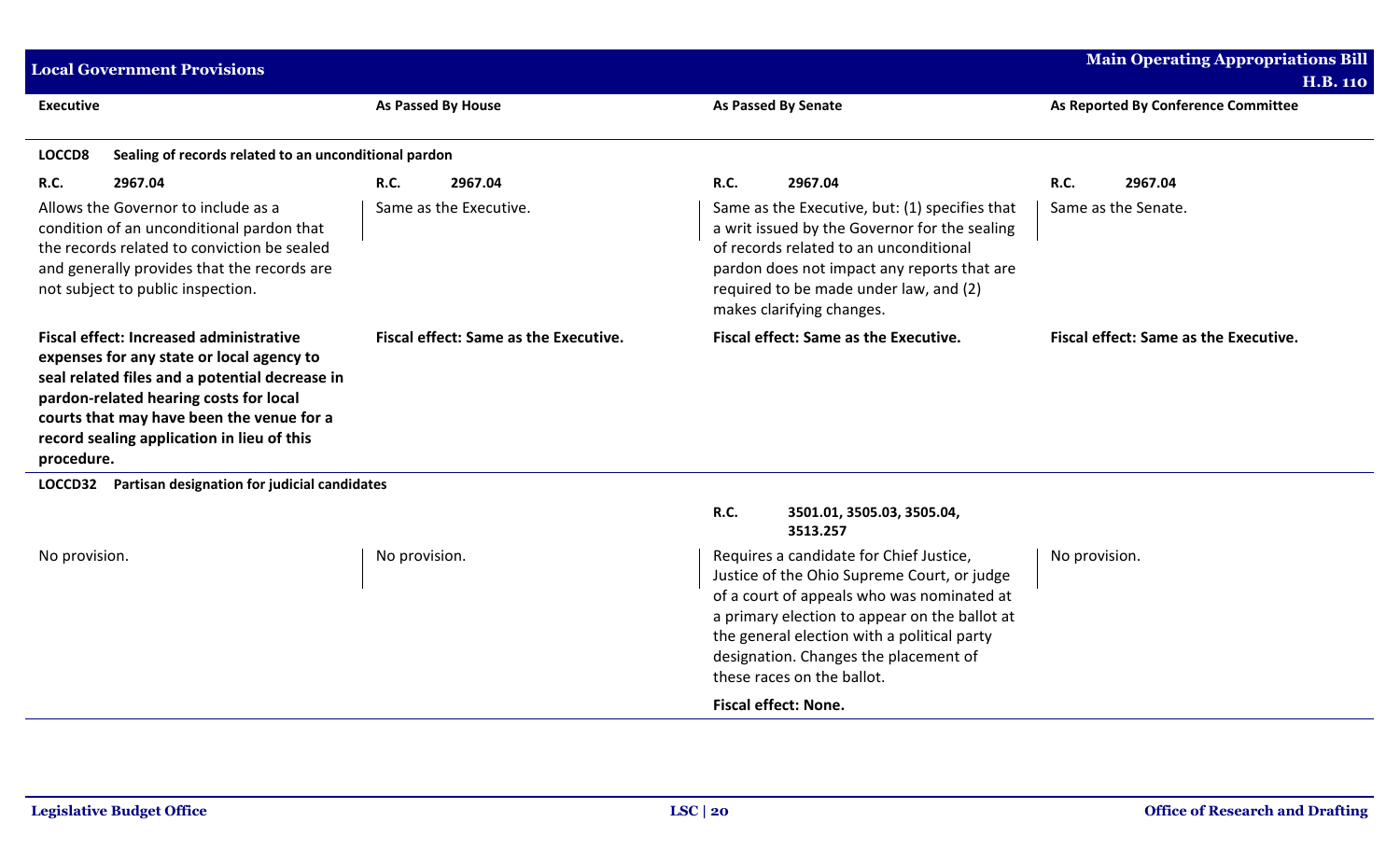| <b>Local Government Provisions</b>                        |                                                                                                                                                                                                                                                                                                                                                       | <b>Main Operating Appropriations Bill</b>                                                                                                                                                                                     |                                     |
|-----------------------------------------------------------|-------------------------------------------------------------------------------------------------------------------------------------------------------------------------------------------------------------------------------------------------------------------------------------------------------------------------------------------------------|-------------------------------------------------------------------------------------------------------------------------------------------------------------------------------------------------------------------------------|-------------------------------------|
|                                                           |                                                                                                                                                                                                                                                                                                                                                       |                                                                                                                                                                                                                               | <b>H.B. 110</b>                     |
| <b>Executive</b>                                          | As Passed By House                                                                                                                                                                                                                                                                                                                                    | As Passed By Senate                                                                                                                                                                                                           | As Reported By Conference Committee |
| <b>Indigent Drivers Alcohol Treatment Fund</b><br>LOCCD17 |                                                                                                                                                                                                                                                                                                                                                       |                                                                                                                                                                                                                               |                                     |
|                                                           | <b>R.C.</b><br>4511.191                                                                                                                                                                                                                                                                                                                               | R.C.<br>4511.191                                                                                                                                                                                                              | <b>R.C.</b><br>4511.191             |
| No provision.                                             | Expands the authorized uses a court may<br>make of surplus money in an Indigent<br>Drivers Alcohol Treatment Fund to allow, in<br>addition to the currently authorized uses,<br>expenditures for staffing, equipment,<br>training, drug testing, supplies, and other<br>expenses of any specialized docket program<br>certified by the Supreme Court. | Same as the House.                                                                                                                                                                                                            | Same as the House.                  |
|                                                           | <b>Fiscal effect: Potential expenditure</b><br>increase, up to available revenue.                                                                                                                                                                                                                                                                     | Fiscal effect: Same as the House.                                                                                                                                                                                             | Fiscal effect: Same as the House.   |
| LOCCD31<br><b>Discriminatory restrictive covenants</b>    |                                                                                                                                                                                                                                                                                                                                                       |                                                                                                                                                                                                                               |                                     |
|                                                           |                                                                                                                                                                                                                                                                                                                                                       | R.C.<br>5301.05                                                                                                                                                                                                               | <b>R.C.</b><br>5301.05              |
| No provision.                                             | No provision.                                                                                                                                                                                                                                                                                                                                         | Declares void discriminatory covenants in<br>deeds limiting the transfer or lease of real<br>property to individuals against whom<br>discrimination is prohibited under Ohio Civil<br>Rights Law.                             | Same as the Senate.                 |
| No provision.                                             | No provision.                                                                                                                                                                                                                                                                                                                                         | Allows attorneys preparing new deeds to<br>omit discriminatory restrictive covenants<br>that are contained in prior deeds.                                                                                                    | Same as the Senate.                 |
| No provision.                                             | No provision.                                                                                                                                                                                                                                                                                                                                         | Provides that omission of a discriminatory<br>restrictive covenant from a new deed does<br>not affect the validity of the deed and<br>prohibits county recorders from refusing to<br>record such a deed due to that omission. | Same as the Senate.                 |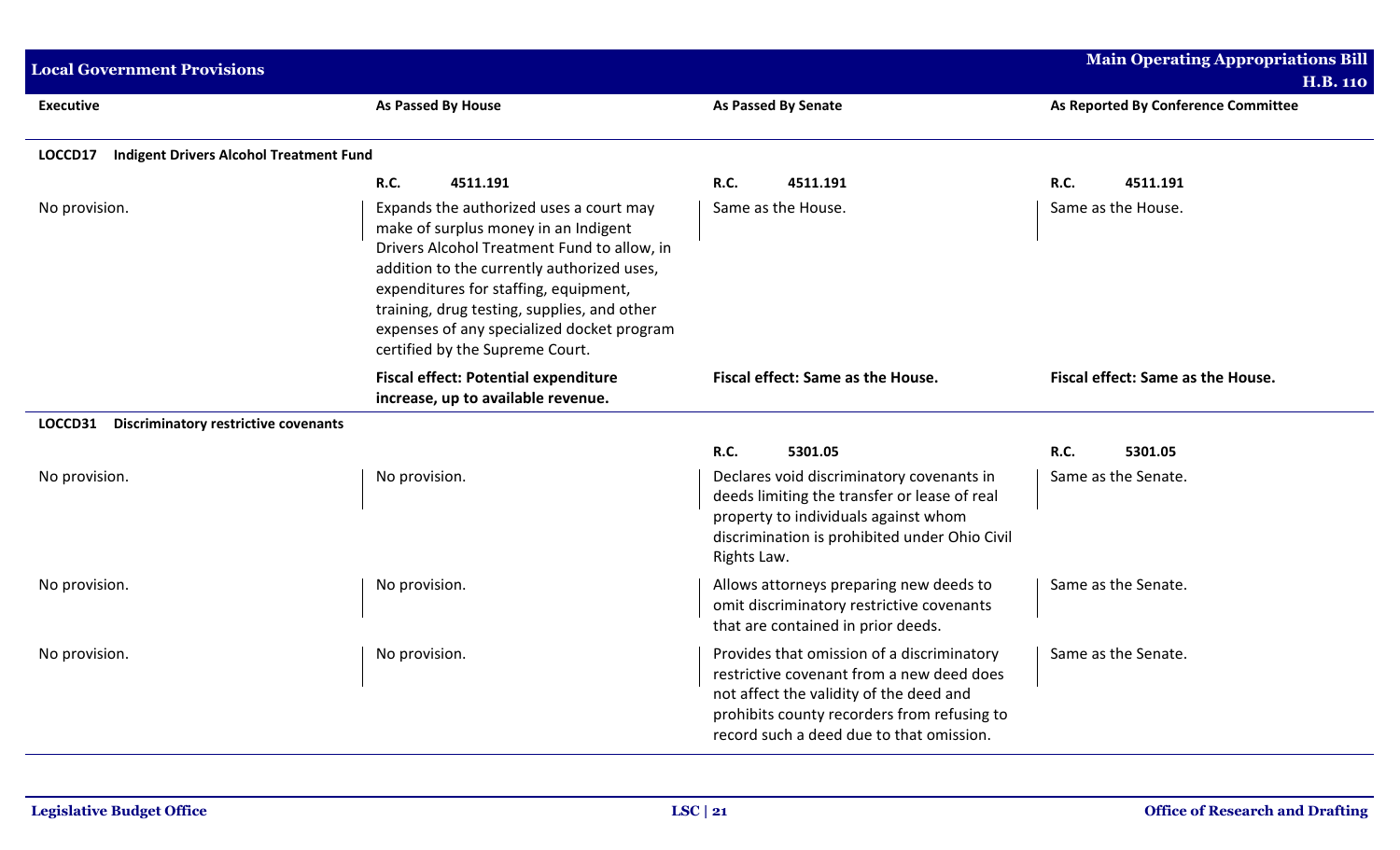| <b>Local Government Provisions</b>         |                           |                     | <b>Main Operating Appropriations Bill</b><br><b>H.B. 110</b>                                                                                                                                                                                         |
|--------------------------------------------|---------------------------|---------------------|------------------------------------------------------------------------------------------------------------------------------------------------------------------------------------------------------------------------------------------------------|
| <b>Executive</b>                           | <b>As Passed By House</b> | As Passed By Senate | As Reported By Conference Committee                                                                                                                                                                                                                  |
| Self-service storage facilities<br>LOCCD44 |                           |                     |                                                                                                                                                                                                                                                      |
|                                            |                           |                     | R.C.<br>5322.01, 5322.02, 5322.03                                                                                                                                                                                                                    |
| (1) No provision.                          | (1) No provision.         | (1) No provision.   | (1) Allows the sale of personal property in a<br>self-service storage facility for the<br>satisfaction of amounts due the facility<br>owner to take place on the internet.                                                                           |
| (2) No provision.                          | (2) No provision.         | (2) No provision.   | (2) Allows notices required to be sent before<br>the sale of personal property kept in self-<br>service storage facilities to be delivered by<br>private delivery service or by email.                                                               |
| (3) No provision.                          | (3) No provision.         | (3) No provision.   | (3) Requires that, if a required notice is sent<br>by email, then the notice is to also be sent<br>via certified or first-class mail.                                                                                                                |
| (4) No provision.                          | (4) No provision.         | (4) No provision.   | (4) Expands the class of persons who may<br>enforce liens under the Self-Service Storage<br>Facility Law to include the sublessor of an<br>entire self-service storage facility as well as<br>agents of facility owners, lessors, and<br>sublessors. |
| (5) No provision.                          | (5) No provision.         | (5) No provision.   | (5) Expands the costs to which proceeds<br>from the sale of personal property held in a<br>self-service storage facility may be applied to<br>include late fees and expenses incurred to<br>enforce a lien.                                          |
| (6) No provision.                          | (6) No provision.         | (6) No provision.   | (6) Grants self-service storage facility owners<br>discretion as to whether to rent previously<br>delinquent self-service storage facility space<br>or allow removal of the personal property<br>following payment by a person other than            |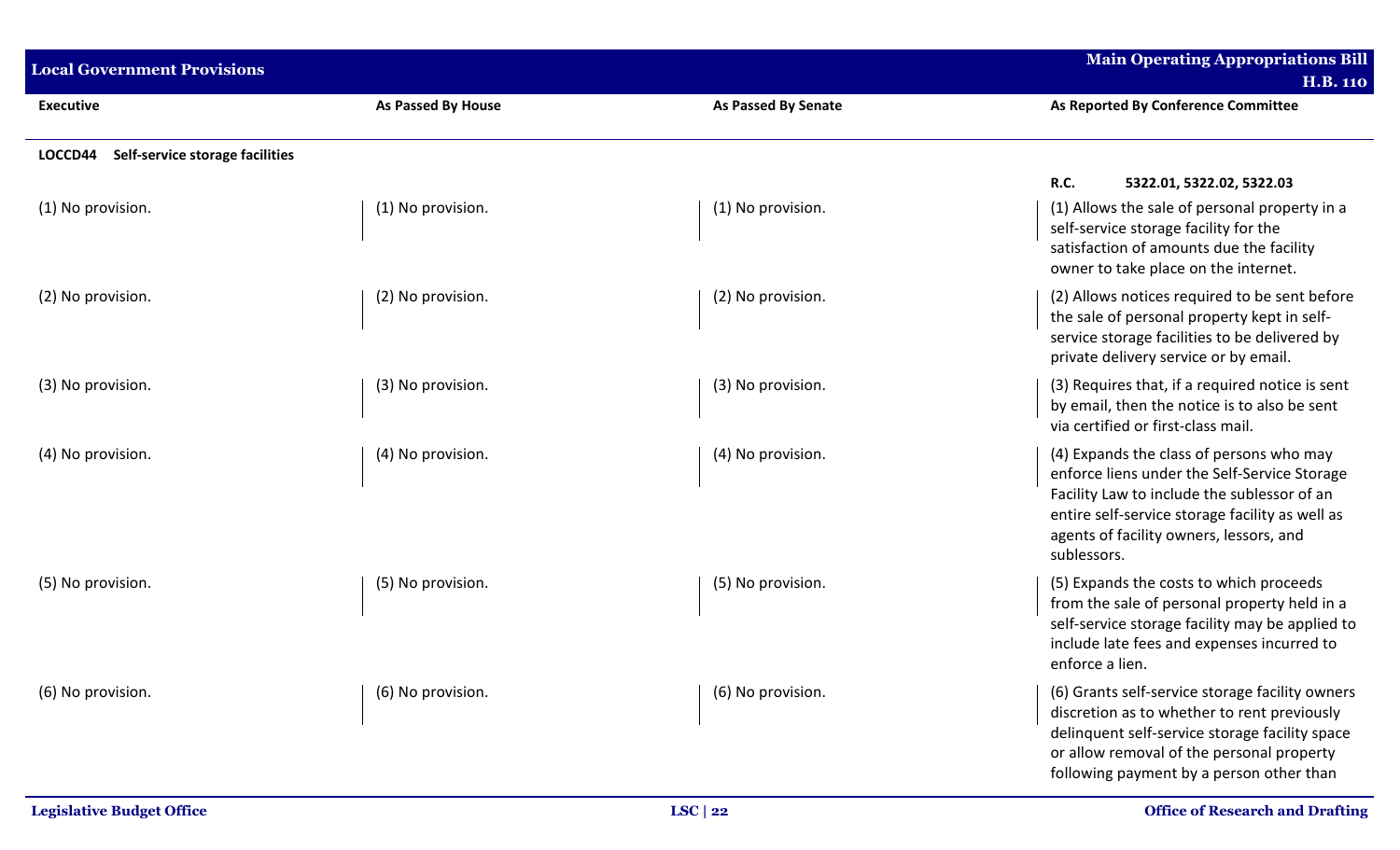| <b>Local Government Provisions</b>                                  |                                                                                                                                                                              |                                                                                                                                                                                                                                                                                                                                      | <b>Main Operating Appropriations Bill</b>                                                                                                                                                                                                                            |
|---------------------------------------------------------------------|------------------------------------------------------------------------------------------------------------------------------------------------------------------------------|--------------------------------------------------------------------------------------------------------------------------------------------------------------------------------------------------------------------------------------------------------------------------------------------------------------------------------------|----------------------------------------------------------------------------------------------------------------------------------------------------------------------------------------------------------------------------------------------------------------------|
|                                                                     |                                                                                                                                                                              |                                                                                                                                                                                                                                                                                                                                      | <b>H.B. 110</b>                                                                                                                                                                                                                                                      |
| <b>Executive</b>                                                    | As Passed By House                                                                                                                                                           | <b>As Passed By Senate</b>                                                                                                                                                                                                                                                                                                           | As Reported By Conference Committee                                                                                                                                                                                                                                  |
|                                                                     |                                                                                                                                                                              |                                                                                                                                                                                                                                                                                                                                      | the occupant.                                                                                                                                                                                                                                                        |
|                                                                     |                                                                                                                                                                              |                                                                                                                                                                                                                                                                                                                                      | <b>Fiscal effect: None.</b>                                                                                                                                                                                                                                          |
| <b>Transportation Improvement Districts</b><br>LOCCD41              |                                                                                                                                                                              |                                                                                                                                                                                                                                                                                                                                      |                                                                                                                                                                                                                                                                      |
|                                                                     |                                                                                                                                                                              |                                                                                                                                                                                                                                                                                                                                      | R.C.<br>5540.02                                                                                                                                                                                                                                                      |
| No provision.                                                       | No provision.                                                                                                                                                                | No provision.                                                                                                                                                                                                                                                                                                                        | Authorizes the Speaker of the House of<br>Representatives and President of the Senate<br>to each appoint a nonvoting member, who<br>may be but need not be, a member of the<br>General Assembly to a transportation<br>improvement district (TID) board of trustees. |
| Open meetings law extension<br>LOCCD19                              |                                                                                                                                                                              |                                                                                                                                                                                                                                                                                                                                      |                                                                                                                                                                                                                                                                      |
|                                                                     | 610.115, 610.116<br>Section:                                                                                                                                                 |                                                                                                                                                                                                                                                                                                                                      |                                                                                                                                                                                                                                                                      |
| No provision.                                                       | Extends the temporary authorization for<br>public bodies to meet via electronic<br>technology currently scheduled to expire on<br>July 1, 2021 instead to December 31, 2021. | No provision.                                                                                                                                                                                                                                                                                                                        | No provision.                                                                                                                                                                                                                                                        |
|                                                                     | <b>Fiscal effect: None.</b>                                                                                                                                                  |                                                                                                                                                                                                                                                                                                                                      |                                                                                                                                                                                                                                                                      |
| Actuarial study and report of Post-Traumatic Stress Fund<br>LOCCD26 |                                                                                                                                                                              |                                                                                                                                                                                                                                                                                                                                      |                                                                                                                                                                                                                                                                      |
|                                                                     |                                                                                                                                                                              | 610.117, 610.118<br>Section:                                                                                                                                                                                                                                                                                                         | 610.117, 610.118<br>Section:                                                                                                                                                                                                                                         |
| No provision.                                                       | No provision.                                                                                                                                                                | Permits the Board of Trustees of the Ohio<br>Police and Fire<br>Pension Fund to use its actuary or, as under<br>current law, a<br>disinterested third-party actuary to perform<br>an actuarial<br>valuation and report required by continuing<br>law related to the funding requirements of<br>the State Post-Traumatic Stress Fund. | Same as the Senate.                                                                                                                                                                                                                                                  |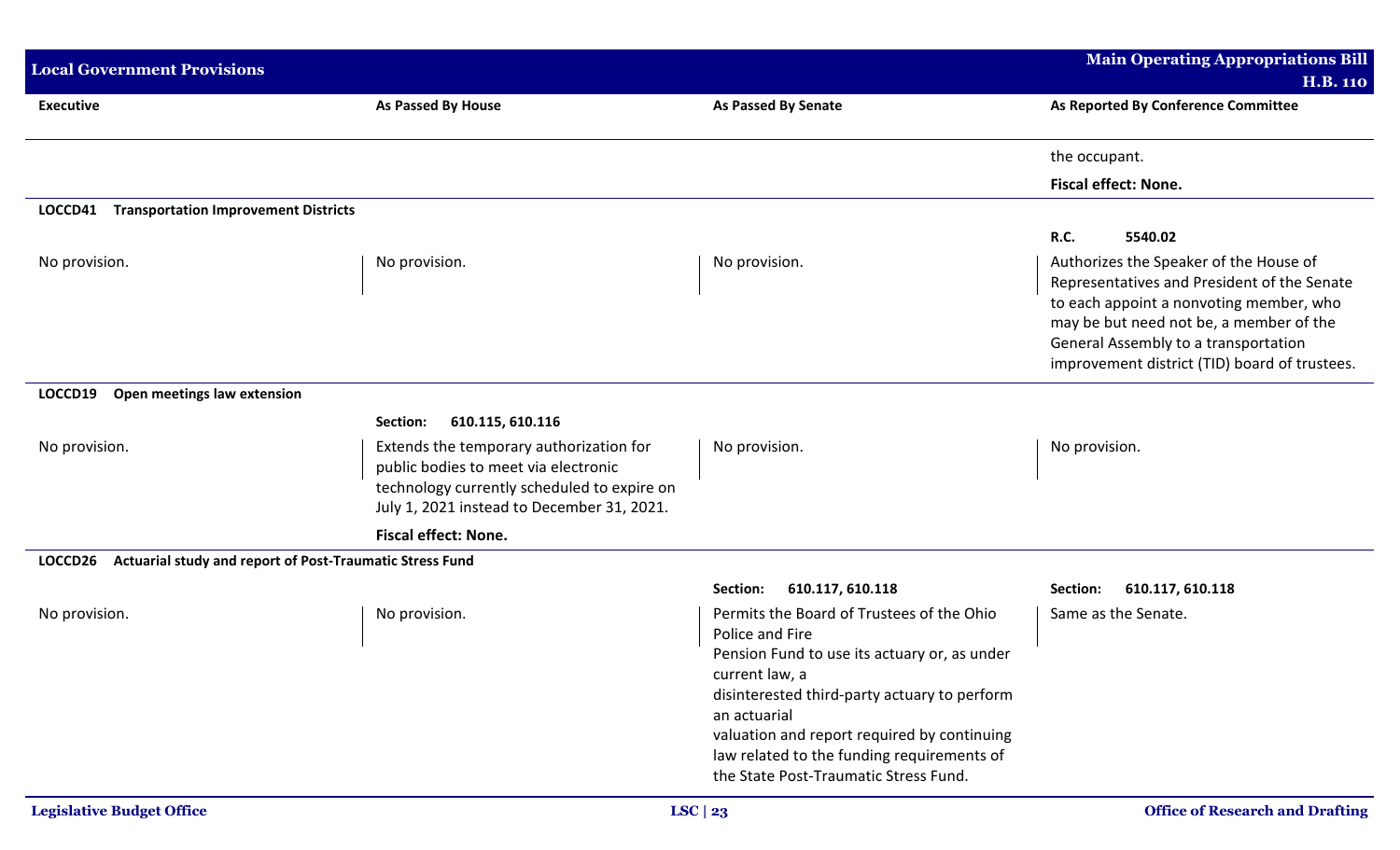| <b>Local Government Provisions</b>                       |                                                                                                                                                                                                                                                                                                    |                                                                                                                                                                 | <b>Main Operating Appropriations Bill</b>              |
|----------------------------------------------------------|----------------------------------------------------------------------------------------------------------------------------------------------------------------------------------------------------------------------------------------------------------------------------------------------------|-----------------------------------------------------------------------------------------------------------------------------------------------------------------|--------------------------------------------------------|
| <b>Executive</b>                                         | As Passed By House                                                                                                                                                                                                                                                                                 | <b>As Passed By Senate</b>                                                                                                                                      | <b>H.B. 110</b><br>As Reported By Conference Committee |
|                                                          |                                                                                                                                                                                                                                                                                                    |                                                                                                                                                                 |                                                        |
| No provision.                                            | No provision.                                                                                                                                                                                                                                                                                      | Extends the due date for the actuarial study<br>and report from October 1, 2021, to<br>December 15, 2021.                                                       | Same as the Senate.                                    |
|                                                          |                                                                                                                                                                                                                                                                                                    | <b>Fiscal effect: None. The requirements</b><br>related to the actuarial study and funding<br>are included in H.B. 308 of the 133rd<br><b>General Assembly.</b> |                                                        |
| <b>Eminent domain for recreational trails</b><br>LOCCD20 |                                                                                                                                                                                                                                                                                                    |                                                                                                                                                                 |                                                        |
|                                                          | 715.05<br><b>Section:</b>                                                                                                                                                                                                                                                                          |                                                                                                                                                                 | 715.05<br>Section:                                     |
| No provision.                                            | Prohibits park districts in counties with a<br>population between 220,000 and 240,000<br>(Lake and Mahoning counties according to<br>the 2010 Census) from using eminent<br>domain to appropriate property for<br>recreational trails. Specifies that this<br>prohibition expires on July 1, 2026. | No provision.                                                                                                                                                   | Same as the House.                                     |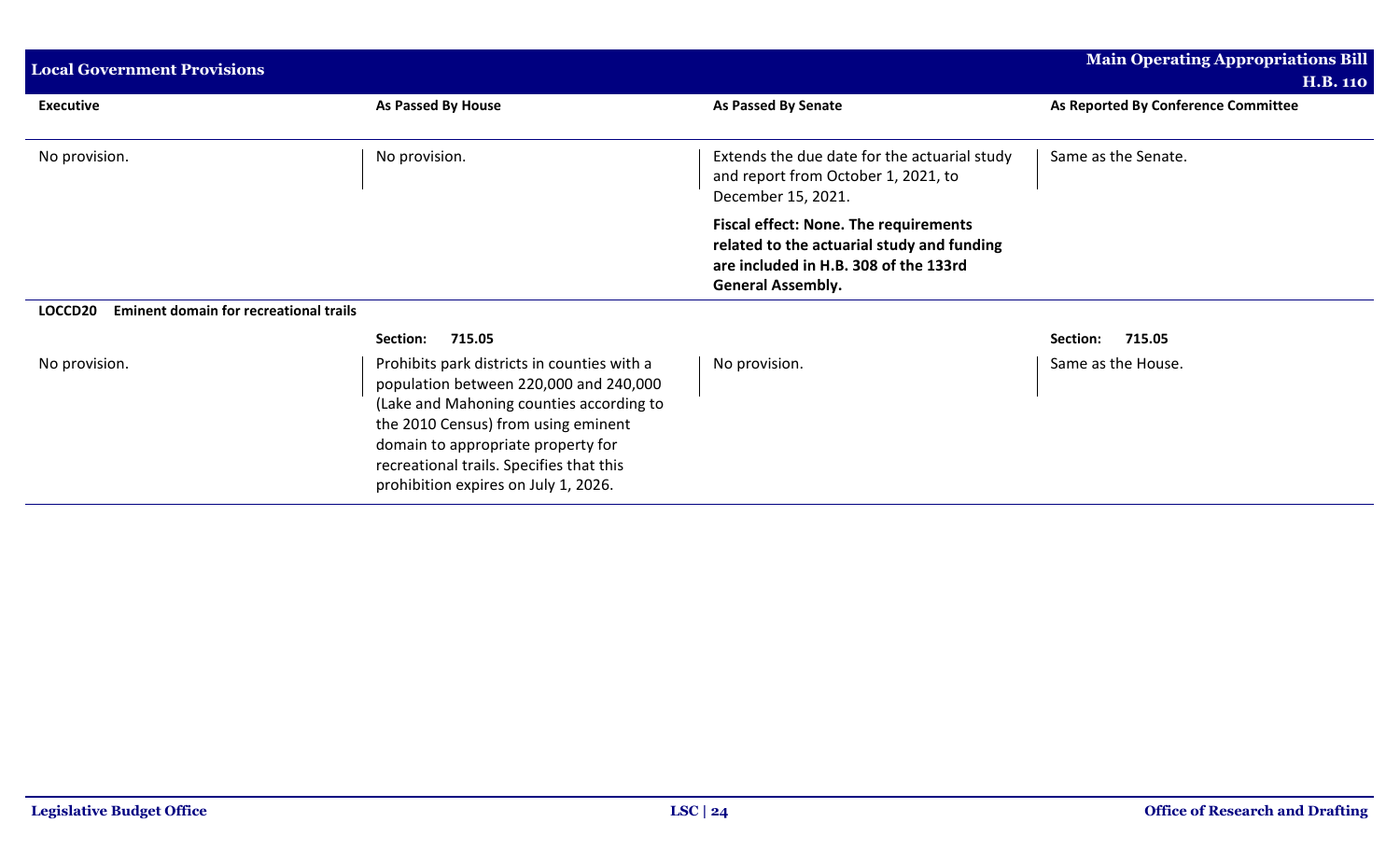| <b>Local Government Provisions</b>                |                                                                                    |                                                                                                                                                                                                                                                                            | <b>Main Operating Appropriations Bill</b><br><b>H.B. 110</b> |
|---------------------------------------------------|------------------------------------------------------------------------------------|----------------------------------------------------------------------------------------------------------------------------------------------------------------------------------------------------------------------------------------------------------------------------|--------------------------------------------------------------|
| <b>Executive</b>                                  | As Passed By House                                                                 | <b>As Passed By Senate</b>                                                                                                                                                                                                                                                 | As Reported By Conference Committee                          |
|                                                   | AGOCD37 Court settlements that nullify, suspend, or conflict with the Revised Code |                                                                                                                                                                                                                                                                            |                                                              |
|                                                   |                                                                                    | <b>R.C.</b><br>9.58                                                                                                                                                                                                                                                        | <b>R.C.</b><br>9.58                                          |
| (1) No provision.                                 | (1) No provision.                                                                  | (1) Prohibits a public official from settling a<br>civil action in any way that nullifies,<br>suspends, or is in conflict with any provision<br>of the Revised Code. States that any<br>settlement that does so is void and has no<br>legal effect.                        | (1) Same as the Senate.                                      |
| (2) No provision.                                 | (2) No provision.                                                                  | (2) Specifies that this provision does not<br>limit or restrict constitutional judicial<br>authority.                                                                                                                                                                      | (2) Same as the Senate.                                      |
| AGOCD33 Modification of a public record exemption |                                                                                    |                                                                                                                                                                                                                                                                            |                                                              |
|                                                   |                                                                                    | <b>R.C.</b><br>149.43                                                                                                                                                                                                                                                      | R.C.<br>149.43                                               |
| No provision.                                     | No provision.                                                                      | Modifies an exemption from the Public<br>Records Law for the telephone number of a<br>victim of crime, a witness to a crime, or a<br>party to a motor vehicle accident by:                                                                                                 | Same as the Senate.                                          |
| (1) No provision.                                 | (1) No provision.                                                                  | (1) Specifying that except as described below<br>in (2), the exemption always covers<br>telephone numbers for a victim, as defined<br>in the Crime Victims' Rights Law, or a<br>witness to a crime that are listed on any law<br>enforcement record or report;             | (1) Same as the Senate.                                      |
| (2) No provision.                                 | (2) No provision.                                                                  | (2) Specifying that the exemption generally<br>covers telephone numbers for a party to a<br>motor vehicle accident subject to the<br>requirements of R.C. 5502.11 that are listed<br>on any law enforcement record or report,<br>except that telephone numbers for parties | (2) Same as the Senate.                                      |
| <b>Legislative Budget Office</b>                  |                                                                                    | LSC $ 25$                                                                                                                                                                                                                                                                  | <b>Office of Research and Drafting</b>                       |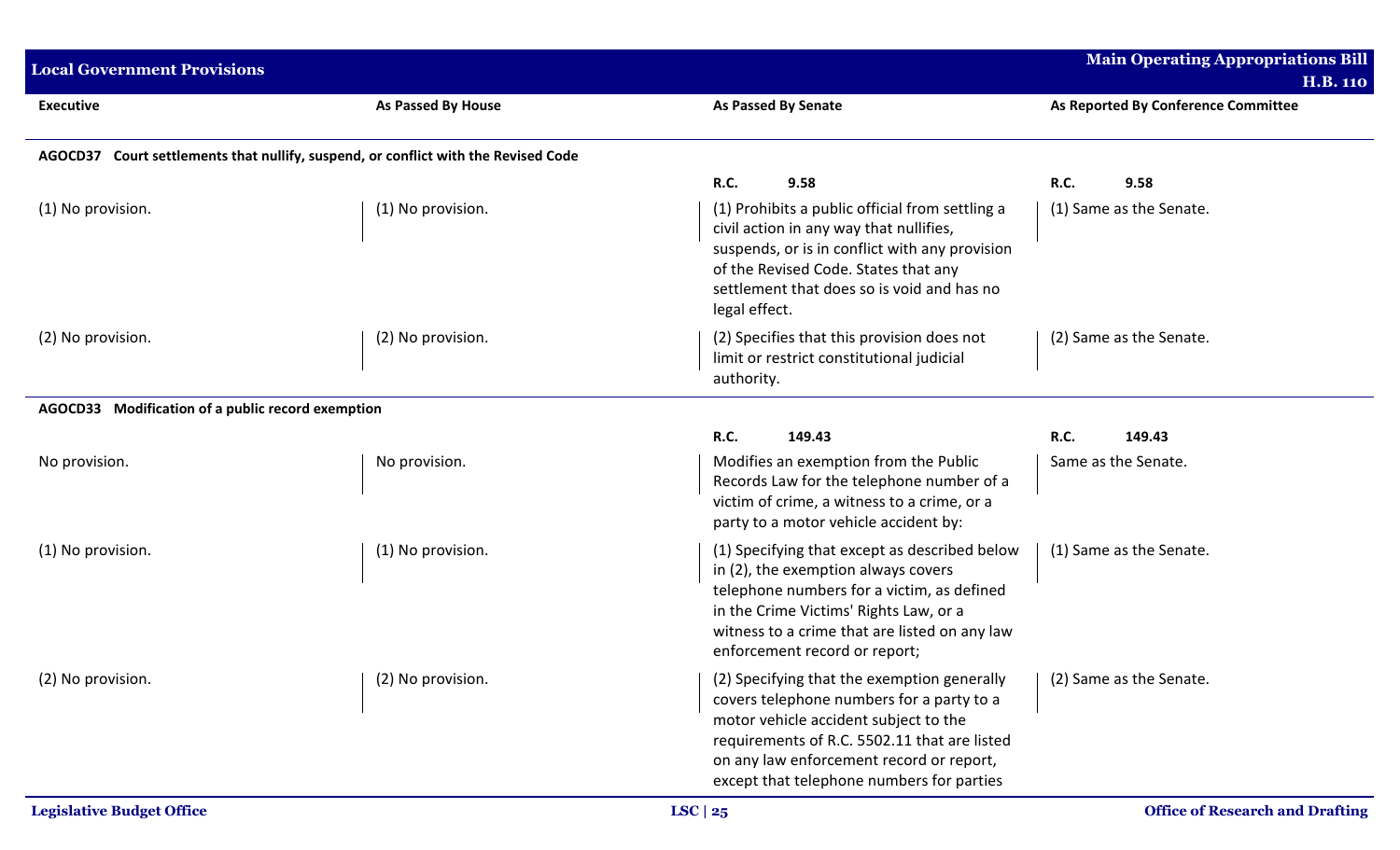| <b>Local Government Provisions</b>                       |                                                                                                                                                                                                                                                 |                                                                                                                                                                                                                                                 | <b>Main Operating Appropriations Bill</b> |
|----------------------------------------------------------|-------------------------------------------------------------------------------------------------------------------------------------------------------------------------------------------------------------------------------------------------|-------------------------------------------------------------------------------------------------------------------------------------------------------------------------------------------------------------------------------------------------|-------------------------------------------|
|                                                          |                                                                                                                                                                                                                                                 |                                                                                                                                                                                                                                                 | <b>H.B. 110</b>                           |
| <b>Executive</b>                                         | As Passed By House                                                                                                                                                                                                                              | <b>As Passed By Senate</b>                                                                                                                                                                                                                      | As Reported By Conference Committee       |
|                                                          |                                                                                                                                                                                                                                                 | to motor vehicle accidents that appear in<br>such a record or report are not excluded<br>from the definition of "public record" under<br>this exemption on and after the 30th day<br>after the occurrence of the motor vehicle<br>accident; and |                                           |
| (3) No provision.                                        | (3) No provision.                                                                                                                                                                                                                               | (3) Repealing the existing criterion requiring<br>that a request for the telephone numbers<br>described above in (2) be made as part of an<br>insurance investigation.                                                                          | (3) Same as the Senate.                   |
|                                                          |                                                                                                                                                                                                                                                 | <b>Fiscal effect: The Ohio State Highway</b><br>Patrol, local law enforcement agencies, and<br>other state and local governmental entities<br>may incur some administrative costs to<br>implement these new public records<br>procedures.       | Fiscal effect: Same as the Senate.        |
| AGOCD29 Foreclosure sale reports to the Attorney General |                                                                                                                                                                                                                                                 |                                                                                                                                                                                                                                                 |                                           |
|                                                          | R.C.<br>2329.312                                                                                                                                                                                                                                | <b>R.C.</b><br>2329.312                                                                                                                                                                                                                         | R.C.<br>2329.312                          |
| (1) No provision.                                        | (1) Specifies that the reports submitted to<br>the Attorney General by officers conducting<br>residential property foreclosure sales must<br>contain information of whether the officer<br>met certain deadlines related to sale<br>procedures. | (1) Same as the House.                                                                                                                                                                                                                          | (1) Same as the House.                    |
| (2) No provision.                                        | (2) Replaces the requirement that the<br>Attorney General establish and maintain a<br>public database of information included in<br>foreclosure sale reports with a requirement<br>that the information be made publicly<br>available.          | (2) Same as the House.                                                                                                                                                                                                                          | (2) Same as the House.                    |
| <b>Legislative Budget Office</b>                         |                                                                                                                                                                                                                                                 | LSC $ 26$                                                                                                                                                                                                                                       | <b>Office of Research and Drafting</b>    |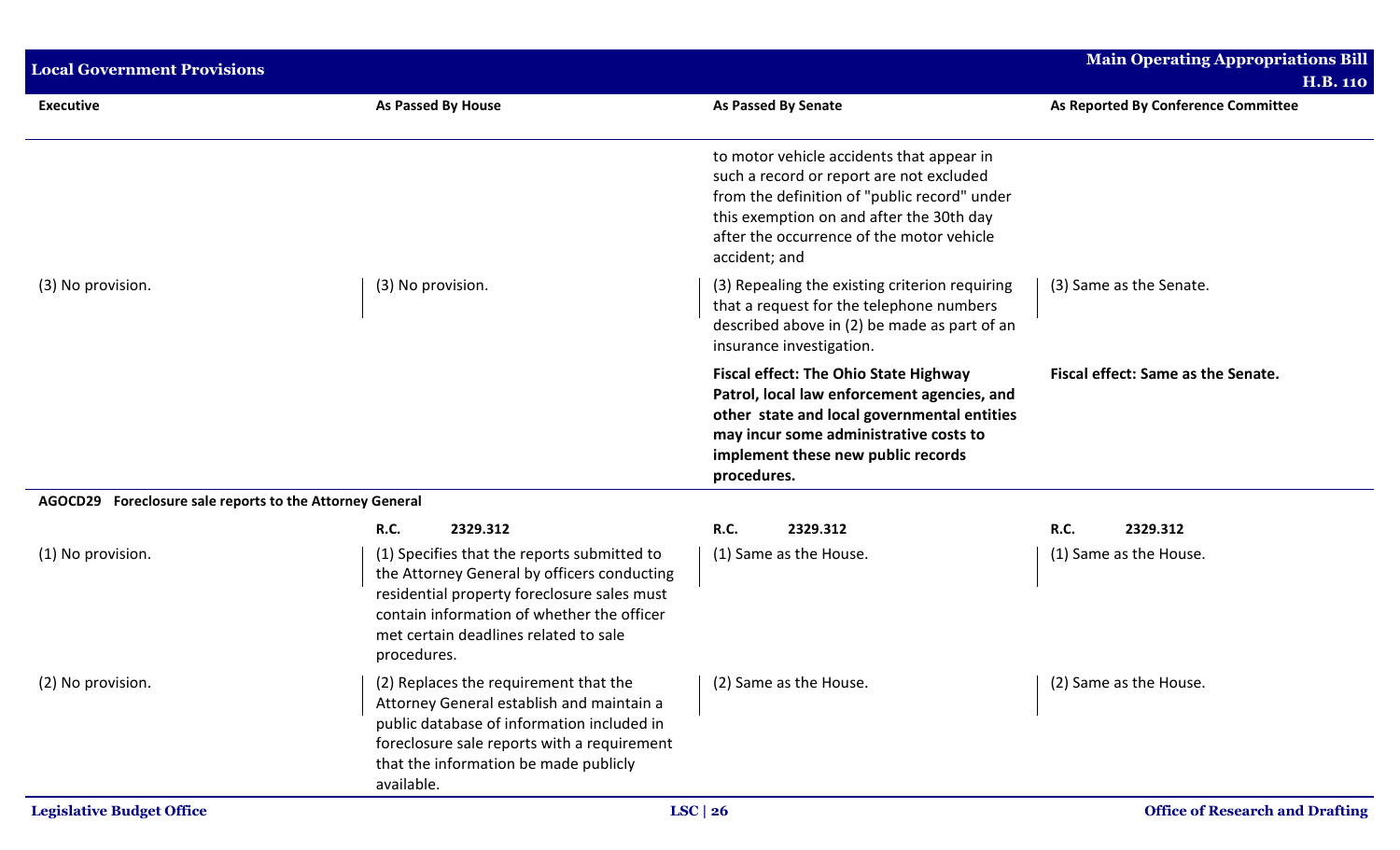| <b>Local Government Provisions</b>                                                                                                                                                                                                                            |                                                                                                                                                                                                                                      |                                    | <b>Main Operating Appropriations Bill</b><br><b>H.B. 110</b> |
|---------------------------------------------------------------------------------------------------------------------------------------------------------------------------------------------------------------------------------------------------------------|--------------------------------------------------------------------------------------------------------------------------------------------------------------------------------------------------------------------------------------|------------------------------------|--------------------------------------------------------------|
| <b>Executive</b>                                                                                                                                                                                                                                              | As Passed By House                                                                                                                                                                                                                   | <b>As Passed By Senate</b>         | As Reported By Conference Committee                          |
| (3) No provision.                                                                                                                                                                                                                                             | (3) Makes technical changes.                                                                                                                                                                                                         | (3) Same as the House.             | (3) Same as the House.                                       |
|                                                                                                                                                                                                                                                               | Fiscal effect: Potential minimal increase in<br>administrative costs for levying officers,<br>generally sheriffs, to comply with modified<br>reporting requirements. Appears to codify<br>current practice for the Attorney General. | Fiscal effect: Same as the House.  | Fiscal effect: Same as the House.                            |
| Collecting debts from lottery and casino winnings<br>AGOCD19                                                                                                                                                                                                  |                                                                                                                                                                                                                                      |                                    |                                                              |
| R.C.<br>3770.073, 3772.37, 5701.11                                                                                                                                                                                                                            | R.C.<br>3770.073, 3772.37, 5701.11                                                                                                                                                                                                   | R.C.<br>3770.073, 3772.37, 5701.11 | R.C.<br>3770.073, 3772.37, 5701.11                           |
| (1) Reduces from \$5,000 to \$600 the<br>threshold at which the State Lottery<br>Commission must withhold from lottery<br>winnings any amounts a lottery winner owes<br>to the state or a political subdivision.                                              | (1) Same as the Executive.                                                                                                                                                                                                           | (1) Same as the Executive.         | (1) Same as the Executive.                                   |
| (2) Requires the Attorney General to<br>develop and implement a real time data<br>match program and make it available to<br>each casino operator and management<br>company to identify winners who owe<br>amounts to the state or a political<br>subdivision. | (2) Same as the Executive.                                                                                                                                                                                                           | (2) Same as the Executive.         | (2) Same as the Executive.                                   |
| (3) Requires a casino operator or<br>management company to use the data<br>match program before disbursing any casino<br>winnings that exceed \$600 and withhold any<br>amounts a winner owes to the state or a<br>political subdivision.                     | (3) Same as the Executive.                                                                                                                                                                                                           | (3) Same as the Executive.         | (3) Same as the Executive.                                   |
| (4) Requires the casino operator or<br>management company to remit payment to                                                                                                                                                                                 | (4) Same as the Executive.                                                                                                                                                                                                           | (4) Same as the Executive.         | (4) Same as the Executive.                                   |
| <b>Legislative Budget Office</b>                                                                                                                                                                                                                              |                                                                                                                                                                                                                                      | LSC $ 27$                          | <b>Office of Research and Drafting</b>                       |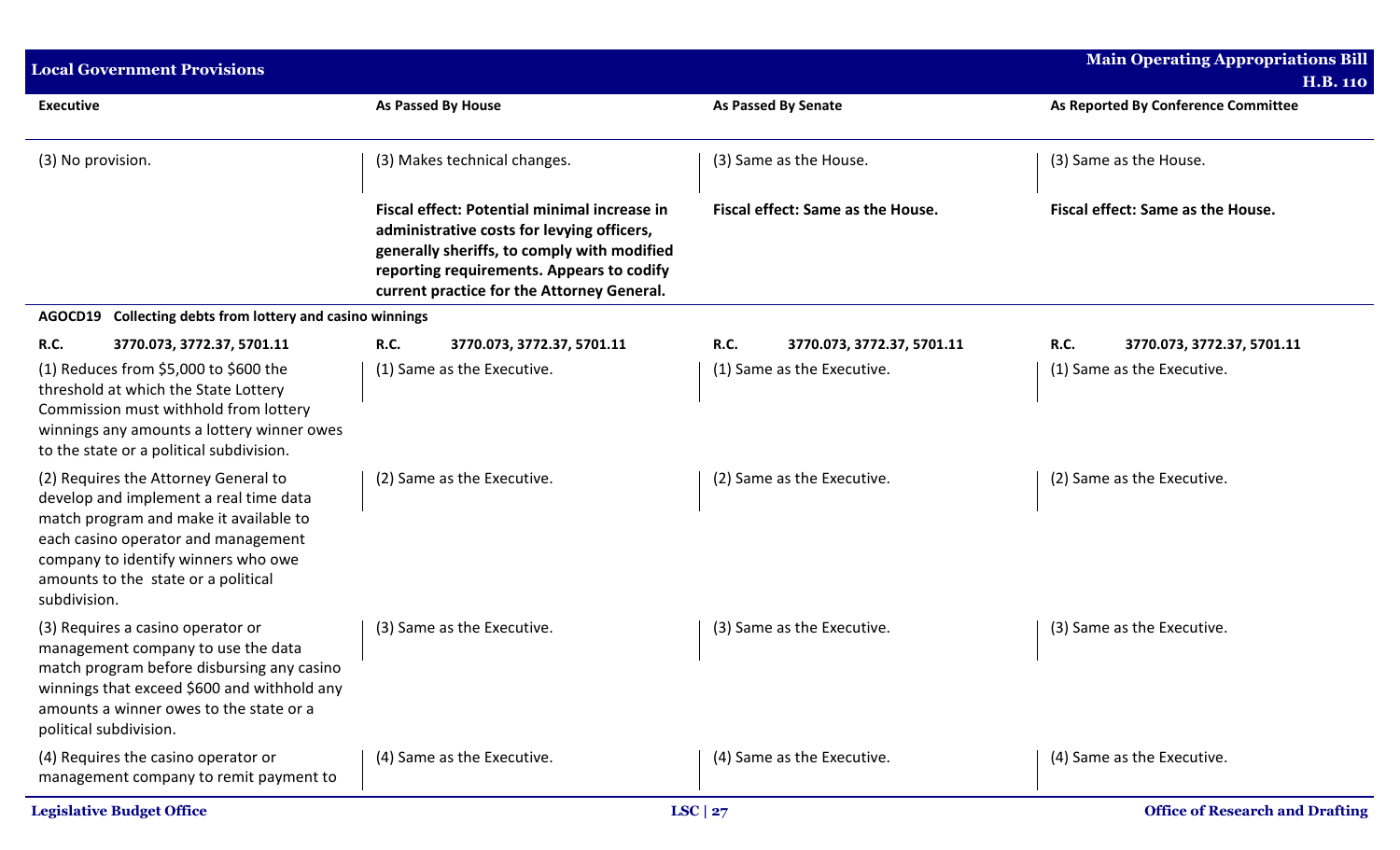| <b>Local Government Provisions</b>                                                                                                                                                                                                                          |                                              |                                       | <b>Main Operating Appropriations Bill</b><br><b>H.B. 110</b> |
|-------------------------------------------------------------------------------------------------------------------------------------------------------------------------------------------------------------------------------------------------------------|----------------------------------------------|---------------------------------------|--------------------------------------------------------------|
| <b>Executive</b>                                                                                                                                                                                                                                            | As Passed By House                           | <b>As Passed By Senate</b>            | As Reported By Conference Committee                          |
| the Department of Job and Family Services<br>for any past due child or spousal support, as<br>required under current law, before remitting<br>the remainder to the Attorney General to<br>pay other government debts.                                       |                                              |                                       |                                                              |
| (5) Requires the casino operator or<br>management company to transmit to the<br>Attorney General, within seven days, any<br>amount withheld and not disbursed to the<br>Department of Job and Family Services for<br>any past due child or spousal support. | (5) Same as the Executive.                   | (5) Same as the Executive.            | (5) Same as the Executive.                                   |
| (6) Permits the Attorney General, in<br>consultation with the Casino Control<br>Commission, to adopt rules under the<br>Administrative Procedure Act for<br>implementation of the provisions related to<br>the withholding of casino winnings.              | (6) Same as the Executive.                   | (6) Same as the Executive.            | (6) Same as the Executive.                                   |
| (7) Requires, if the casino winner owes the<br>state and a political subdivision, that the<br>amount owed to the state must be satisfied<br>first, except that any personal liabilities for<br>corporate tax debts have first priority.                     | (7) Same as the Executive.                   | (7) Same as the Executive.            | (7) Same as the Executive.                                   |
| Fiscal effect: Potential minimal costs for the<br>state. Potential increase in the amount of<br>debt collected for the state and political<br>subdivisions.                                                                                                 | <b>Fiscal effect: Same as the Executive.</b> | Fiscal effect: Same as the Executive. | <b>Fiscal effect: Same as the Executive.</b>                 |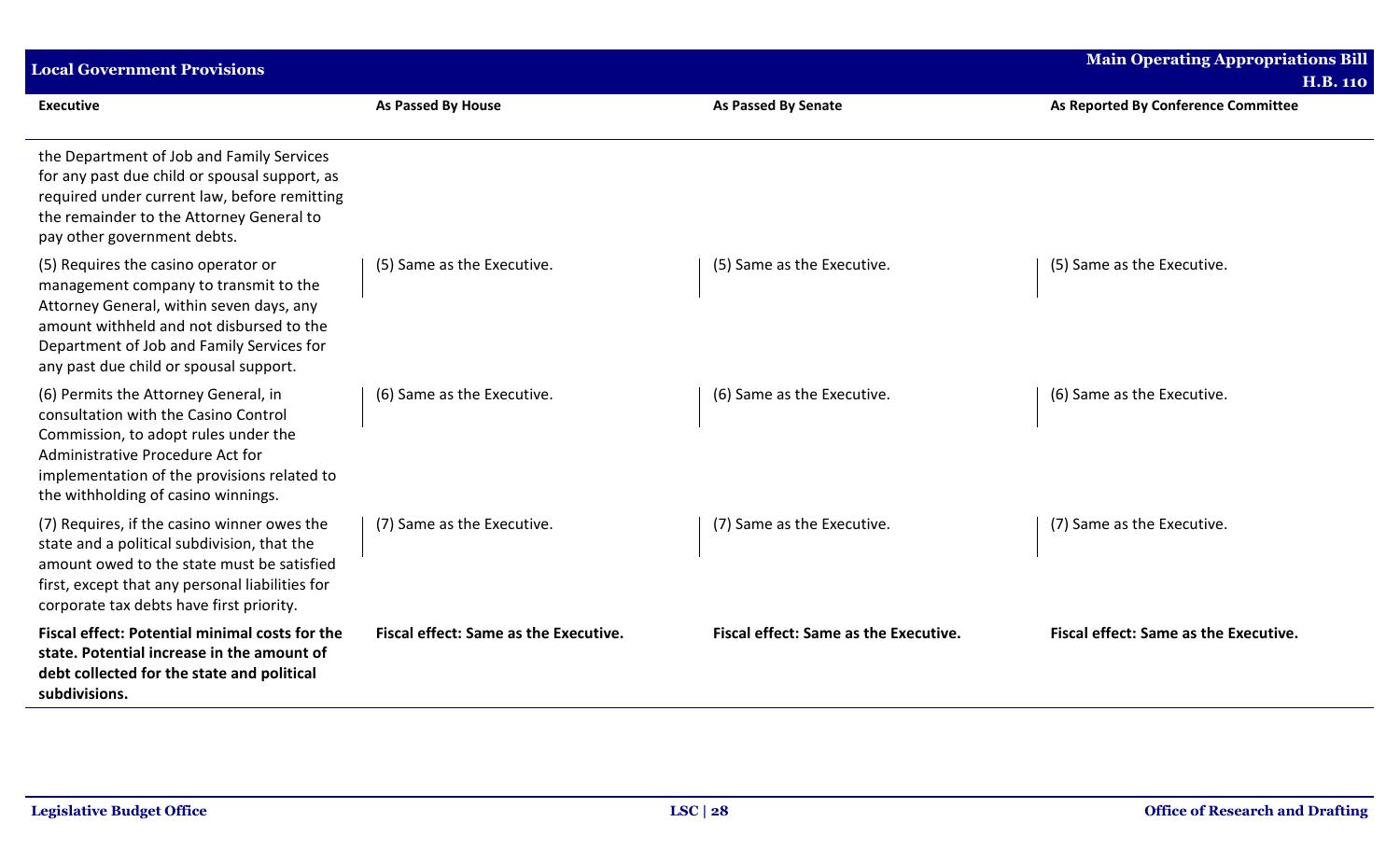| <b>Local Government Provisions</b>                                |                                                                                                                                                                                                                                                                                                                                                                                                                    |                                                                                                                                                                                                                                             | <b>Main Operating Appropriations Bill</b><br><b>H.B. 110</b> |
|-------------------------------------------------------------------|--------------------------------------------------------------------------------------------------------------------------------------------------------------------------------------------------------------------------------------------------------------------------------------------------------------------------------------------------------------------------------------------------------------------|---------------------------------------------------------------------------------------------------------------------------------------------------------------------------------------------------------------------------------------------|--------------------------------------------------------------|
| <b>Executive</b>                                                  | As Passed By House                                                                                                                                                                                                                                                                                                                                                                                                 | <b>As Passed By Senate</b>                                                                                                                                                                                                                  | As Reported By Conference Committee                          |
| AGOCD30 Funding of annual training of peace officers and troopers |                                                                                                                                                                                                                                                                                                                                                                                                                    |                                                                                                                                                                                                                                             |                                                              |
|                                                                   | 701.70, 221.30<br>Section:                                                                                                                                                                                                                                                                                                                                                                                         | 701.70, 221.30<br>Section:                                                                                                                                                                                                                  | 701.70, 221.30<br>Section:                                   |
| (1) No provision.                                                 | (1) Requires the Attorney General to create<br>and administer a one-year pilot program for<br>state funding of the training of peace<br>officers and troopers that is required under<br>R.C. 109.803. Specifies that the pilot<br>program is the only state funding that will be<br>provided in calendar year 2022 for the<br>training of such peace officers and troopers<br>that is required under that section. | (1) Same as the House.                                                                                                                                                                                                                      | (1) Same as the House.                                       |
| (2) No provision.                                                 | (2) Requires new DPF Fund 5XZ0<br>appropriation item 055664, Law<br><b>Enforcement Reimbursement Training Pilot</b><br>Program, to be used by the Attorney<br>General for the pilot program. Permits the<br>Attorney General to use up to \$25,000 for<br>administrative expenses associated with the<br>program.                                                                                                  | (2) Same as the House, but replaces DPF<br>Fund 5XZ0 appropriation item 055664, Law<br>Enforcement Reimbursement Training Pilot<br>Program, with GRF appropriation item<br>055509, Law Enforcement Reimbursement<br>Training Pilot Program. | (2) Same as the Senate.                                      |
| (3) No provision.                                                 | (3) Reappropriates, with Controlling Board<br>approval, the unexpended, unencumbered<br>balance of appropriation item 055664, Law<br><b>Enforcement Reimbursement Training Pilot</b><br>Program, at the end of fiscal year 2022 for<br>the same purpose in fiscal year 2023.                                                                                                                                       | (3) Same as the House, but changes<br>referenced appropriation item from 055664,<br>Law Enforcement Reimbursement Training<br>Pilot Program, to 055509, Law Enforcement<br>Reimbursement Training Pilot Program.                            | (3) Same as the Senate.                                      |
| (4) No provision.                                                 | (4) Requires the Attorney General, not later<br>than January 1, 2022, to create the pilot<br>program and specifies that it is to be a one-<br>year program, to be in existence for calendar<br>year 2022.                                                                                                                                                                                                          | (4) Same as the House.                                                                                                                                                                                                                      | (4) Same as the House.                                       |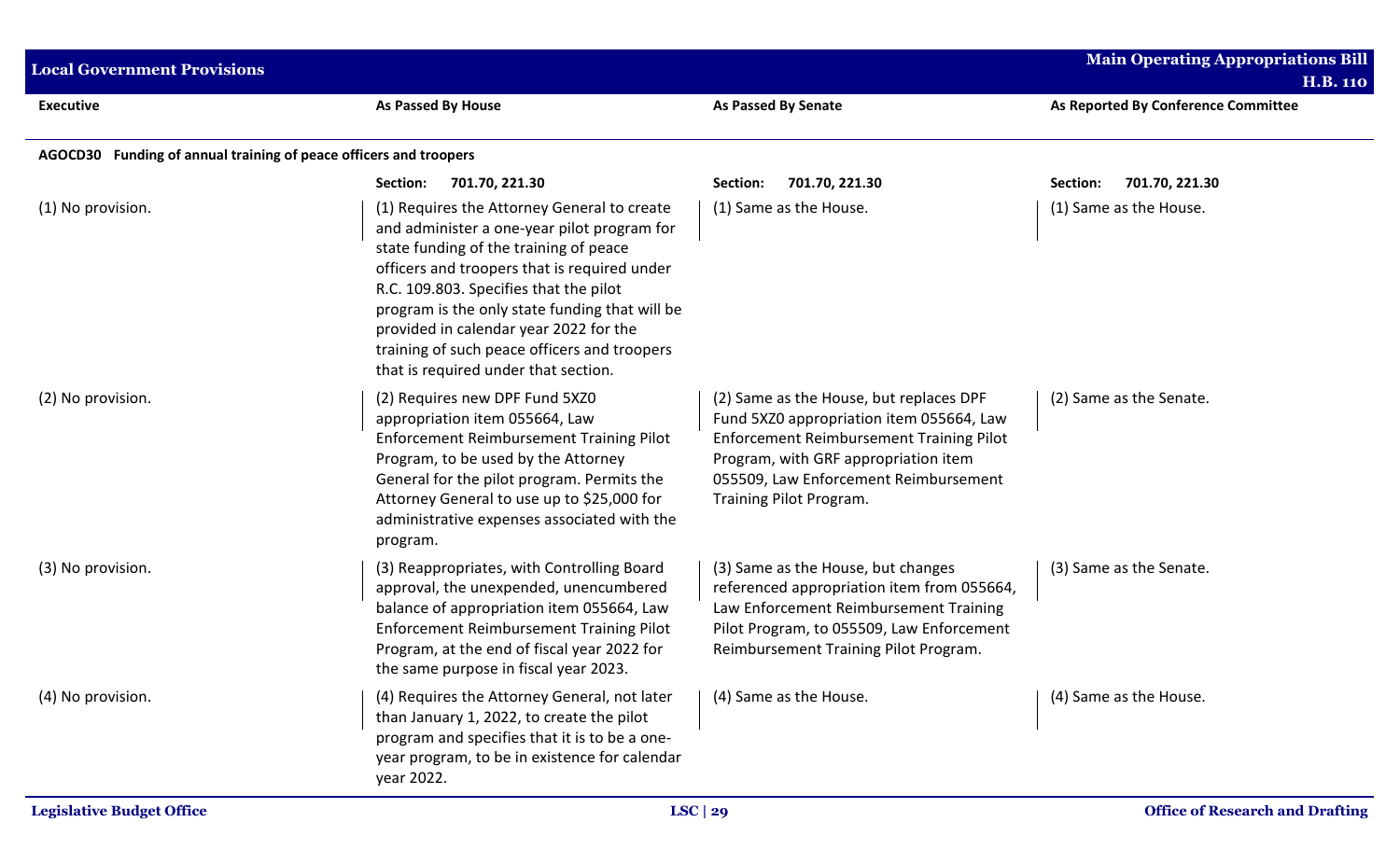| <b>Local Government Provisions</b> |                                                                                                                                                                                                                                                                                                                                                              |                            | <b>Main Operating Appropriations Bill</b><br><b>H.B. 110</b> |
|------------------------------------|--------------------------------------------------------------------------------------------------------------------------------------------------------------------------------------------------------------------------------------------------------------------------------------------------------------------------------------------------------------|----------------------------|--------------------------------------------------------------|
| <b>Executive</b>                   | <b>As Passed By House</b>                                                                                                                                                                                                                                                                                                                                    | <b>As Passed By Senate</b> | As Reported By Conference Committee                          |
| (5) No provision.                  | (5) Requires each law enforcement agency,<br>not later than December 2, 2021, to certify<br>to the Attorney General the total of all<br>salaries to be paid in calendar year 2022 to<br>officers or troopers of the agency who will<br>receive that training in calendar year 2022<br>and the hourly rate of pay for each of those<br>officers and troopers. | (5) Same as the House.     | (5) Same as the House.                                       |
| (6) No provision.                  | (6) Requires the Attorney General, not later<br>than January 1, 2022, to begin the operation<br>of the pilot program. Requires the Attorney<br>General, prior to that date, to establish<br>rules, under R.C. section 111.15, for the<br>operation and administration.                                                                                       | (6) Same as the House.     | (6) Same as the House.                                       |
| (7) No provision.                  | (7) Requires the Attorney General to pay<br>each law enforcement agency an amount to<br>cover up to 50% of the total cost of the<br>salaries of the officers or troopers of the<br>agency to be paid to officers or troopers<br>who will receive that training in calendar<br>year 2022, as certified by the agency, during<br>the period of the training.   | (7) Same as the House.     | (7) Same as the House.                                       |
| (8) No provision.                  | (8) Specifies that the amounts to be paid<br>cover only the period during which the<br>officers or troopers are receiving that<br>training and not exceed an amount covering<br>twenty-four hours of the training.                                                                                                                                           | (8) Same as the House.     | (8) Same as the House.                                       |
| (9) No provision.                  | (9) Provides that, if the amount of the<br>money appropriated to the Attorney<br>General is insufficient to pay 50% of the                                                                                                                                                                                                                                   | (9) Same as the House.     | (9) Same as the House.                                       |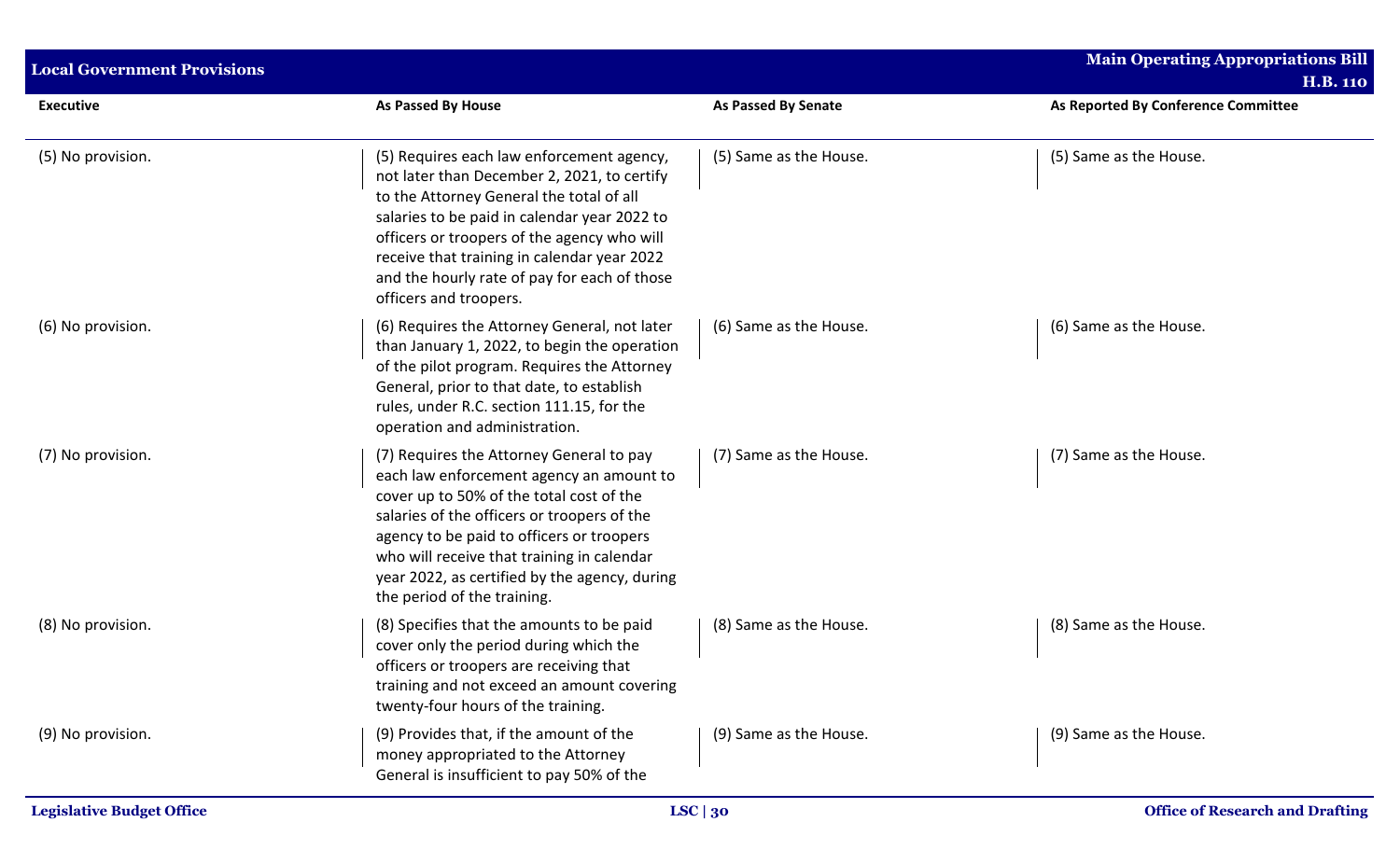| <b>Local Government Provisions</b> |                                                                                                                                                                                                                                                                                                                                                                                                                                                                                                                                                                                   | <b>Main Operating Appropriations Bill</b><br><b>H.B. 110</b> |                                     |  |
|------------------------------------|-----------------------------------------------------------------------------------------------------------------------------------------------------------------------------------------------------------------------------------------------------------------------------------------------------------------------------------------------------------------------------------------------------------------------------------------------------------------------------------------------------------------------------------------------------------------------------------|--------------------------------------------------------------|-------------------------------------|--|
| <b>Executive</b>                   | As Passed By House                                                                                                                                                                                                                                                                                                                                                                                                                                                                                                                                                                | As Passed By Senate                                          | As Reported By Conference Committee |  |
|                                    | total cost of the salaries of the peace officers<br>or troopers of all law enforcement agencies<br>to be paid in calendar year 2022 to officers<br>or troopers who will receive that training in<br>calendar year 2022, the amount to be paid<br>to each such agency is reduced<br>proportionately so that each agency is paid<br>an equal percentage of its cost in the year<br>for the training.                                                                                                                                                                                |                                                              |                                     |  |
| (10) No provision.                 | (10) Prohibits any payment to any law<br>enforcement agency after January 1, 2023.                                                                                                                                                                                                                                                                                                                                                                                                                                                                                                | (10) Same as the House.                                      | (10) Same as the House.             |  |
| (11) No provision.                 | (11) Requires a law enforcement agency that<br>receives money and does not use all of the<br>money for the salaries certified by the<br>agency to return all of the money not used<br>to the Attorney General.                                                                                                                                                                                                                                                                                                                                                                    | (11) Same as the House.                                      | (11) Same as the House.             |  |
| (12) No provision.                 | (12) Requires each law enforcement agency<br>that receives money to submit to the<br>Attorney General a report that states the<br>amount of money the agency received, how<br>that money was used, when it was used, and<br>any other information with respect to the<br>use of the money that is required by the<br>Attorney General. Requires the Attorney<br>General to prepare a report that compiles<br>the information in the reports received from<br>law enforcement agencies and submit the<br>report to the General Assembly and the<br>Legislative Service Commission. | (12) Same as the House.                                      | (12) Same as the House.             |  |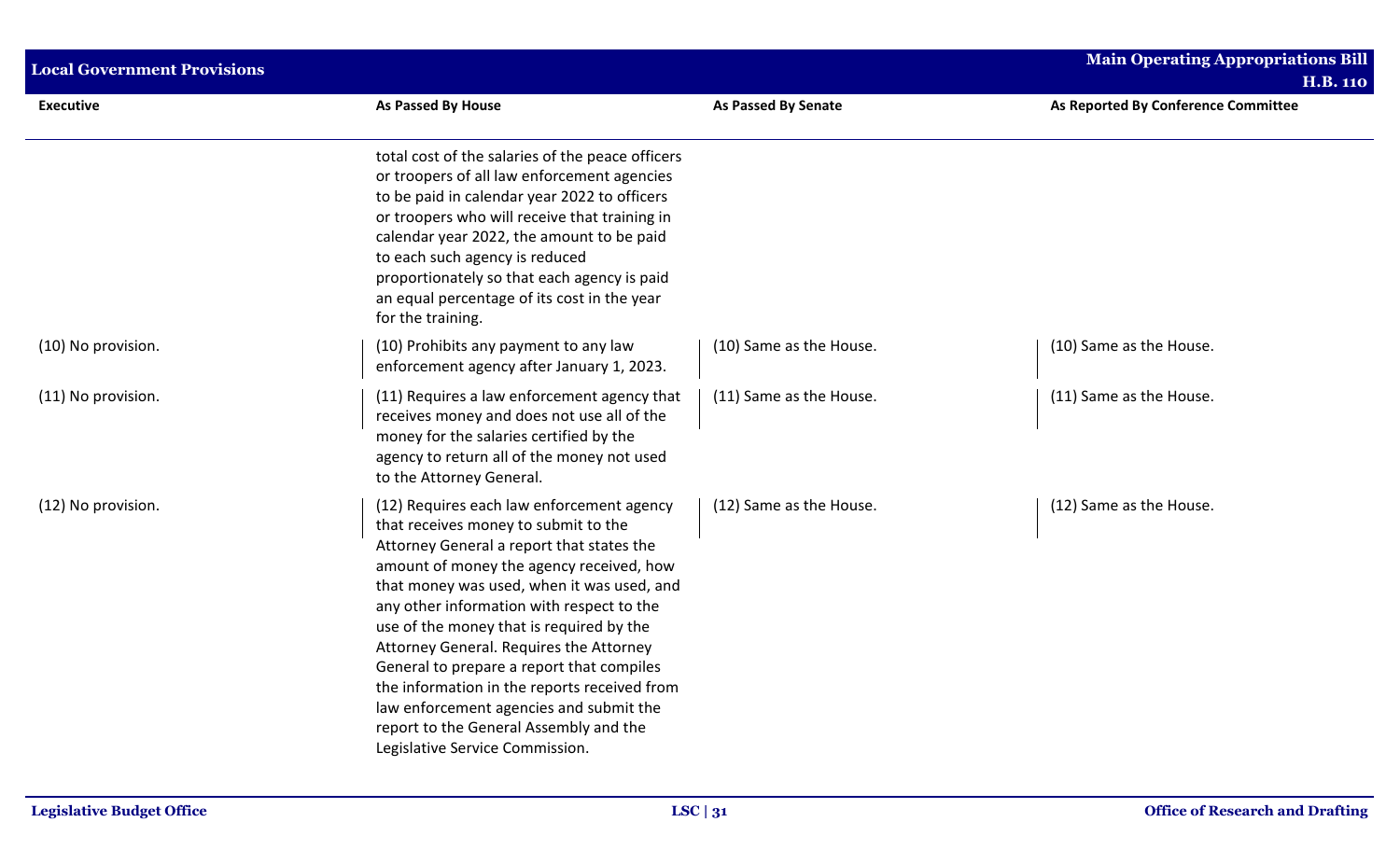| <b>Local Government Provisions</b> |                                                                                                                                                                                                                                                                                                                                                                                                                                                                                                                                                                                                                                                                                                                                                                                                        |                                                                                                                                                                                                                                                                                                               | <b>Main Operating Appropriations Bill</b><br>H.B. 110 |
|------------------------------------|--------------------------------------------------------------------------------------------------------------------------------------------------------------------------------------------------------------------------------------------------------------------------------------------------------------------------------------------------------------------------------------------------------------------------------------------------------------------------------------------------------------------------------------------------------------------------------------------------------------------------------------------------------------------------------------------------------------------------------------------------------------------------------------------------------|---------------------------------------------------------------------------------------------------------------------------------------------------------------------------------------------------------------------------------------------------------------------------------------------------------------|-------------------------------------------------------|
| <b>Executive</b>                   | As Passed By House                                                                                                                                                                                                                                                                                                                                                                                                                                                                                                                                                                                                                                                                                                                                                                                     | <b>As Passed By Senate</b>                                                                                                                                                                                                                                                                                    | As Reported By Conference Committee                   |
|                                    | Fiscal effect: The bill appropriates \$15<br>million in FY 2022 under DPF 5XZ0<br>appropriation item 055664, Law<br><b>Enforcement Reimbursement Training Pilot</b><br>Program and earmarks \$25,000 for program<br>administration costs. For law enforcement<br>agencies that already voluntarily require<br>continuing education for their officers or<br>troopers, those agencies may realize some<br>savings as the new pilot program would<br>offset some of the training costs that are<br>planned for calendar year 2022. Other law<br>enforcement agencies may experience<br>increases in expenditures incurred for the<br>state mandated up to 24 hours of<br>continuing professional training in calendar<br>year 2022 since the pilot program is to<br>cover up to 50% of the salary costs. | Fiscal effect: Same as the House, but<br>provides \$15 million in FY 2022 from GRF<br>appropriation item 055509, Law<br><b>Enforcement Reimbursement Training Pilot</b><br>Program, instead of DPF Fund 5XZ0<br>appropriation item 055664, Law<br><b>Enforcement Reimbursement Training Pilot</b><br>Program. | Fiscal effect: Same as the Senate.                    |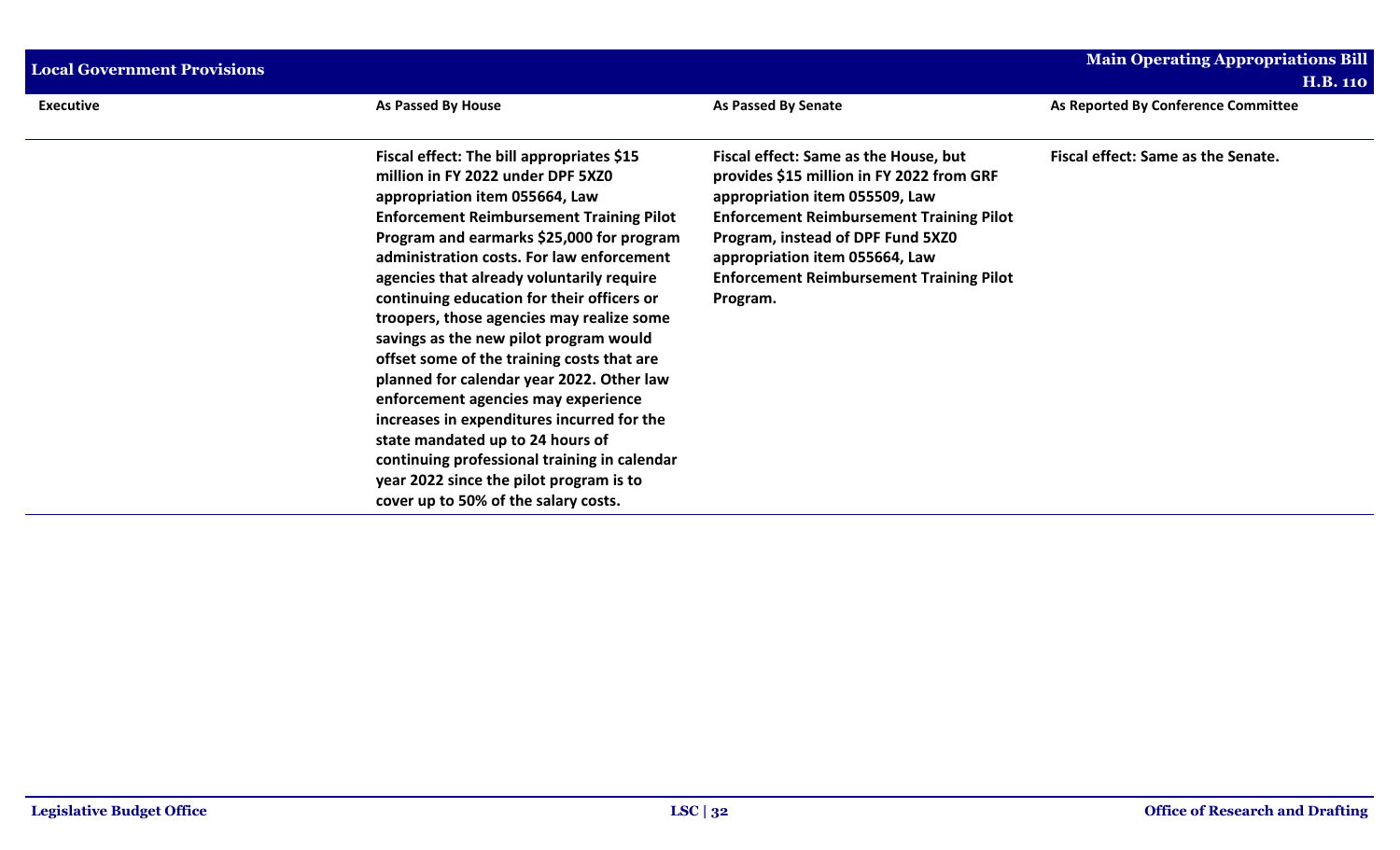| <b>Local Government Provisions</b> |                                                            |                                                                                                                                                                                                                                                               | <b>Main Operating Appropriations Bill</b><br><b>H.B. 110</b> |
|------------------------------------|------------------------------------------------------------|---------------------------------------------------------------------------------------------------------------------------------------------------------------------------------------------------------------------------------------------------------------|--------------------------------------------------------------|
| <b>Executive</b>                   | As Passed By House                                         | <b>As Passed By Senate</b>                                                                                                                                                                                                                                    | As Reported By Conference Committee                          |
| <b>CIVCD1</b>                      | Use of medical marijuana in violation of employer's policy |                                                                                                                                                                                                                                                               |                                                              |
|                                    |                                                            | <b>R.C.</b><br>3796.28                                                                                                                                                                                                                                        | <b>R.C.</b><br>3796.28                                       |
| No provision.                      | No provision.                                              | Provides that an employer does not violate<br>the Ohio Civil Rights Law when the employer<br>takes an adverse employment action against<br>a person who uses medical marijuana in<br>contravention of a workplace policy<br>regulating medical marijuana use. | Same as the Senate.                                          |
|                                    |                                                            | <b>Fiscal effect: Potential savings effect for</b><br>state and political subdivisions, as the<br>provision may reduce filings with the Ohio<br>Civil Rights Commission or courts of<br>common pleas.                                                         | Fiscal effect: Same as the Senate.                           |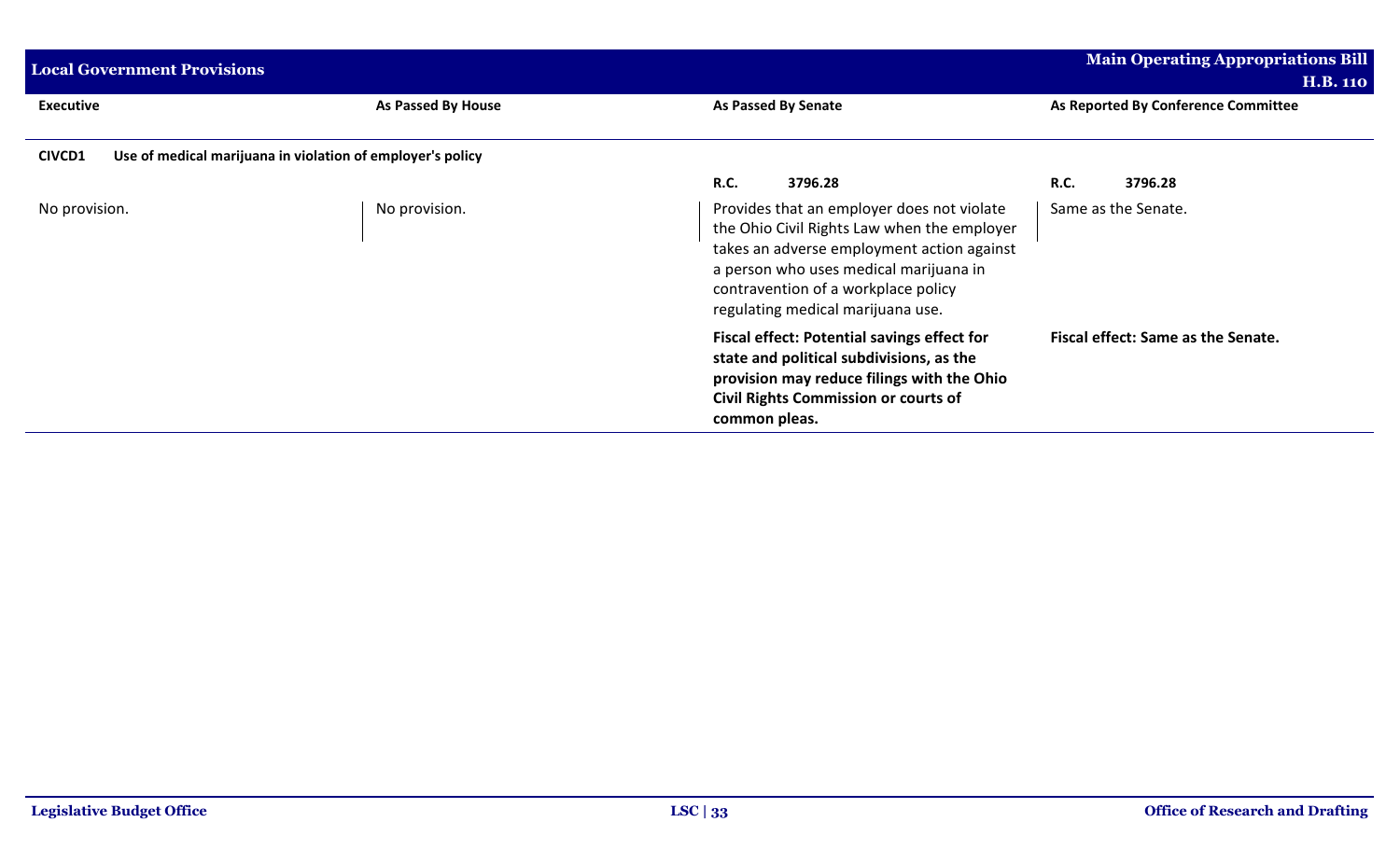|                  | <b>Local Government Provisions</b>                                                                                                                                                                                                                                                                             |             |                                               |             |                                               |             | <b>Main Operating Appropriations Bill</b><br><b>H.B. 110</b> |
|------------------|----------------------------------------------------------------------------------------------------------------------------------------------------------------------------------------------------------------------------------------------------------------------------------------------------------------|-------------|-----------------------------------------------|-------------|-----------------------------------------------|-------------|--------------------------------------------------------------|
| <b>Executive</b> |                                                                                                                                                                                                                                                                                                                |             | As Passed By House                            |             | <b>As Passed By Senate</b>                    |             | As Reported By Conference Committee                          |
| COMCD9           | <b>Plumbing inspector certification</b>                                                                                                                                                                                                                                                                        |             |                                               |             |                                               |             |                                                              |
| R.C.             | 3703.01, conforming change in R.C.<br>3703.03                                                                                                                                                                                                                                                                  | <b>R.C.</b> | 3703.01, conforming change in R.C.<br>3703.03 | <b>R.C.</b> | 3703.01, conforming change in R.C.<br>3703.03 | <b>R.C.</b> | 3703.01, conforming change in R.C.<br>3703.03                |
|                  | Removes certification of plumbing<br>inspectors from COM's Division of Industrial<br>Compliance's responsibility and authority<br>but retains the Board of Building Standard's<br>plumbing inspector certification.                                                                                            |             | Same as the Executive.                        |             | Same as the Executive.                        |             | Same as the Executive.                                       |
|                  | Eliminates prohibitions on boards of health<br>that do not employ certified plumbing<br>inspectors from inspecting plumbing or<br>collecting fees for inspecting plumbing and<br>contracting with other boards of health to<br>inspect plumbing on their behalf.                                               |             | Same as the Executive.                        |             | Same as the Executive.                        |             | Same as the Executive.                                       |
|                  | <b>Fiscal effect: Eliminating the double</b><br>certification for some plumbing inspectors<br>will reduce revenue deposited into the<br><b>Industrial Compliance Operating Fund</b><br>(Fund 5560). The certification fee is \$100<br>for the initial certification and \$60 for the<br>renewal certification. |             | <b>Fiscal effect: Same as the Executive.</b>  |             | <b>Fiscal effect: Same as the Executive.</b>  |             | <b>Fiscal effect: Same as the Executive.</b>                 |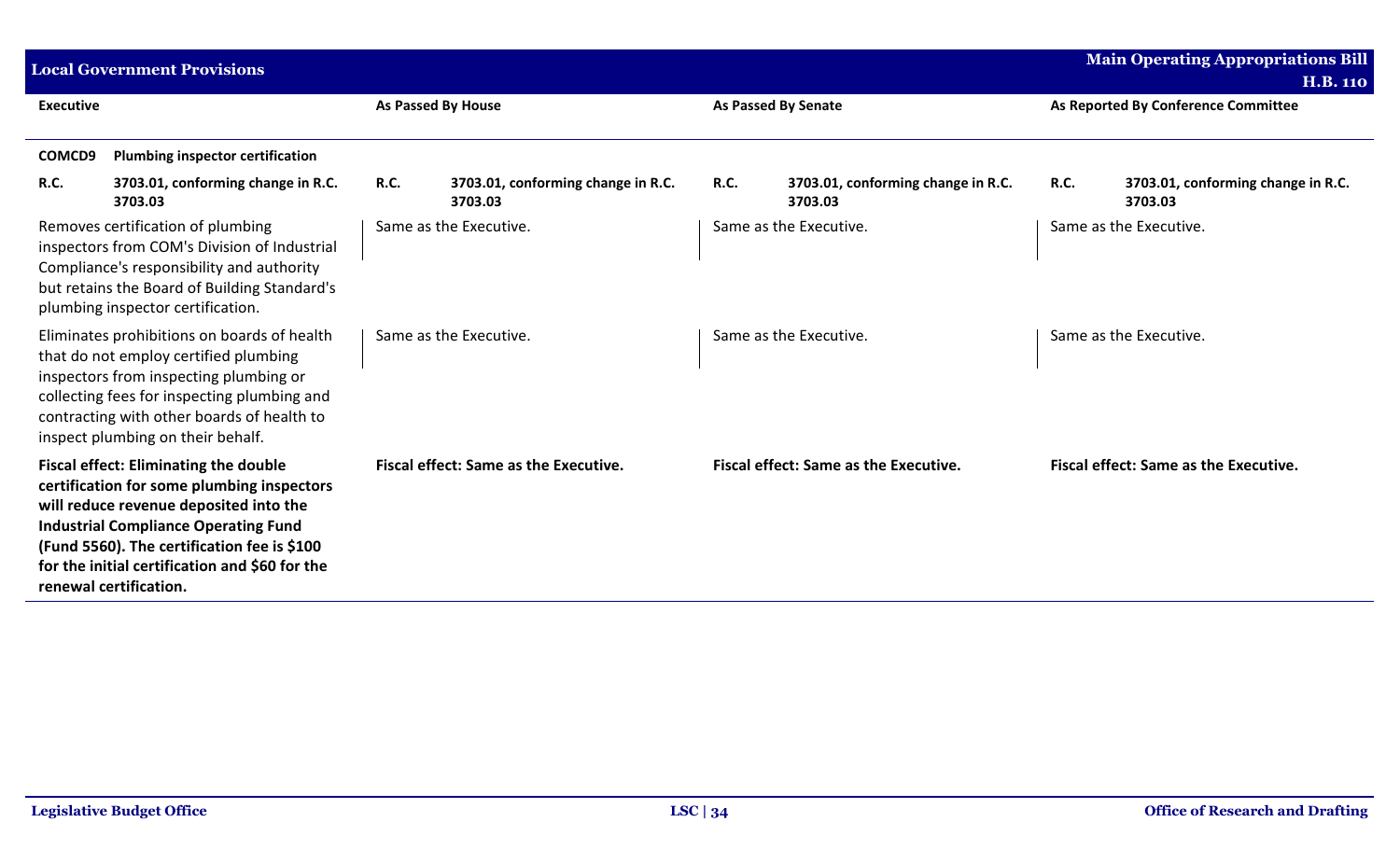| <b>Local Government Provisions</b> |                                                                                                                                                                                                                                                                                                                                                                                                                                                                                                                                                                                                      |                                                                                                                                                                                                                                                                                                                                                                                                                                         | <b>Main Operating Appropriations Bill</b><br><b>H.B. 110</b>                                                                                                                                                                                                                                                                                                                                                                                                                               |  |
|------------------------------------|------------------------------------------------------------------------------------------------------------------------------------------------------------------------------------------------------------------------------------------------------------------------------------------------------------------------------------------------------------------------------------------------------------------------------------------------------------------------------------------------------------------------------------------------------------------------------------------------------|-----------------------------------------------------------------------------------------------------------------------------------------------------------------------------------------------------------------------------------------------------------------------------------------------------------------------------------------------------------------------------------------------------------------------------------------|--------------------------------------------------------------------------------------------------------------------------------------------------------------------------------------------------------------------------------------------------------------------------------------------------------------------------------------------------------------------------------------------------------------------------------------------------------------------------------------------|--|
| <b>Executive</b>                   | As Passed By House                                                                                                                                                                                                                                                                                                                                                                                                                                                                                                                                                                                   | As Passed By Senate                                                                                                                                                                                                                                                                                                                                                                                                                     | As Reported By Conference Committee                                                                                                                                                                                                                                                                                                                                                                                                                                                        |  |
| DEVCD40                            | <b>Ohio Residential Broadband Expansion Grant Program</b>                                                                                                                                                                                                                                                                                                                                                                                                                                                                                                                                            |                                                                                                                                                                                                                                                                                                                                                                                                                                         |                                                                                                                                                                                                                                                                                                                                                                                                                                                                                            |  |
|                                    | <b>R.C.</b><br>122.401, 122.40, 122.403 through<br>122.4077; 133.13, 188.01 through<br>188.30; 303.251, 505.881, and<br>727.01; 4926.01 through 4926.60                                                                                                                                                                                                                                                                                                                                                                                                                                              | 122.403, 122.404 (repealed)<br><b>R.C.</b>                                                                                                                                                                                                                                                                                                                                                                                              | <b>R.C.</b><br>122.403, 122.404 (repealed)                                                                                                                                                                                                                                                                                                                                                                                                                                                 |  |
| No provision.                      | Does the following to address broadband<br>expansion and infrastructure (these<br>provisions are identical to those in H.B. 2 of<br>the 134th G.A., As Passed by the House. See<br>the LSC Bill Analysis for more details of these<br>provisions at<br>https://www.legislature.ohio.gov/legislation/<br>legislation-documents?id=GA134-HB-2).                                                                                                                                                                                                                                                        | Replaces the House provisions with a<br>provision that makes the following changes<br>to H.B. 2, which was enacted on May 5, 2021<br>and became effective May 17, 2021:                                                                                                                                                                                                                                                                 | Same as the Senate, but with the following<br>changes:                                                                                                                                                                                                                                                                                                                                                                                                                                     |  |
| (1) No provision.                  | (1) Creates the Ohio Residential Broadband<br>Expansion Grant Program and the five-<br>member Ohio Broadband Expansion<br>Program Authority to award program grants<br>to fund the construction of broadband<br>projects in unserved areas of the state.<br>Specifies that members of the Authority are<br>to receive a monthly stipend in an amount<br>that will qualify each member for one year<br>of retirement service credit under OPERS for<br>each year of the member's term. Allows up<br>to two members of the Authority to attend<br>meetings electronically under certain<br>conditions. | (1) Replaces the House provision with<br>provisions eliminating: (A) the monthly<br>stipend and Ohio Public Employees<br>Retirement System (OPERS) service credit<br>for the members of the Broadband<br>Expansion Program Authority and (B) the<br>ability for up to two Authority members at a<br>time to attend meetings electronically.<br>(Members will receive reimbursements for<br>their actual expenses under continuing law.) | (1) Replaces the Senate provision with one<br>that (A) modifies the current law (H.B. 2)<br>requirement that members receive a<br>monthly stipend and OPERS service credit,<br>by limiting that requirement to the January<br>1, 2022, through December 31, 2025, period<br>only and (B) clarifies that reimbursements<br>and stipends that are to be paid by DEV<br>include meals and expenses and the<br>required stipends for the January 1, 2022,<br>through December 31, 2025 period. |  |
| (2) No provision.                  | (2) Requires DEV to adopt rules for the grant<br>program including rules for an application<br>form and application procedures and                                                                                                                                                                                                                                                                                                                                                                                                                                                                   | (2) No provision.                                                                                                                                                                                                                                                                                                                                                                                                                       | (2) No provision.                                                                                                                                                                                                                                                                                                                                                                                                                                                                          |  |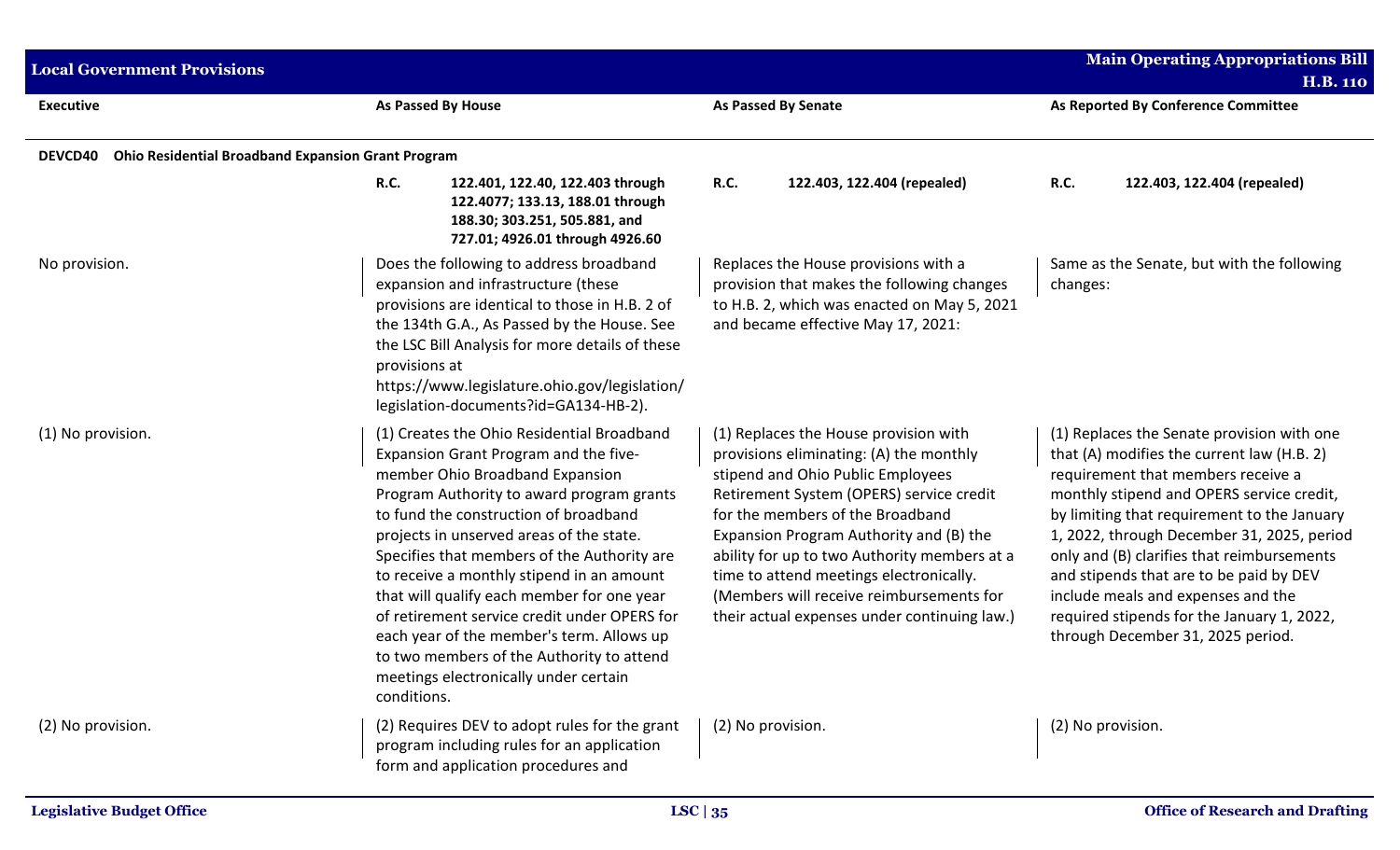| <b>Local Government Provisions</b> |                                                                                                                                                                                                                                                                                                                                                                         | <b>Main Operating Appropriations Bill</b> |                                                        |  |
|------------------------------------|-------------------------------------------------------------------------------------------------------------------------------------------------------------------------------------------------------------------------------------------------------------------------------------------------------------------------------------------------------------------------|-------------------------------------------|--------------------------------------------------------|--|
| <b>Executive</b>                   | As Passed By House                                                                                                                                                                                                                                                                                                                                                      | <b>As Passed By Senate</b>                | <b>H.B. 110</b><br>As Reported By Conference Committee |  |
|                                    | procedures for periodic program grant<br>disbursements. Requires DEV, in<br>consultation with the Authority, to establish<br>a weighted scoring system to evaluate and<br>select applications for program grants and<br>make it available on its website.                                                                                                               |                                           |                                                        |  |
| (3) No provision.                  | (3) Requires DEV to publish certain grant<br>program and application information on its<br>website. Requires DEV to accept, receive,<br>and review applications for program grants<br>and send completed applications to the<br>Authority for review and award of program<br>grant money for eligible projects.                                                         | (3) No provision.                         | (3) No provision.                                      |  |
| (4) No provision.                  | (4) Requires up to 30% of the program grant<br>to be disbursed before project construction<br>begins, up to 60% of the program grant to<br>be disbursed periodically over the course of<br>the project construction according to DEV<br>rules, and the remaining portion to be<br>disbursed not later than 60 days after<br>notification that construction is complete. | (4) No provision.                         | (4) No provision.                                      |  |
| (5) No provision.                  | (5) Requires a broadband provider to<br>construct last mile broadband infrastructure<br>after receiving a program grant award.                                                                                                                                                                                                                                          | (5) No provision.                         | (5) No provision.                                      |  |
| (6) No provision.                  | (6) Permits a board of county<br>commissioners, by resolution, to request<br>DEV to solicit applications from broadband<br>providers for program grants for eligible<br>projects in the municipal corporations and<br>townships of the county.                                                                                                                          | (6) No provision.                         | (6) No provision.                                      |  |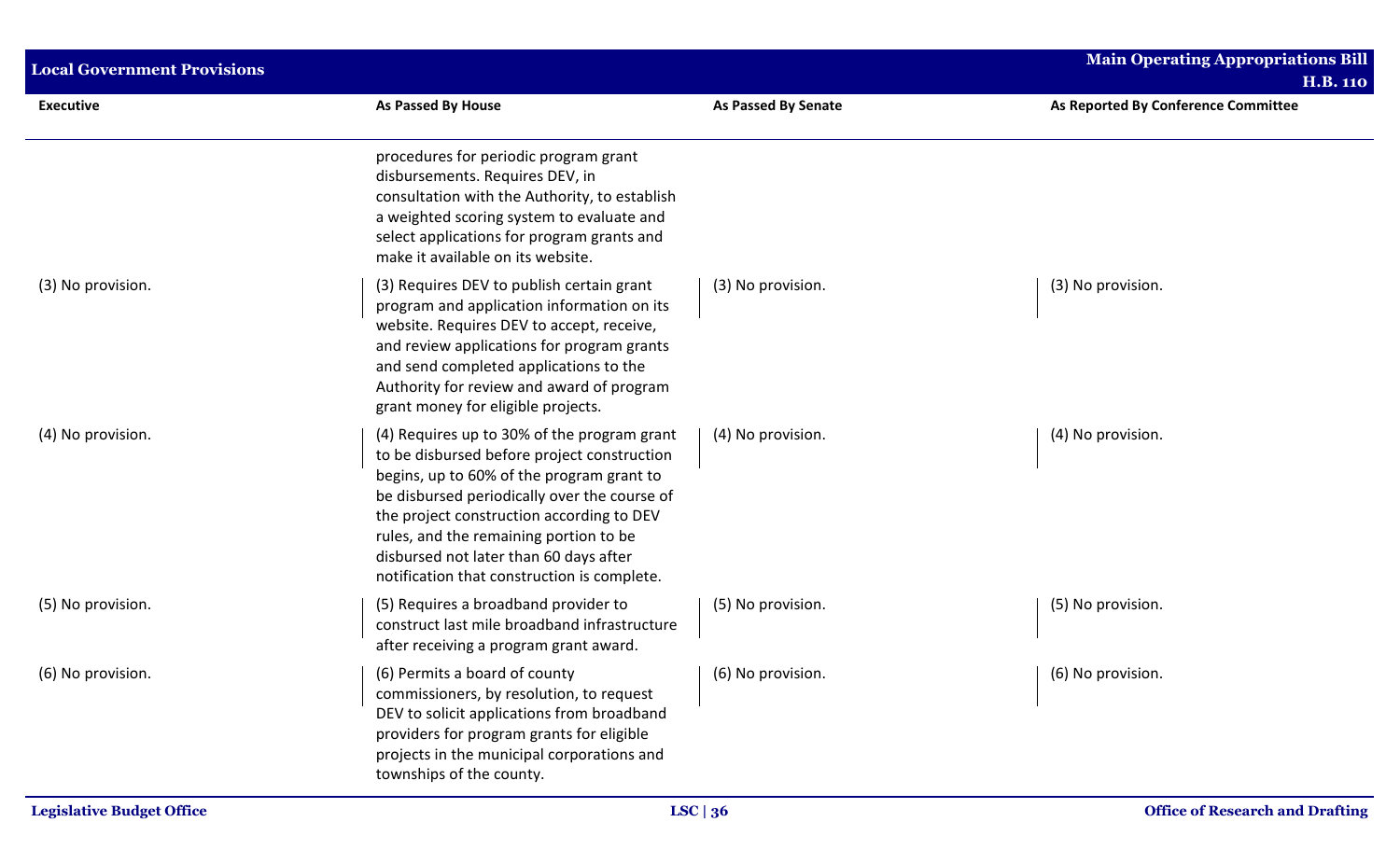| <b>Local Government Provisions</b> |                                                                                                                                                                                                                                                                                                                                          |                            | <b>Main Operating Appropriations Bill</b><br><b>H.B. 110</b> |
|------------------------------------|------------------------------------------------------------------------------------------------------------------------------------------------------------------------------------------------------------------------------------------------------------------------------------------------------------------------------------------|----------------------------|--------------------------------------------------------------|
| <b>Executive</b>                   | <b>As Passed By House</b>                                                                                                                                                                                                                                                                                                                | <b>As Passed By Senate</b> | As Reported By Conference Committee                          |
| (7) No provision.                  | (7) Permits a challenging provider to<br>challenge, in writing, all or part of a<br>completed application for a program grant<br>not later than 65 days (or longer if an<br>extension is granted) after the close of the<br>submission period (or extension period).                                                                     | (7) No provision.          | (7) No provision.                                            |
| (8) No provision.                  | (8) Permits a broadband provider to enter<br>into an arrangement to designate video<br>service provider fees remitted by the<br>provider for contribution towards an eligible<br>project's broadband funding gap under<br>certain circumstances.                                                                                         | (8) No provision.          | (8) No provision.                                            |
| (9) No provision.                  | (9) Permits a municipal corporation, county,<br>or township to fund a portion of the<br>broadband funding gap for an eligible<br>project through a property tax assessment<br>made by the municipal corporation, county,<br>or township.                                                                                                 | (9) No provision.          | (9) No provision.                                            |
| (10) No provision.                 | (10) Permits DEV to withhold payments for<br>failure to meet at least the minimum<br>broadband service speeds required under<br>the bill until the speeds are achieved.<br>Permits DEV to require the broadband<br>provider to refund state and local<br>government funds if the provider fails to<br>cure the identified noncompliance. | (10) No provision.         | (10) No provision.                                           |
| (11) No provision.                 | (11) Requires each broadband provider that<br>receives a program grant to submit progress<br>and certain other reports.                                                                                                                                                                                                                  | (11) No provision.         | (11) No provision.                                           |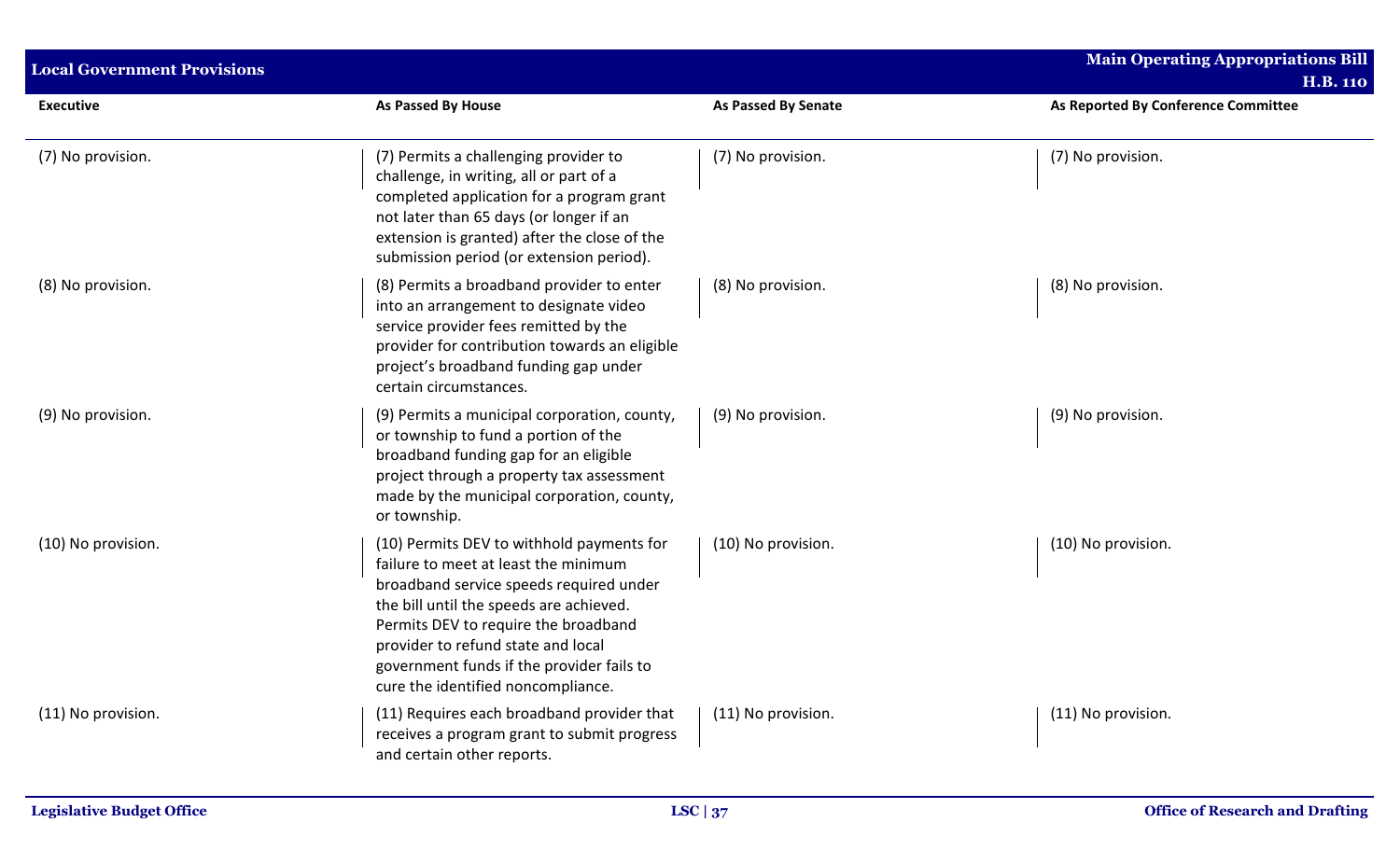| <b>Local Government Provisions</b> |                                                                                                                                                                                                                                                                                                                                                                                                 |                                                                                                                                                                                                                                                                                         | <b>Main Operating Appropriations Bill</b><br><b>H.B. 110</b>                                                                                                                                                        |  |
|------------------------------------|-------------------------------------------------------------------------------------------------------------------------------------------------------------------------------------------------------------------------------------------------------------------------------------------------------------------------------------------------------------------------------------------------|-----------------------------------------------------------------------------------------------------------------------------------------------------------------------------------------------------------------------------------------------------------------------------------------|---------------------------------------------------------------------------------------------------------------------------------------------------------------------------------------------------------------------|--|
| <b>Executive</b>                   | As Passed By House                                                                                                                                                                                                                                                                                                                                                                              | <b>As Passed By Senate</b>                                                                                                                                                                                                                                                              | As Reported By Conference Committee                                                                                                                                                                                 |  |
| (12) No provision.                 | (12) Requires the Authority to complete an<br>annual report that evaluates the grant<br>program's success on DEV's website and to<br>provide the report to the Governor and the<br>General Assembly by December 1 each year.                                                                                                                                                                    | (12) No provision.                                                                                                                                                                                                                                                                      | (12) No provision.                                                                                                                                                                                                  |  |
| (13) No provision.                 | (13) Expands the use of electric cooperative<br>easements for the provision of broadband<br>service and creates a process for addressing<br>damages to servient estates (land burdened<br>by an easement).                                                                                                                                                                                      | (13) No provision.                                                                                                                                                                                                                                                                      | (13) No provision.                                                                                                                                                                                                  |  |
| (14) No provision.                 | (14) Establishes a process for granting<br>broadband providers, telecommunication<br>service providers, video service providers,<br>and wireless service providers access to<br>electric cooperatives pole facilities through<br>pole attachments.                                                                                                                                              | (14) No provision.                                                                                                                                                                                                                                                                      | (14) No provision.                                                                                                                                                                                                  |  |
|                                    | Fiscal effect: The bill appropriates \$170.0<br>million in FY 2022 and \$20.0 million in FY<br>2023 under DPF Ohio Residential<br><b>Broadband Expansion Grant Program Fund</b><br>(Fund 5XU0) line item 195567, Residential<br><b>Broadband Expansion Grants, to awards</b><br>grants under the Ohio Residential<br><b>Broadband Expansion Grant Program. See</b><br>also DEVCD41 and OBMCD39. | <b>Fiscal effect: The Senate bill removes the</b><br>appropriations for the program contained<br>in the House version. The Senate bill also<br>reduces administrative costs by eliminating<br>the stipends for the members of the Ohio<br><b>Broadband Expansion Program Authority.</b> | Fiscal effect: The bill provides \$230.0<br>million in FY 2022 and \$20.0 million in FY<br>2023 for the program under Fund 5GTO line<br>item 195550, Broadband Development<br>Grants. See also DEVCD41 and OBMCD69. |  |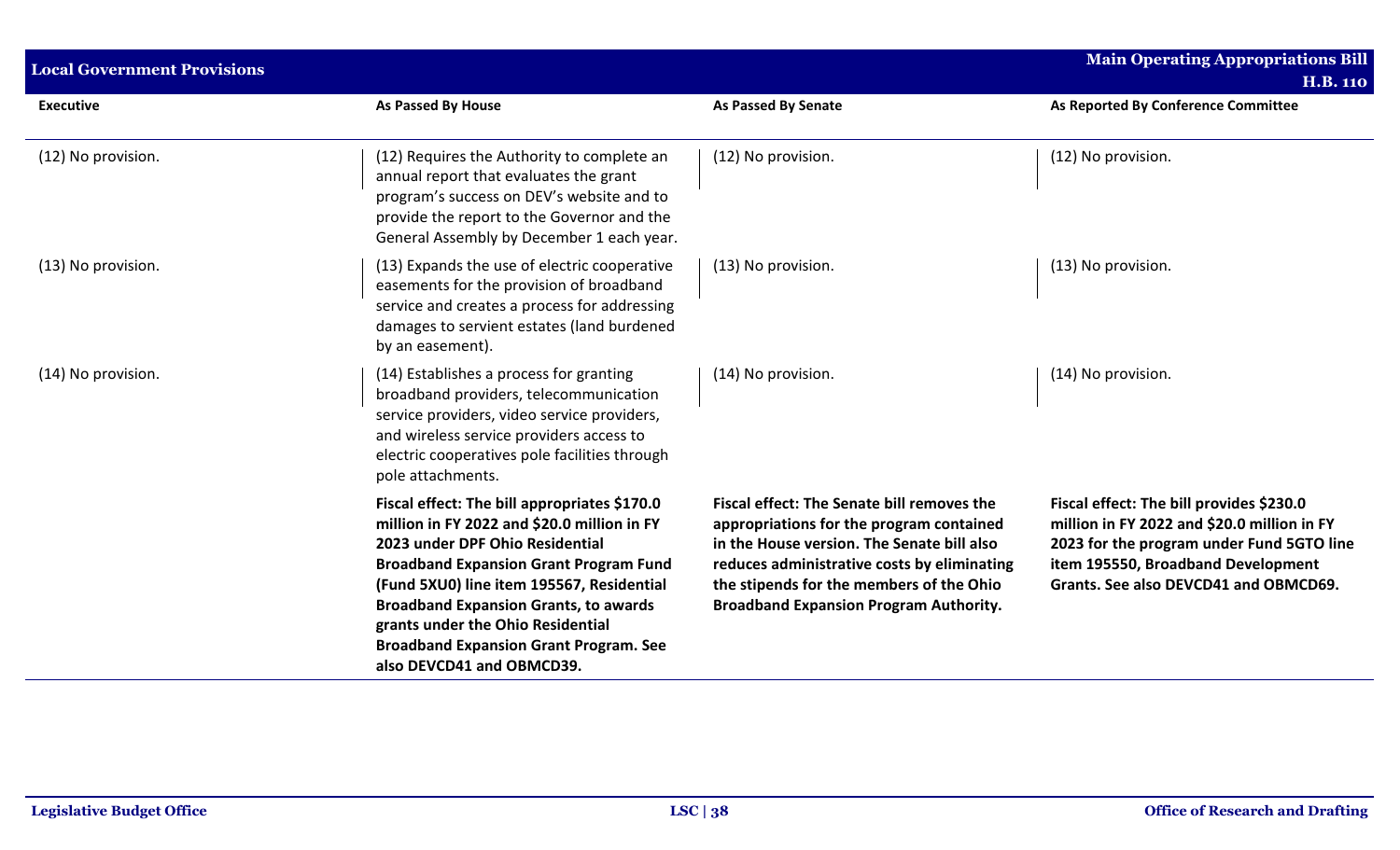| <b>Local Government Provisions</b> |                                                                                      |                            |                                                                                                                                                                                                                                                                                                                |             | <b>Main Operating Appropriations Bill</b><br><b>H.B. 110</b>                                                            |
|------------------------------------|--------------------------------------------------------------------------------------|----------------------------|----------------------------------------------------------------------------------------------------------------------------------------------------------------------------------------------------------------------------------------------------------------------------------------------------------------|-------------|-------------------------------------------------------------------------------------------------------------------------|
| <b>Executive</b>                   | As Passed By House                                                                   | <b>As Passed By Senate</b> |                                                                                                                                                                                                                                                                                                                |             | As Reported By Conference Committee                                                                                     |
|                                    | DOHCD50 Drug overdose fatality review committees; suicide fatality review committees |                            |                                                                                                                                                                                                                                                                                                                |             |                                                                                                                         |
|                                    |                                                                                      | <b>R.C.</b>                | 121.22, 307.631-307.639, 307.641-<br>307.649, 307.6410, 2151.421,<br>3701.0410, 3701.0411, 4729.80,<br>4729.86, 4731.22                                                                                                                                                                                        | <b>R.C.</b> | 121.22, 307.631-307.639, 307.641-<br>307.649, 307.6410, 2151.421,<br>3701.0410, 3701.0411, 4729.80,<br>4729.86, 4731.22 |
| No provision.                      | No provision.                                                                        |                            | Authorizes the establishment of both of the<br>following to review drug overdose and<br>opioid-involved deaths or suicide deaths<br>occurring in the county or region: (1) county<br>or regional drug overdose fatality review<br>committees and (2) county or regional<br>suicide fatality review committees. |             | Same as the Senate.                                                                                                     |
| No provision.                      | No provision.                                                                        |                            | Authorizes the establishment of a hybrid<br>committee rather than two separate<br>committees in order to review the deaths.                                                                                                                                                                                    |             | Same as the Senate.                                                                                                     |
| No provision.                      | No provision.                                                                        | ODH.                       | Requires each review committee that is<br>established to collect certain information<br>concerning the deaths, review the<br>information, and submit annual reports to                                                                                                                                         |             | Same as the Senate.                                                                                                     |
| No provision.                      | No provision.                                                                        | committee.                 | Requires specified individuals or entities that<br>provided services to a person whose death is<br>reviewed by a committee to submit<br>summary sheets of information to the                                                                                                                                   |             | Same as the Senate.                                                                                                     |
| No provision.                      | No provision.                                                                        |                            | Provides that records presented to a review<br>committee, statements made by committee<br>members, committee work products, and<br>data submitted to ODH, other than annual<br>reports, are confidential and to be used by                                                                                     |             | Same as the Senate.                                                                                                     |
| <b>Legislative Budget Office</b>   |                                                                                      | LSC $ 39$                  |                                                                                                                                                                                                                                                                                                                |             | <b>Office of Research and Drafting</b>                                                                                  |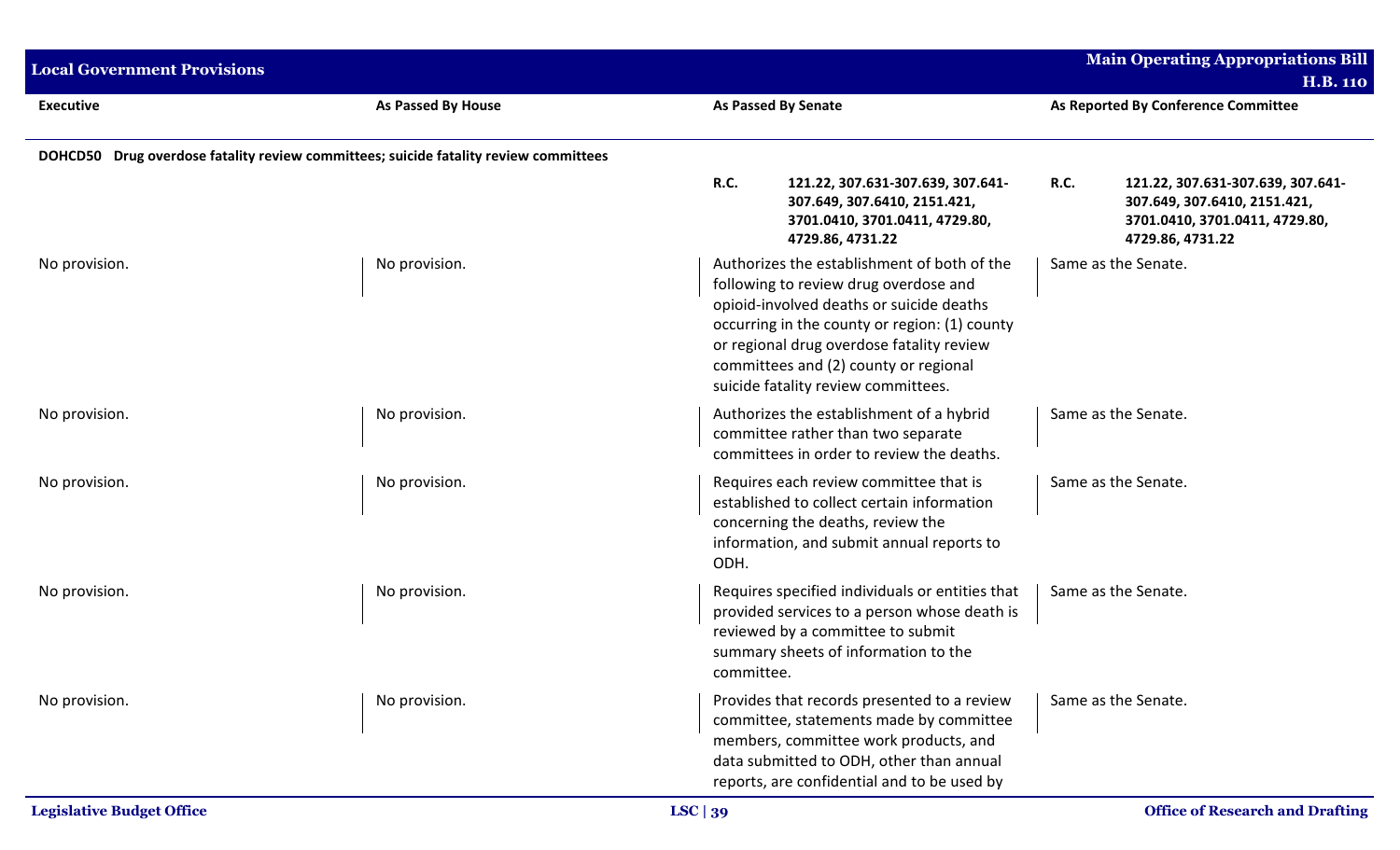| <b>Local Government Provisions</b> |                  |                                                                                                                                                                                                                                                                                                                                 |             |                                                                                                                                                                                                                                                                                                               |             | <b>Main Operating Appropriations Bill</b>        |
|------------------------------------|------------------|---------------------------------------------------------------------------------------------------------------------------------------------------------------------------------------------------------------------------------------------------------------------------------------------------------------------------------|-------------|---------------------------------------------------------------------------------------------------------------------------------------------------------------------------------------------------------------------------------------------------------------------------------------------------------------|-------------|--------------------------------------------------|
|                                    |                  |                                                                                                                                                                                                                                                                                                                                 |             |                                                                                                                                                                                                                                                                                                               |             | <b>H.B. 110</b>                                  |
| <b>Executive</b>                   |                  | As Passed By House                                                                                                                                                                                                                                                                                                              |             | As Passed By Senate                                                                                                                                                                                                                                                                                           |             | As Reported By Conference Committee              |
|                                    |                  |                                                                                                                                                                                                                                                                                                                                 |             | the review committee, its members, and<br>ODH only in the exercise of the committee's<br>or ODH's proper functions.                                                                                                                                                                                           |             |                                                  |
| No provision.                      | No provision.    |                                                                                                                                                                                                                                                                                                                                 |             | Grants immunity from civil liability to<br>committee members and any individual or<br>entity providing information to a committee.                                                                                                                                                                            |             | Same as the Senate.                              |
| No provision.                      | No provision.    |                                                                                                                                                                                                                                                                                                                                 |             | Requires ODH to adopt rules establishing<br>procedures for a committee to follow in<br>conducting reviews of deaths.                                                                                                                                                                                          |             | Same as the Senate.                              |
|                                    |                  |                                                                                                                                                                                                                                                                                                                                 | rules.      | <b>Fiscal effect: Counties that choose to</b><br>establish review committees may<br>experience an increase in costs, as well as<br>local boards of health, and other<br>participating local public entities. ODH may<br>also experience an increase in costs to<br>prescribe and collect reports and to adopt |             | Fiscal effect: Same as the Senate.               |
| DOHCD40 City health districts      |                  |                                                                                                                                                                                                                                                                                                                                 |             |                                                                                                                                                                                                                                                                                                               |             |                                                  |
|                                    | <b>R.C.</b>      | 3709.01, 3709.012, 3709.052,<br>3709.06, 3709.07                                                                                                                                                                                                                                                                                | <b>R.C.</b> | 3701.13, 3709.012, 3709.052,<br>3709.06, 3709.07                                                                                                                                                                                                                                                              | <b>R.C.</b> | 3701.13, 3709.012, 3709.052,<br>3709.06, 3709.07 |
| No provision.                      | health district. | Requires each city with a population less<br>than 50,000 served by a board of health of a<br>city health district to complete a study<br>evaluating the efficiency and effectiveness<br>of merging with the general health district<br>that includes the city for the administration<br>of health affairs in the merged general |             | Same as the House, but exempts from the<br>requirements a city health district that is<br>either accredited or in the process of<br>applying for accreditation and receives it by<br>December 31, 2025.                                                                                                       |             | Same as the Senate.                              |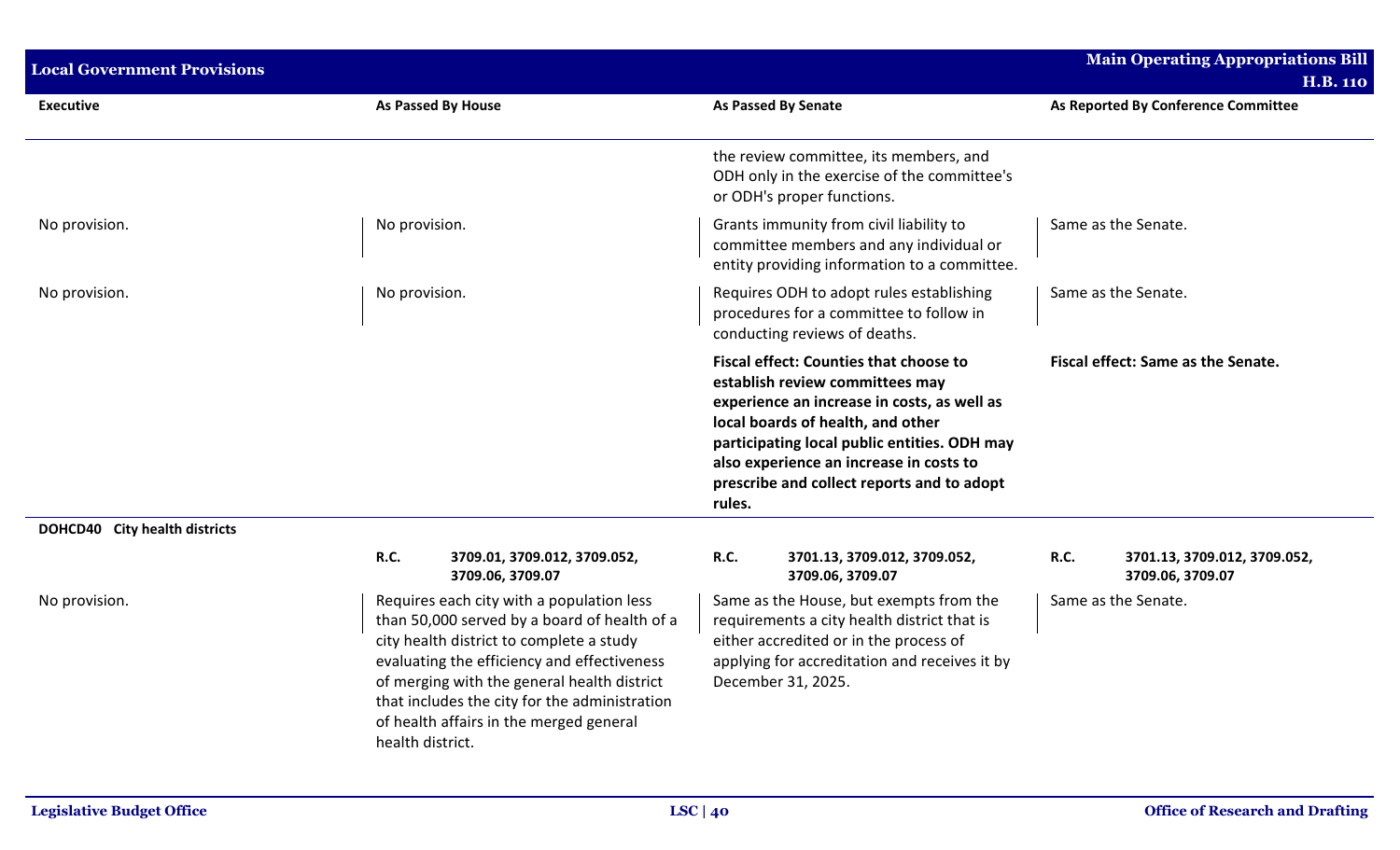| <b>Local Government Provisions</b> |                                                                                                                                                                                                                                                                                                                                                                                                                                         |                                                                                                                                                                                                                                                                                                                                                 | <b>Main Operating Appropriations Bill</b><br><b>H.B. 110</b>                                                                                                                                                                                                                                                                                                                                                                                     |
|------------------------------------|-----------------------------------------------------------------------------------------------------------------------------------------------------------------------------------------------------------------------------------------------------------------------------------------------------------------------------------------------------------------------------------------------------------------------------------------|-------------------------------------------------------------------------------------------------------------------------------------------------------------------------------------------------------------------------------------------------------------------------------------------------------------------------------------------------|--------------------------------------------------------------------------------------------------------------------------------------------------------------------------------------------------------------------------------------------------------------------------------------------------------------------------------------------------------------------------------------------------------------------------------------------------|
| <b>Executive</b>                   | <b>As Passed By House</b>                                                                                                                                                                                                                                                                                                                                                                                                               | As Passed By Senate                                                                                                                                                                                                                                                                                                                             | As Reported By Conference Committee                                                                                                                                                                                                                                                                                                                                                                                                              |
| No provision.                      | Requires the Director of Health, in<br>consultation with the Auditor of State, to<br>develop criteria to be used in determining<br>whether a merger is advisable and requires<br>the city to conduct its evaluation using the<br>developed criteria.                                                                                                                                                                                    | Same as the House.                                                                                                                                                                                                                                                                                                                              | Same as the House, but removes the<br>provision requiring the Director of Health to<br>consult with the Auditor of State when<br>developing the criteria.                                                                                                                                                                                                                                                                                        |
| No provision.                      | Requires the city's chief executive, if the<br>study indicates that a merger is advisable, to<br>enter into a contract with the district<br>advisory council for the general health<br>district that includes the city for the<br>administration of health affairs in the<br>merged general health district, unless the<br>applicable district advisory council for the<br>general health district delays the merger for<br>good cause. | Same as the House.                                                                                                                                                                                                                                                                                                                              | Same as the House.                                                                                                                                                                                                                                                                                                                                                                                                                               |
|                                    | <b>Fiscal effect: ODH and the Auditor of State</b><br>may experience an increase in<br>administrative costs. Costs to conduct the<br>studies may be covered under a \$6.0<br>million earmark in FY 2022 from GRF<br>appropriation item 440413, Local Health<br>Departments (see DOHCD10). Any other<br>impacts will depend on the study results.                                                                                        | <b>Fiscal effect: Affected local health</b><br>departments will experience an increase in<br>costs to conduct the studies. The cost of<br>these studies is unknown at this time. Any<br>other impacts will depend on the study<br>results. Additionally, ODH and the Auditor<br>of State may experience an increase in<br>administrative costs. | <b>Fiscal effect: Affected local health</b><br>departments will experience an increase in<br>costs to conduct the studies. The cost of<br>these studies is unknown at this time. Any<br>other impacts will depend on the study<br>results. Additionally, ODH may experience<br>an increase in administrative costs. The bill<br>requires ODH to use up to \$6.0 million in<br>existing nonGRF funds in FY 2022 for the<br>studies (see DOHCD10). |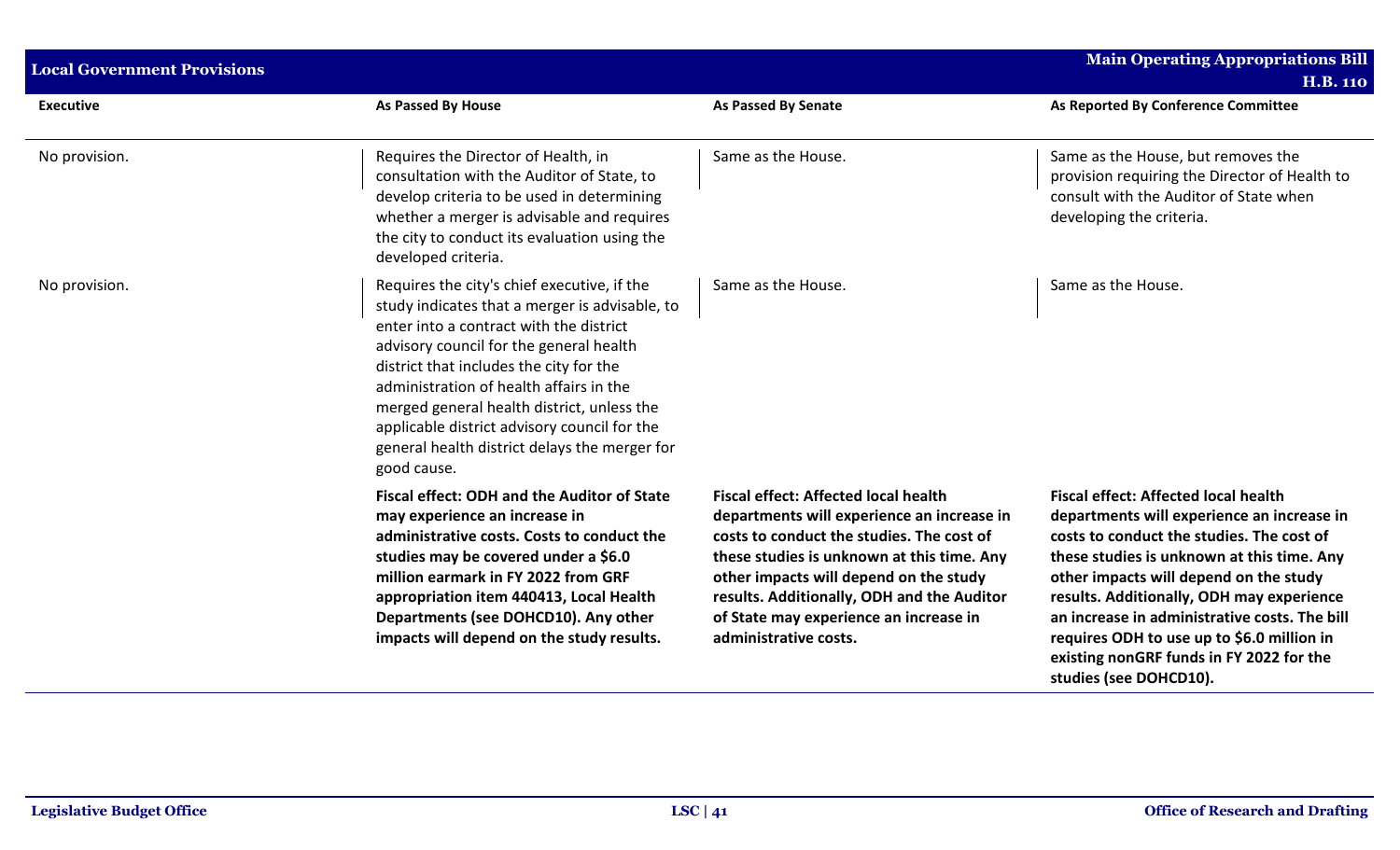| <b>Local Government Provisions</b>                                                                                                                                                                                                                                                                             |                    |                                              | <b>Main Operating Appropriations Bill</b><br><b>H.B. 110</b> |
|----------------------------------------------------------------------------------------------------------------------------------------------------------------------------------------------------------------------------------------------------------------------------------------------------------------|--------------------|----------------------------------------------|--------------------------------------------------------------|
| <b>Executive</b>                                                                                                                                                                                                                                                                                               | As Passed By House | As Passed By Senate                          | As Reported By Conference Committee                          |
| DOHCD9<br>Combined health district property tax authority                                                                                                                                                                                                                                                      |                    |                                              |                                                              |
| <b>R.C.</b><br>3709.291                                                                                                                                                                                                                                                                                        |                    | <b>R.C.</b><br>3709.291                      |                                                              |
| Authorizes combined health districts to levy<br>property tax, with voter approval, for<br>operating expenses.                                                                                                                                                                                                  | No provision.      | Same as the Executive.                       | No provision.                                                |
| Fiscal effect: Potential increase in<br>administrative costs to county boards of<br>elections, as well as a potential gain in tax<br>revenue for boards of health of a combined<br>health district if a new tax levy is approved.<br>According to ODH, this could facilitate local<br>health district mergers. |                    | <b>Fiscal effect: Same as the Executive.</b> |                                                              |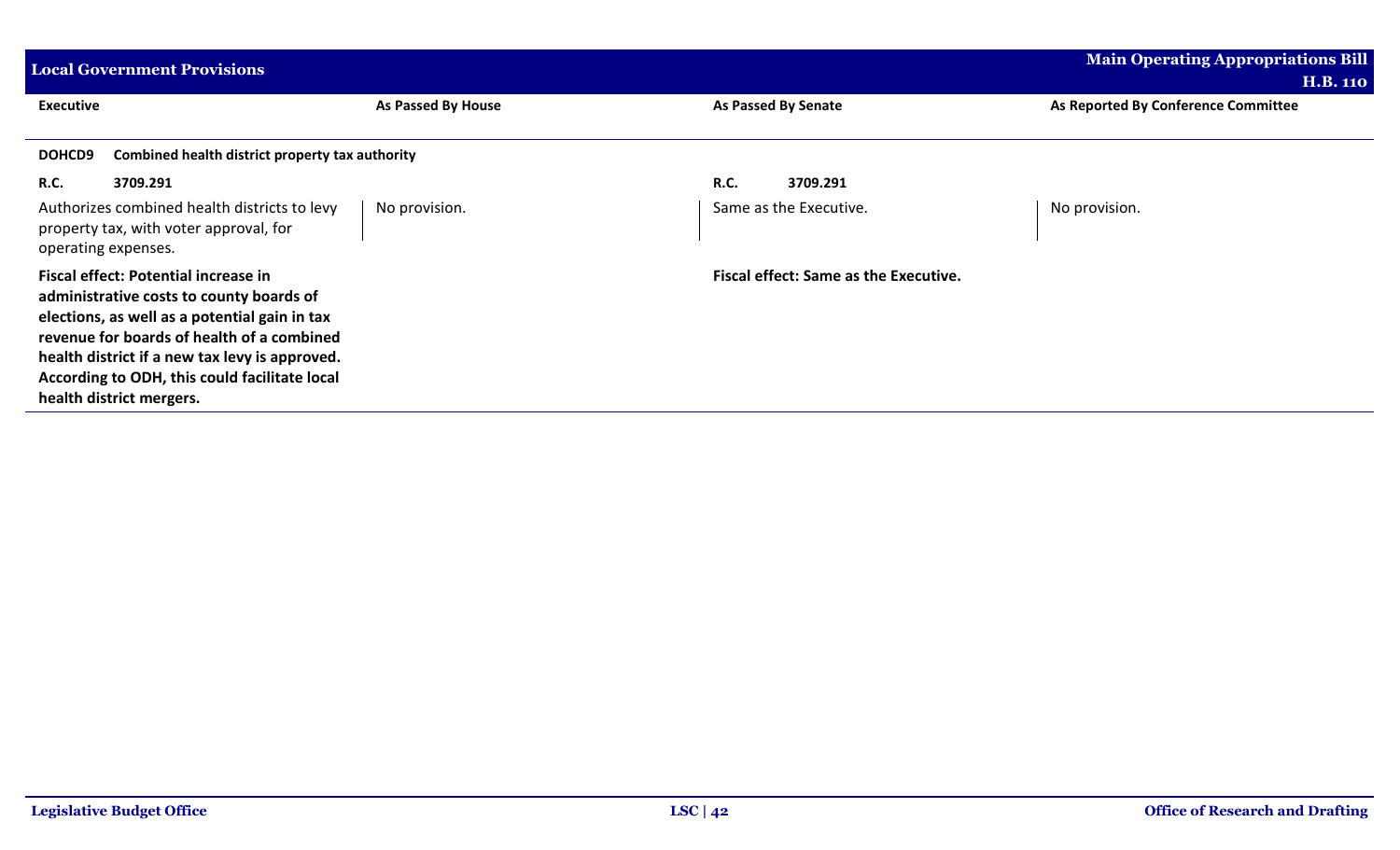| <b>Local Government Provisions</b>                                                                                                                                                                                                                                                                                   |                                             |                                      | <b>Main Operating Appropriations Bill</b><br><b>H.B. 110</b> |
|----------------------------------------------------------------------------------------------------------------------------------------------------------------------------------------------------------------------------------------------------------------------------------------------------------------------|---------------------------------------------|--------------------------------------|--------------------------------------------------------------|
| <b>Executive</b>                                                                                                                                                                                                                                                                                                     | <b>As Passed By House</b>                   | <b>As Passed By Senate</b>           | As Reported By Conference Committee                          |
| JFSCD40<br><b>Voluntary participation agreements</b>                                                                                                                                                                                                                                                                 |                                             |                                      |                                                              |
| <b>R.C.</b><br>5101.1412, 2151.451-2151.453                                                                                                                                                                                                                                                                          | <b>R.C.</b><br>5101.1412, 2151.451-2151.453 | R.C.<br>5101.1412, 2151.451-2151.453 | R.C.<br>5101.1412, 2151.451-2151.453                         |
| Rewords the mandate for ODJFS or its<br>representative to seek judicial<br>determination regarding an emancipated<br>young adult's (EYA's) best interest to<br>"petition the court for and obtain a judicial<br>determination," rather than "seek approval<br>from the court."                                       | Same as the Executive.                      | Same as the Executive.               | Same as the Executive.                                       |
| Explicitly associates petitioning and<br>obtaining that determination with<br>maintaining the EYA's Title IV-E eligibility.                                                                                                                                                                                          | Same as the Executive.                      | Same as the Executive.               | Same as the Executive.                                       |
| Changes the annual court determination<br>requirement regarding reasonable efforts to<br>finalize a permanency plan for EYA<br>independence to remove the focus on a<br>permanency plan that addresses only ODJFS'<br>or its representative's efforts to prepare the<br>EYA for independence.                        | Same as the Executive.                      | Same as the Executive.               | Same as the Executive.                                       |
| Eliminates the remedy that an EYA loses<br>eligibility for continued care and placement<br>with ODJFS or its representative under a<br>voluntary participation agreement (VPA) if a<br>court determines 180 days after the VPA<br>becomes effective that the placement does<br>not serve the person's best interest. | Same as the Executive.                      | Same as the Executive.               | Same as the Executive.                                       |
| Requires federal payments for foster care be<br>suspended if the best interest and<br>reasonable efforts determinations are not                                                                                                                                                                                      | Same as the Executive.                      | Same as the Executive.               | Same as the Executive.                                       |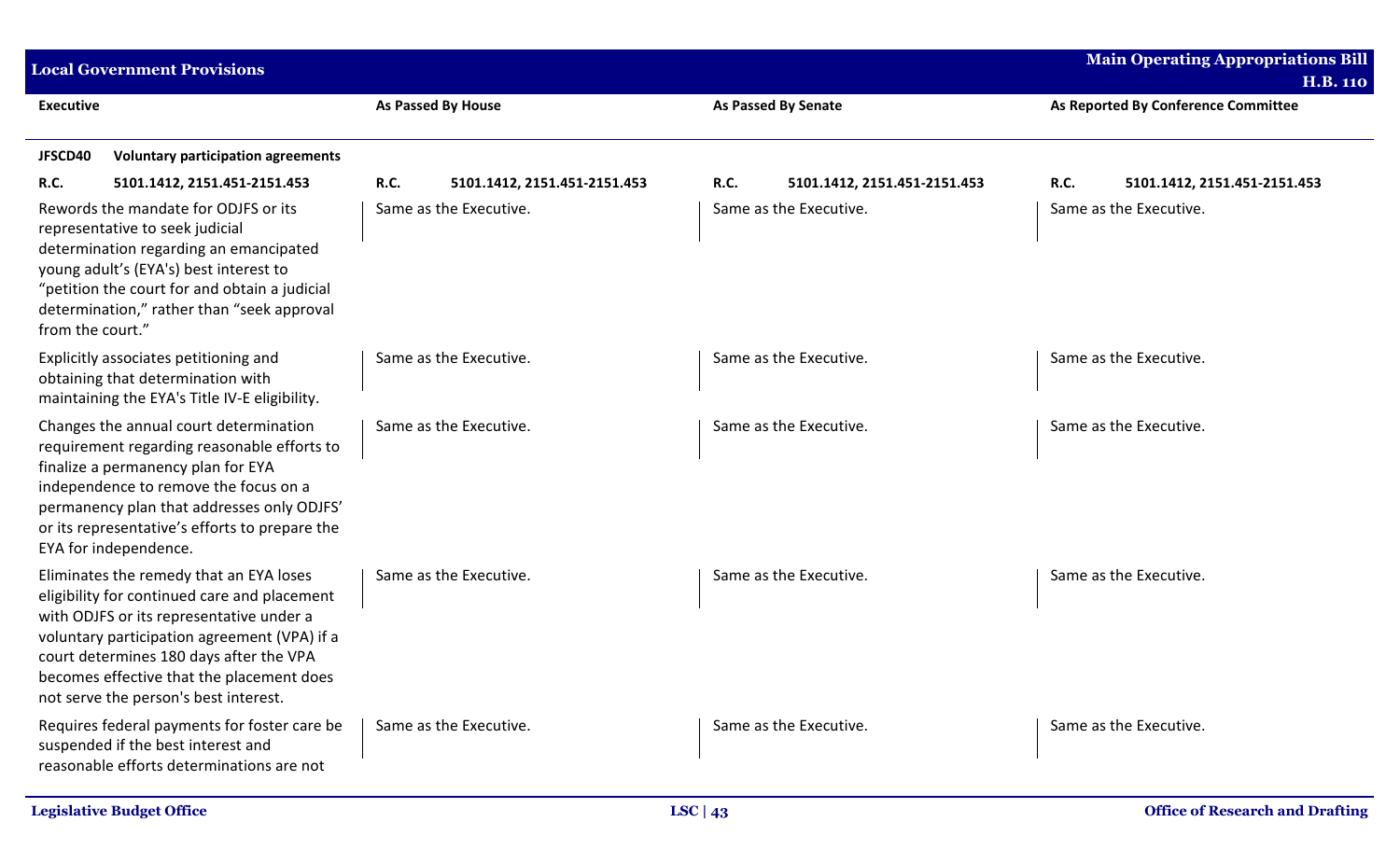| <b>Local Government Provisions</b>                                                                                                                                                                                                                                                                                                                                                       |                            |                            | <b>Main Operating Appropriations Bill</b><br><b>H.B. 110</b> |
|------------------------------------------------------------------------------------------------------------------------------------------------------------------------------------------------------------------------------------------------------------------------------------------------------------------------------------------------------------------------------------------|----------------------------|----------------------------|--------------------------------------------------------------|
| <b>Executive</b>                                                                                                                                                                                                                                                                                                                                                                         | As Passed By House         | <b>As Passed By Senate</b> | As Reported By Conference Committee                          |
| timely made.                                                                                                                                                                                                                                                                                                                                                                             |                            |                            |                                                              |
| Revises elements of the permanency plan<br>determination that a court must make, as<br>follows:                                                                                                                                                                                                                                                                                          | Same as the Executive.     | Same as the Executive.     | Same as the Executive.                                       |
| (1) 12 months after the VPA's effective date<br>(instead of 12 months after the date it is<br>signed as current law states).                                                                                                                                                                                                                                                             | (1) Same as the Executive. | (1) Same as the Executive. | (1) Same as the Executive.                                   |
| (2) At least once every 12 months after the<br>first determination, rather than simply<br>"annually."                                                                                                                                                                                                                                                                                    | (2) Same as the Executive. | (2) Same as the Executive. | (2) Same as the Executive.                                   |
| (3) Characterizes the determination as<br>concerning that ODJFS or its representative<br>made reasonable efforts (instead of the<br>passive "whether reasonable efforts have<br>been made" as current law states) to finalize<br>a permanency plan to prepare the EYA for<br>independence.                                                                                               | (3) Same as the Executive. | (3) Same as the Executive. | (3) Same as the Executive.                                   |
| Expands the juvenile courts that may<br>exercise jurisdiction over an EYA receiving<br>federal foster care payments to include the<br>court of the county the EYA resided in when<br>the EYA's custody, planned permanent living<br>arrangement, or care and placement<br>terminated (current law only gives<br>jurisdiction to the juvenile court of the<br>county the EYA resides in). | Same as the Executive.     | Same as the Executive.     | Same as the Executive.                                       |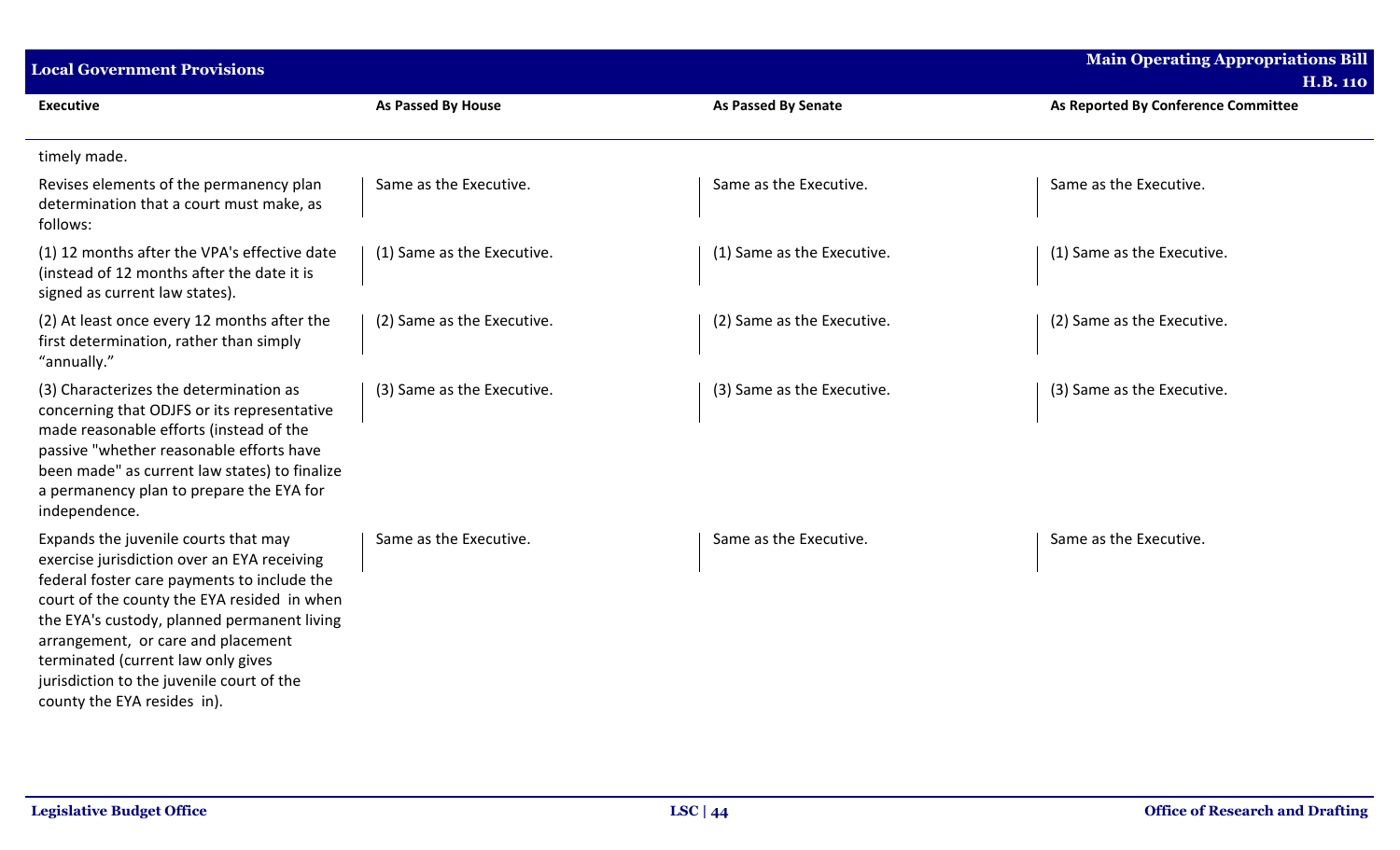| <b>Local Government Provisions</b>                                                                                                                                                                                                                                                                                                                                                                                                                                                                                                                        |                                              |                                                                                                                                                                                                                                                                                              | <b>Main Operating Appropriations Bill</b>    |
|-----------------------------------------------------------------------------------------------------------------------------------------------------------------------------------------------------------------------------------------------------------------------------------------------------------------------------------------------------------------------------------------------------------------------------------------------------------------------------------------------------------------------------------------------------------|----------------------------------------------|----------------------------------------------------------------------------------------------------------------------------------------------------------------------------------------------------------------------------------------------------------------------------------------------|----------------------------------------------|
|                                                                                                                                                                                                                                                                                                                                                                                                                                                                                                                                                           |                                              |                                                                                                                                                                                                                                                                                              | <b>H.B. 110</b>                              |
| <b>Executive</b>                                                                                                                                                                                                                                                                                                                                                                                                                                                                                                                                          | <b>As Passed By House</b>                    | <b>As Passed By Senate</b>                                                                                                                                                                                                                                                                   | As Reported By Conference Committee          |
| <b>Fiscal effect: Requires federal payments for</b><br>foster care be suspended if the best<br>interest and reasonable efforts<br>determinations are not timely made. These<br>changes will allow an EYA to continue to<br>receive funds in cases where the best<br>interest ruling is not received in a timely<br>manner. Currently, if the ruling is not<br>received in time, the EYA is removed from<br>the program and loses title-IV eligibility.<br>This change would allow the EYA to remain<br>in the program and receive support through<br>GRF. | <b>Fiscal effect: Same as the Executive.</b> | <b>Fiscal effect: Same as the Executive.</b>                                                                                                                                                                                                                                                 | <b>Fiscal effect: Same as the Executive.</b> |
| Local workforce development board meetings<br>JFSCD63                                                                                                                                                                                                                                                                                                                                                                                                                                                                                                     |                                              |                                                                                                                                                                                                                                                                                              |                                              |
|                                                                                                                                                                                                                                                                                                                                                                                                                                                                                                                                                           |                                              | <b>R.C.</b><br>6301.06                                                                                                                                                                                                                                                                       | R.C.<br>6301.06                              |
| No provision.                                                                                                                                                                                                                                                                                                                                                                                                                                                                                                                                             | No provision.                                | Allows local workforce development boards<br>to hold meetings by interactive video<br>conference or teleconference (states a<br>preference for interactive video conference).                                                                                                                | Same as the Senate.                          |
| No provision.                                                                                                                                                                                                                                                                                                                                                                                                                                                                                                                                             | No provision.                                | Requires a board that wishes to hold<br>meetings by video conference or<br>teleconference to adopt rules that require<br>the meetings to be conducted in a certain<br>manner and establish a minimum number of<br>members who must be physically present at<br>the primary meeting location. | Same as the Senate.                          |
|                                                                                                                                                                                                                                                                                                                                                                                                                                                                                                                                                           |                                              | <b>Fiscal effect: Possible savings for local</b><br>workforce development boards if<br>teleconference results in savings (e.g. travel<br>costs).                                                                                                                                             | Fiscal effect: Same as the Senate.           |
| <b>Legislative Budget Office</b>                                                                                                                                                                                                                                                                                                                                                                                                                                                                                                                          |                                              | LSC   $45$                                                                                                                                                                                                                                                                                   | <b>Office of Research and Drafting</b>       |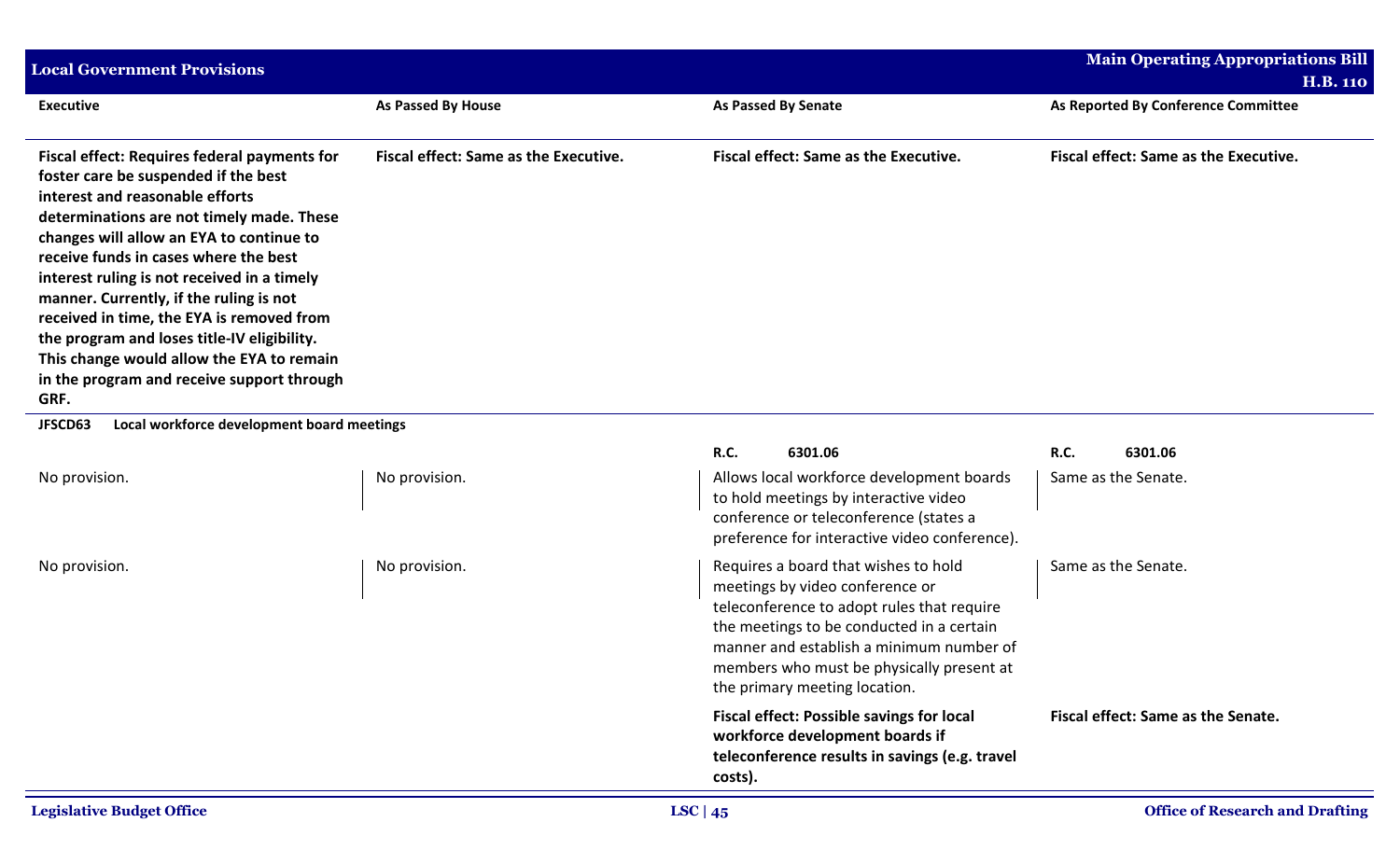| <b>Local Government Provisions</b>                                                                                                                                                                                                                                                                                                                                |                                                                                                                                                                                                                                                |                            | <b>Main Operating Appropriations Bill</b><br><b>H.B. 110</b> |
|-------------------------------------------------------------------------------------------------------------------------------------------------------------------------------------------------------------------------------------------------------------------------------------------------------------------------------------------------------------------|------------------------------------------------------------------------------------------------------------------------------------------------------------------------------------------------------------------------------------------------|----------------------------|--------------------------------------------------------------|
| <b>Executive</b>                                                                                                                                                                                                                                                                                                                                                  | <b>As Passed By House</b>                                                                                                                                                                                                                      | <b>As Passed By Senate</b> | As Reported By Conference Committee                          |
| DPSCD35<br>Minimum age to sell tobacco products                                                                                                                                                                                                                                                                                                                   |                                                                                                                                                                                                                                                |                            |                                                              |
| <b>R.C.</b><br>2927.02                                                                                                                                                                                                                                                                                                                                            | <b>R.C.</b><br>2927.02                                                                                                                                                                                                                         |                            |                                                              |
| Expands the offense of illegal distribution of<br>tobacco products to additionally prohibit<br>tobacco businesses from permitting an<br>employee under 18 years of age to sell<br>tobacco products. Makes the penalty for a<br>first violation of the prohibition a fourth<br>degree misdemeanor, and a third degree<br>misdemeanor for any subsequent violation. | Same as the Executive.                                                                                                                                                                                                                         | No provision.              | No provision.                                                |
| Fiscal effect: Potential increase in annual<br>operating costs for county and municipal<br>criminal justice systems to prosecute and<br>sanction violators, and a related annual<br>revenue gain in court costs and fees, and<br>fines distributed between the state and<br>subdivisions.                                                                         | <b>Fiscal effect: Same as the Executive.</b>                                                                                                                                                                                                   |                            |                                                              |
| Registration tax and fee waiver for amusement ride owners<br><b>DPSCD55</b>                                                                                                                                                                                                                                                                                       |                                                                                                                                                                                                                                                |                            |                                                              |
|                                                                                                                                                                                                                                                                                                                                                                   | 745.10<br>Section:                                                                                                                                                                                                                             |                            | 745.10<br>Section:                                           |
| (1) No provision.                                                                                                                                                                                                                                                                                                                                                 | (1) Waives vehicle and trailer registration<br>taxes and fees, for one year after the<br>effective date of the provision, for an<br>amusement ride owner that was not able to<br>operate the owner's amusement rides in<br>calendar year 2020. | (1) No provision.          | (1) Same as the House.                                       |
| (2) No provision.                                                                                                                                                                                                                                                                                                                                                 | (2) Specifies that the following taxes and<br>fees are included in the waiver: the annual<br>registration tax, any annual registration fees<br>(BMV or alternative fuel vehicle fees), any                                                     | (2) No provision.          | (2) Same as the House.                                       |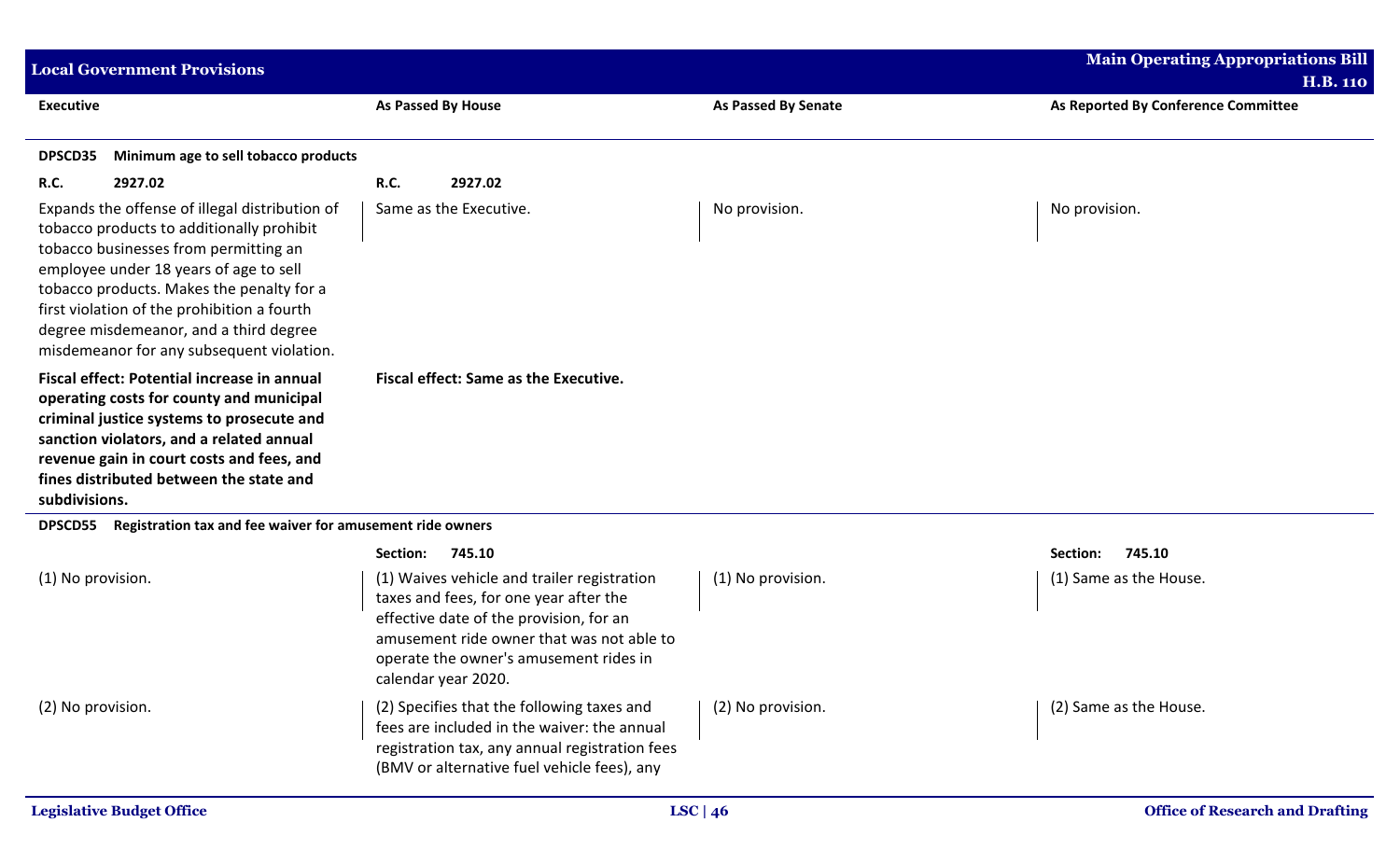| <b>Local Government Provisions</b> |                                                                                                                                                                                                                                                              |                     | <b>Main Operating Appropriations Bill</b> |
|------------------------------------|--------------------------------------------------------------------------------------------------------------------------------------------------------------------------------------------------------------------------------------------------------------|---------------------|-------------------------------------------|
|                                    |                                                                                                                                                                                                                                                              |                     | <b>H.B. 110</b>                           |
| <b>Executive</b>                   | As Passed By House                                                                                                                                                                                                                                           | As Passed By Senate | As Reported By Conference Committee       |
|                                    | local motor vehicle taxes, any license plate<br>fees, and the BMV or deputy registrar<br>service fee.                                                                                                                                                        |                     |                                           |
|                                    | Fiscal effect: Likely no more than minimal<br>one-time loss in registration tax and fee<br>revenue that is collected by the Bureau of<br><b>Motor Vehicles and distributed according</b><br>to statutory formula to the state and<br>political subdivisions. |                     | Fiscal effect: Same as the House.         |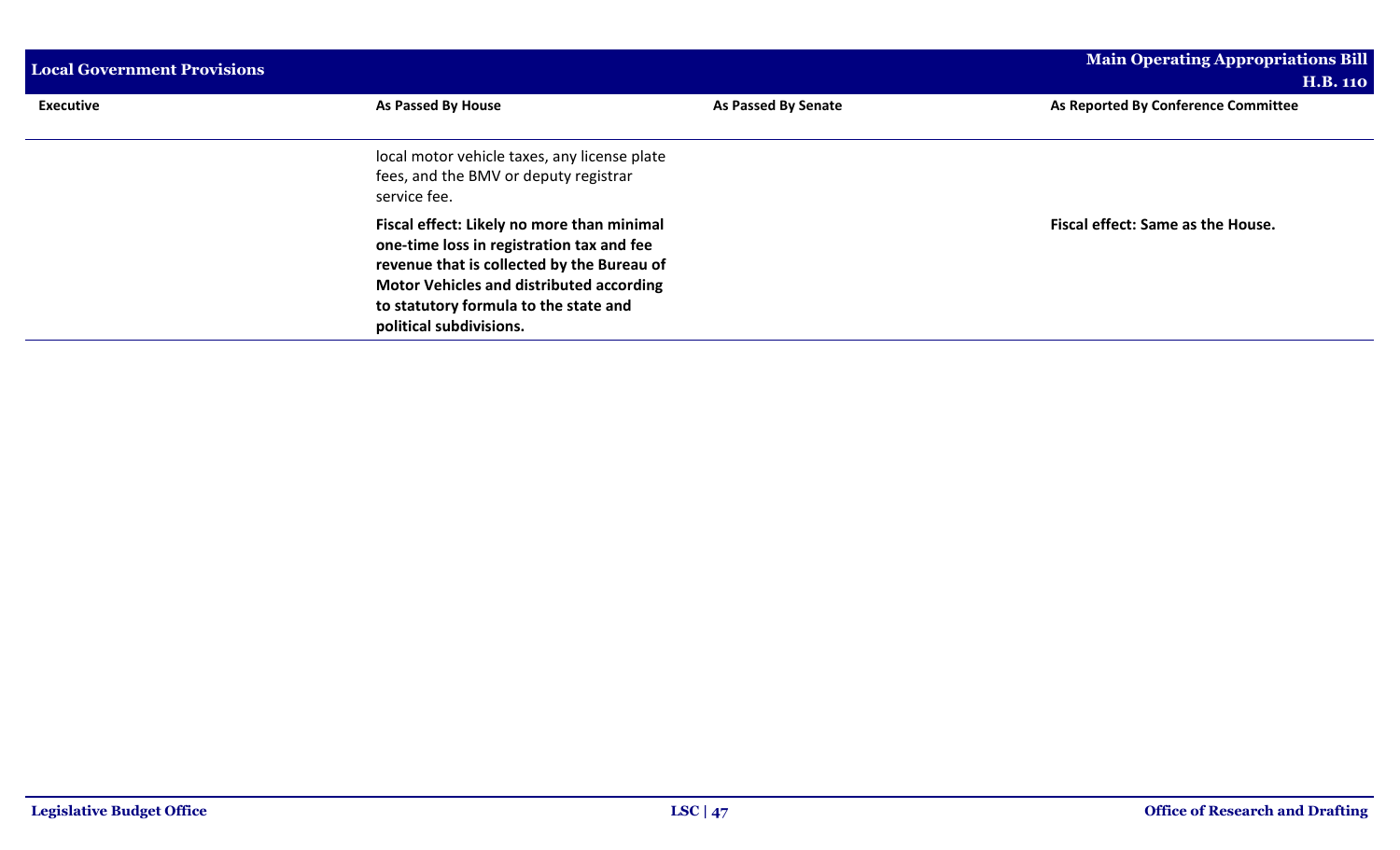| <b>Local Government Provisions</b>                                                                                                                                                                               |                                                                                                                                        |                                                   | <b>Main Operating Appropriations Bill</b>              |
|------------------------------------------------------------------------------------------------------------------------------------------------------------------------------------------------------------------|----------------------------------------------------------------------------------------------------------------------------------------|---------------------------------------------------|--------------------------------------------------------|
| <b>Executive</b>                                                                                                                                                                                                 | As Passed By House                                                                                                                     | As Passed By Senate                               | <b>H.B. 110</b><br>As Reported By Conference Committee |
| Removing outdated law about the Ohio River Valley Facility<br><b>DRCCD14</b>                                                                                                                                     |                                                                                                                                        |                                                   |                                                        |
|                                                                                                                                                                                                                  | <b>R.C.</b><br>307.39, 341.12, 341.121 (repealed)                                                                                      | 307.39, 341.12, 341.121 (repealed)<br><b>R.C.</b> | <b>R.C.</b><br>307.39, 341.12, 341.121 (repealed)      |
| No provision.                                                                                                                                                                                                    | Removes outdated provisions of the Revised<br>Code that allowed Lawrence County to place<br>inmates in the Ohio River Valley Facility. | Same as the House.                                | Same as the House.                                     |
|                                                                                                                                                                                                                  | <b>Fiscal effect: None.</b>                                                                                                            | Fiscal effect: Same as the House.                 | Fiscal effect: Same as the House.                      |
| Community control sanctions, judicial release, and 80% release mechanism<br><b>DRCCD8</b>                                                                                                                        |                                                                                                                                        |                                                   |                                                        |
| <b>R.C.</b><br>2929.15, 2929.20, 2929.25, 2967.19                                                                                                                                                                |                                                                                                                                        |                                                   |                                                        |
| (1) Modifies the existing authorized duration<br>of community control sanctions a court is<br>permitted to impose on an offender for a<br>felony from a maximum of five years for all<br>felonies to:            | (1) No provision.                                                                                                                      | (1) No provision.                                 | (1) No provision.                                      |
| (a) Maximum of five years for first, second,<br>and third degree felonies and felony sex<br>offenses;                                                                                                            | (a) No provision.                                                                                                                      | (a) No provision.                                 | (a) No provision.                                      |
| (b) Maximum of three years for fourth<br>degree felonies that are not felony sex<br>offenses; and                                                                                                                | (b) No provision.                                                                                                                      | (b) No provision.                                 | (b) No provision.                                      |
| (c) Maximum of two years for fifth degree<br>felonies that are not felony sex offenses.                                                                                                                          | (c) No provision.                                                                                                                      | (c) No provision.                                 | (c) No provision.                                      |
| (2) Modifies the existing authorized duration<br>of community control sanctions a court is<br>permitted to impose on an offender for a<br>misdemeanor from a maximum of five years<br>to a maximum of two years. | (2) No provision.                                                                                                                      | (2) No provision.                                 | (2) No provision.                                      |
| (3) Modifies the authorized duration of<br>community control sanctions which a court                                                                                                                             | (3) No provision.                                                                                                                      | (3) No provision.                                 | (3) No provision.                                      |
| <b>Legislative Budget Office</b>                                                                                                                                                                                 |                                                                                                                                        | LSC   $48$                                        | <b>Office of Research and Drafting</b>                 |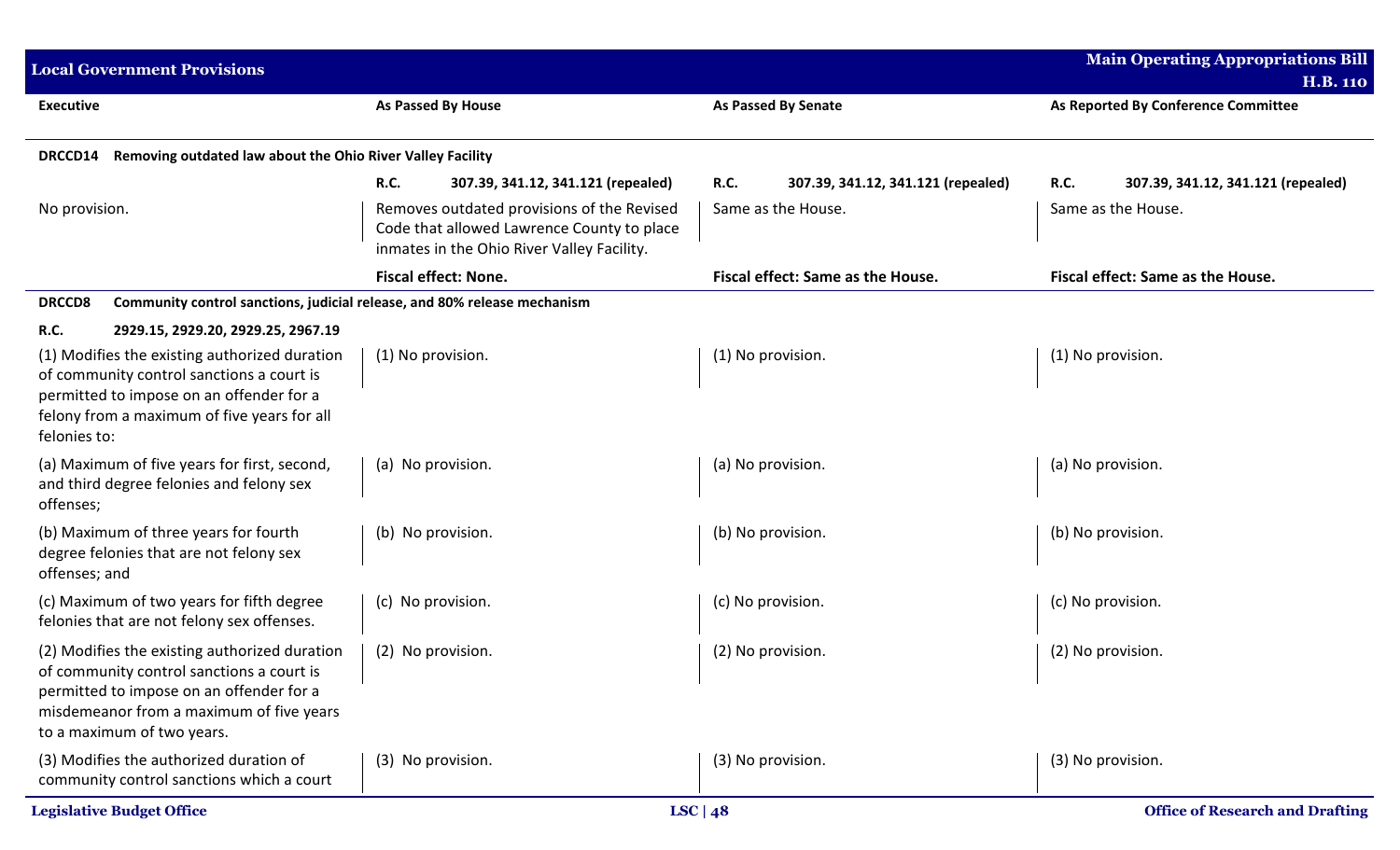| <b>Main Operating Appropriations Bill</b><br><b>Local Government Provisions</b>                                                                                                                                             |                    |                            |                                     |  |  |
|-----------------------------------------------------------------------------------------------------------------------------------------------------------------------------------------------------------------------------|--------------------|----------------------------|-------------------------------------|--|--|
|                                                                                                                                                                                                                             |                    |                            | <b>H.B. 110</b>                     |  |  |
| <b>Executive</b>                                                                                                                                                                                                            | As Passed By House | <b>As Passed By Senate</b> | As Reported By Conference Committee |  |  |
| is permitted to impose on a prisoner<br>released on judicial release or under the<br>80% release mechanism from a maximum of<br>five years for all offenders to:                                                            |                    |                            |                                     |  |  |
| (a) Maximum of five years if the most<br>serious offense from which the release is<br>granted is a first, second, or third degree<br>felony or a felony sex offense;                                                        | (a) No provision.  | (a) No provision.          | (a) No provision.                   |  |  |
| (b) Maximum of three years if the most<br>serious offense from which the release is<br>granted is a fourth degree felony that is not<br>a felony sex offense; and                                                           | (b) No provision.  | (b) No provision.          | (b) No provision.                   |  |  |
| (c) Two years if the most serious offense<br>from which release is granted is a fifth<br>degree felony that is not a felony sex                                                                                             | (c) No provision.  | (c) No provision.          | (c) No provision.                   |  |  |
| Fiscal effect: Administrative cost savings for<br>the state's Adult Parole Authority and<br>county probation departments, as their<br>respective monthly community supervision<br>caseloads will be reduced to some degree. |                    |                            |                                     |  |  |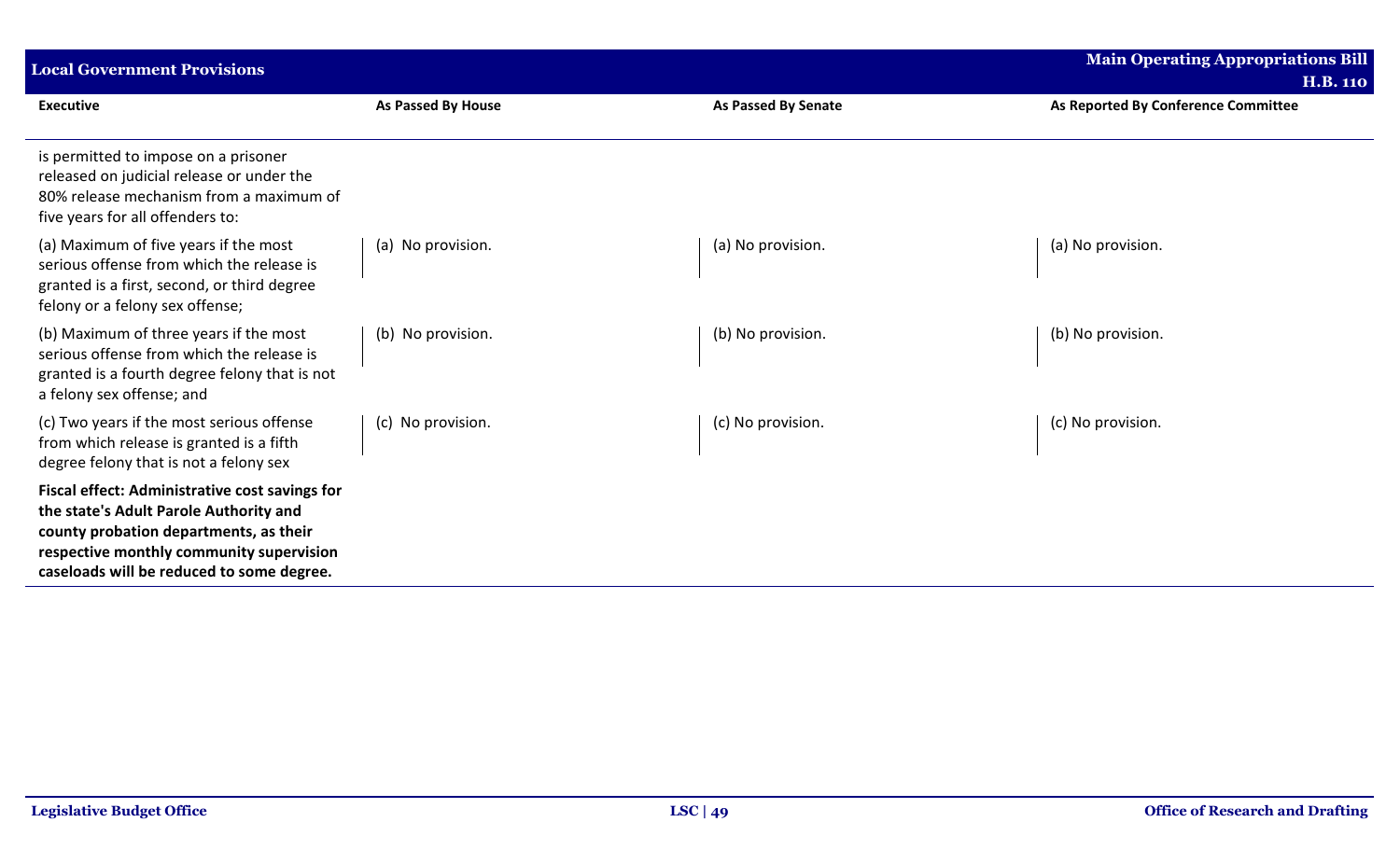| <b>Local Government Provisions</b>                              |                                                                                                                                                                                                                                                                                                                                                              |                                   | <b>Main Operating Appropriations Bill</b> |
|-----------------------------------------------------------------|--------------------------------------------------------------------------------------------------------------------------------------------------------------------------------------------------------------------------------------------------------------------------------------------------------------------------------------------------------------|-----------------------------------|-------------------------------------------|
|                                                                 |                                                                                                                                                                                                                                                                                                                                                              |                                   | <b>H.B. 110</b>                           |
| <b>Executive</b>                                                | <b>As Passed By House</b>                                                                                                                                                                                                                                                                                                                                    | <b>As Passed By Senate</b>        | As Reported By Conference Committee       |
| <b>Property Taxes and Transfer Fees</b>                         |                                                                                                                                                                                                                                                                                                                                                              |                                   |                                           |
| <b>Emergency and police services combined levy</b><br>TAXCD46   |                                                                                                                                                                                                                                                                                                                                                              |                                   |                                           |
|                                                                 | <b>R.C.</b><br>5705.19, Section 803.90                                                                                                                                                                                                                                                                                                                       | R.C.<br>5705.19, Section 803.90   | <b>R.C.</b><br>5705.19, Section 803.90    |
| No provision.                                                   | Authorizes a municipal corporation or a<br>township to permanently impose, with voter<br>approval, a combined levy for fire and<br>emergency medical services (EMS) and<br>police services. (Separate police and<br>fire/EMS levies may already be levied for a<br>continuing period, and combined levies may<br>already be levied for five or fewer years.) | Same as the House.                | Same as the House.                        |
|                                                                 | Fiscal effect: Allows another option for<br>funding local police and fire/EMS services,<br>reducing the number of times levies would<br>need voter approval.                                                                                                                                                                                                 | Fiscal effect: Same as the House. | Fiscal effect: Same as the House.         |
| TAXCD50<br>Property tax exemption for qualified energy projects |                                                                                                                                                                                                                                                                                                                                                              |                                   |                                           |
|                                                                 | 5727.75<br><b>R.C.</b>                                                                                                                                                                                                                                                                                                                                       | 5727.75<br>R.C.                   | <b>R.C.</b><br>5727.75                    |
| No provision.                                                   | Extends, by two years, the deadline by which<br>the owner or lessee of a qualified renewable<br>energy project may apply for a property tax<br>exemption.                                                                                                                                                                                                    | Same as the House.                | Same as the House.                        |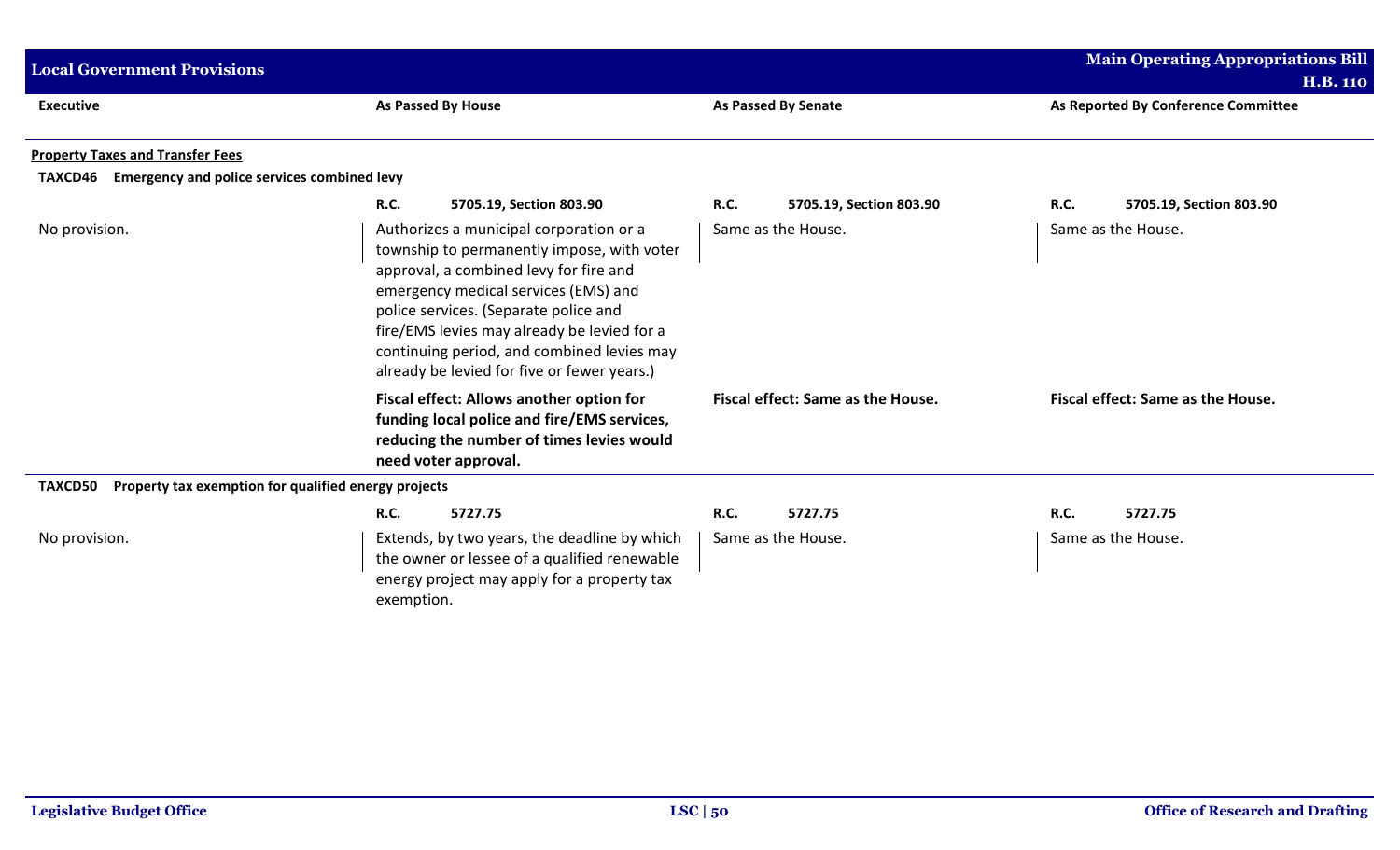| <b>Local Government Provisions</b> |                                                                                                                                                                                                                                                                                                                                                                                                                                                                                                                                                                                                                                                                                                                                                                                                                                                                                                                                                                                                                                                                                                                                                                                                                             |                                   | <b>Main Operating Appropriations Bill</b> |
|------------------------------------|-----------------------------------------------------------------------------------------------------------------------------------------------------------------------------------------------------------------------------------------------------------------------------------------------------------------------------------------------------------------------------------------------------------------------------------------------------------------------------------------------------------------------------------------------------------------------------------------------------------------------------------------------------------------------------------------------------------------------------------------------------------------------------------------------------------------------------------------------------------------------------------------------------------------------------------------------------------------------------------------------------------------------------------------------------------------------------------------------------------------------------------------------------------------------------------------------------------------------------|-----------------------------------|-------------------------------------------|
|                                    |                                                                                                                                                                                                                                                                                                                                                                                                                                                                                                                                                                                                                                                                                                                                                                                                                                                                                                                                                                                                                                                                                                                                                                                                                             |                                   | <b>H.B. 110</b>                           |
| <b>Executive</b>                   | <b>As Passed By House</b>                                                                                                                                                                                                                                                                                                                                                                                                                                                                                                                                                                                                                                                                                                                                                                                                                                                                                                                                                                                                                                                                                                                                                                                                   | <b>As Passed By Senate</b>        | As Reported By Conference Committee       |
|                                    | <b>Fiscal effect: Potential revenue losses to</b><br>school districts and other political<br>subdivisions, though revenue losses to<br>counties are permissive in certain cases, as<br>explained below. The provision applies to<br>prospective renewable energy (e.g., wind<br>and solar) facilities that will newly obtain<br>the property tax exemption for the two-<br>year period, tax year (TY) 2024-TY 2025.<br>Once a renewable energy project qualifies<br>for this certification, it is exempt from<br>taxation in all ensuing tax years. Since this<br>exemption was originally enacted in 2010,<br>the Ohio Development Services Agency has<br>certified more than 60 renewable energy<br>projects. The property tax exemption<br>applies to real and tangible personal<br>property used by the energy facility. If the<br>nameplate capacity of a qualified energy<br>project is 20 megawatts (MW) or greater,<br>the local board of county commissioners<br>must approve its tax-exempt status. In<br>return for this approval, the owner or<br>lessee of an energy project must make a<br>payment in lieu of taxes (or "PILOT")<br>ranging between \$6,000 and \$9,000 per<br>each MW of nameplate capacity. | Fiscal effect: Same as the House. | Fiscal effect: Same as the House.         |

**Other Taxation Provisions**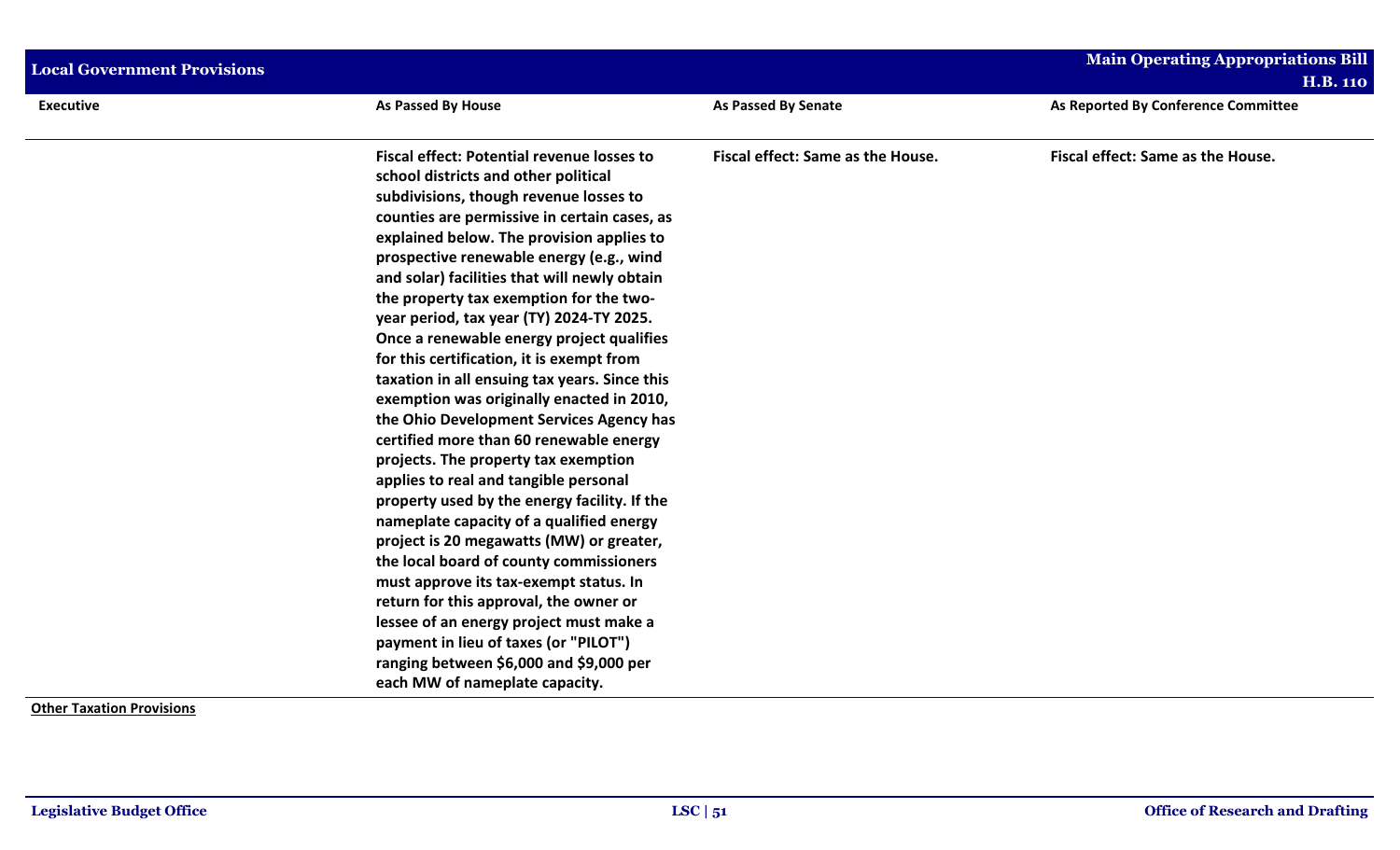| <b>Local Government Provisions</b>                                                                                                                                                                                                                                                                                                                                                                                                                                                                    |                                       |                                       | <b>Main Operating Appropriations Bill</b> |
|-------------------------------------------------------------------------------------------------------------------------------------------------------------------------------------------------------------------------------------------------------------------------------------------------------------------------------------------------------------------------------------------------------------------------------------------------------------------------------------------------------|---------------------------------------|---------------------------------------|-------------------------------------------|
|                                                                                                                                                                                                                                                                                                                                                                                                                                                                                                       |                                       |                                       | <b>H.B. 110</b>                           |
| <b>Executive</b>                                                                                                                                                                                                                                                                                                                                                                                                                                                                                      | As Passed By House                    | <b>As Passed By Senate</b>            | As Reported By Conference Committee       |
| <b>Wireless 9-1-1 Government Assistance Fund distribution</b><br>TAXCD13                                                                                                                                                                                                                                                                                                                                                                                                                              |                                       |                                       |                                           |
| <b>R.C.</b><br>128.55                                                                                                                                                                                                                                                                                                                                                                                                                                                                                 | <b>R.C.</b><br>128.55                 | R.C.<br>128.55                        | R.C.<br>128.55                            |
| Requires the monthly disbursements made<br>by the Tax Commissioner from the Wireless<br>9-1-1 Government Assistance Fund (Fund<br>7093) to county treasurers to be made in the<br>same proportion distributed to that county<br>in the corresponding month of the previous<br>calendar year, instead of the current law<br>disbursements requirement that is based on<br>the same amounts disbursed in the<br>corresponding months in 2013 made by the<br>Public Utilities Commission of Ohio (PUCO). | Same as the Executive.                | Same as the Executive.                | Same as the Executive.                    |
| Requires any shortfall in distributions<br>resulting from the timing of funds received<br>in a previous month to be distributed in the<br>following month. (Under current law, the<br>distribution requirement due to insufficient<br>funds is based on reducing each county's<br>share in proportion to the corresponding<br>month in 2013 until the amount available in<br>Fund 7093 is allocated, and such shortfalls<br>must be remedied in the following month.)                                 | Same as the Executive.                | Same as the Executive.                | Same as the Executive.                    |
| <b>Fiscal effect: None. Total disbursements to</b><br>counties in calendar year (CY) 2020 were<br>the same as the distributions made by<br><b>PUCO in CY 2013.</b>                                                                                                                                                                                                                                                                                                                                    | Fiscal effect: Same as the Executive. | Fiscal effect: Same as the Executive. | Fiscal effect: Same as the Executive.     |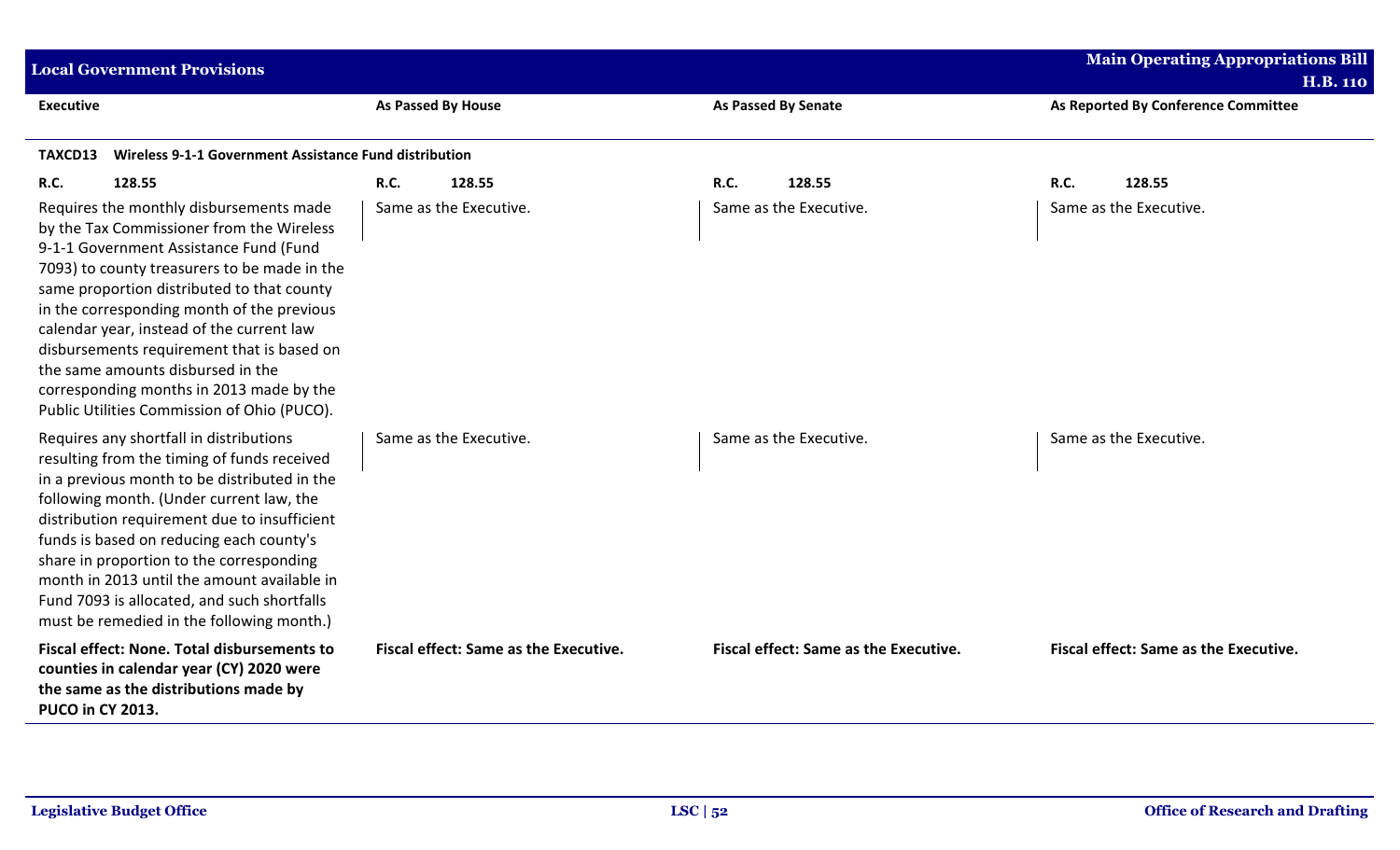| <b>Local Government Provisions</b>                                                            |                                                                                                                                                                                                                                                                                                                                                                                                                      |                                   | <b>Main Operating Appropriations Bill</b><br><b>H.B. 110</b> |  |
|-----------------------------------------------------------------------------------------------|----------------------------------------------------------------------------------------------------------------------------------------------------------------------------------------------------------------------------------------------------------------------------------------------------------------------------------------------------------------------------------------------------------------------|-----------------------------------|--------------------------------------------------------------|--|
| <b>Executive</b>                                                                              | <b>As Passed By House</b>                                                                                                                                                                                                                                                                                                                                                                                            | <b>As Passed By Senate</b>        | As Reported By Conference Committee                          |  |
| Delinquent municipal income tax collection: federal Treasury Offset Program<br><b>TAXCD42</b> |                                                                                                                                                                                                                                                                                                                                                                                                                      |                                   |                                                              |  |
|                                                                                               | <b>R.C.</b><br>131.025                                                                                                                                                                                                                                                                                                                                                                                               | <b>R.C.</b><br>131.025            | <b>R.C.</b><br>131.025                                       |  |
| No provision.                                                                                 | Requires the Attorney General to participate<br>in the federal Treasury Offset Program (TOP)<br>for the collection of past due municipal<br>income taxes to the extent that such taxes<br>qualify for the program.                                                                                                                                                                                                   | Same as the House.                | Same as the House.                                           |  |
| No provision.                                                                                 | Specifies that the Attorney General is the tax<br>administrator with respect to past due<br>municipal income taxes that are certified to<br>the Attorney General for collection solely for<br>the purpose of qualifying for the TOP.                                                                                                                                                                                 | Same as the House.                | Same as the House.                                           |  |
|                                                                                               | Fiscal effect: TOP is a program in which<br>state and federal tax administrators<br>cooperate to collect delinquent taxes.<br>Adding municipal income taxes to the<br>program will increase collections, but likely<br>not by a substantial amount; participation<br>is voluntary for municipalities. Since the<br>state already participates in TOP, additional<br>costs, including AGO costs, would be<br>minimal. | Fiscal effect: Same as the House. | Fiscal effect: Same as the House.                            |  |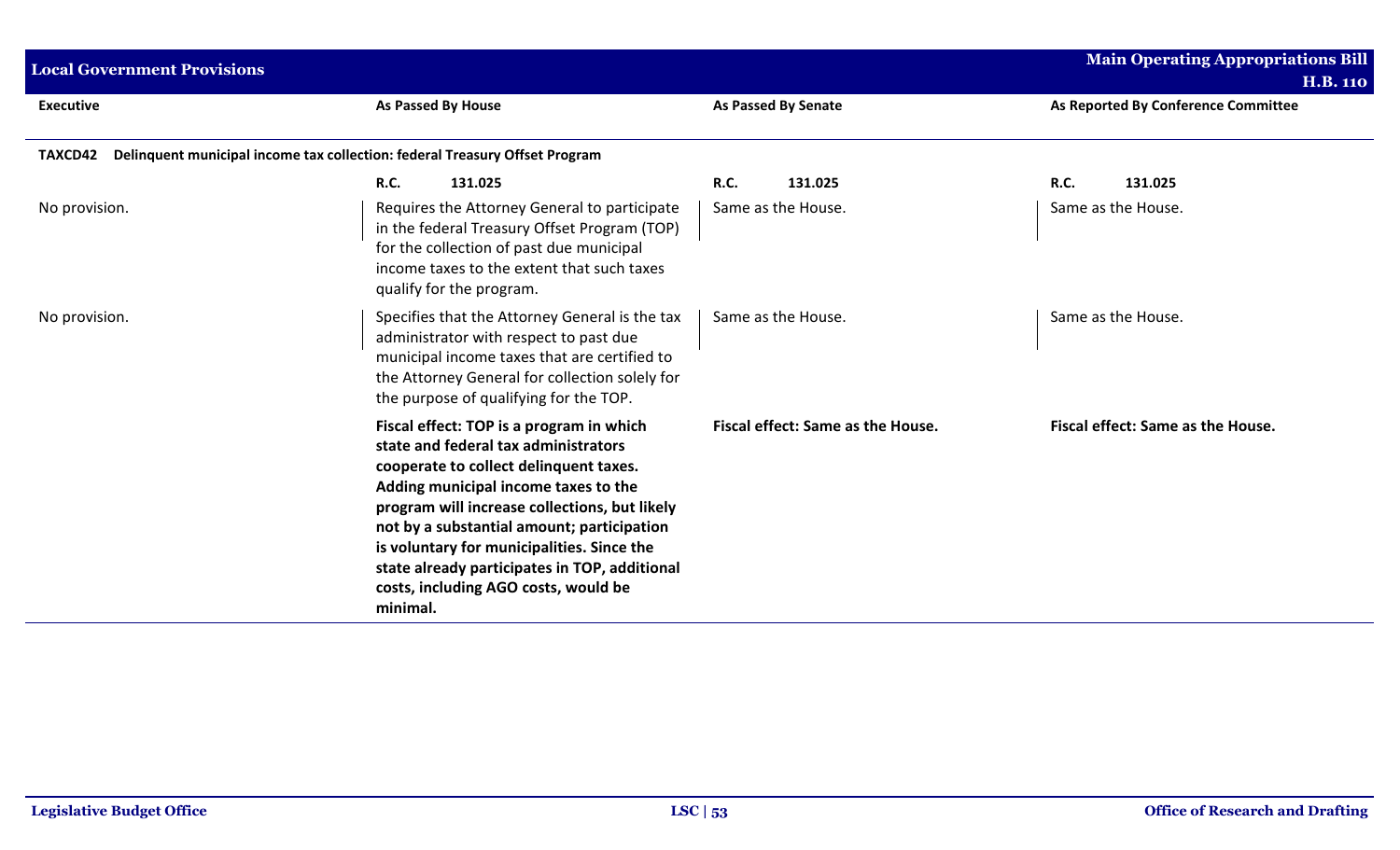|                  | <b>Local Government Provisions</b>                                                                                                                                                                                                                                                                                                                                                                         |                    |                                                           |                            |                                                           |                                     | <b>Main Operating Appropriations Bill</b><br><b>H.B. 110</b> |
|------------------|------------------------------------------------------------------------------------------------------------------------------------------------------------------------------------------------------------------------------------------------------------------------------------------------------------------------------------------------------------------------------------------------------------|--------------------|-----------------------------------------------------------|----------------------------|-----------------------------------------------------------|-------------------------------------|--------------------------------------------------------------|
| <b>Executive</b> |                                                                                                                                                                                                                                                                                                                                                                                                            | As Passed By House |                                                           | <b>As Passed By Senate</b> |                                                           | As Reported By Conference Committee |                                                              |
| TAXCD14          | <b>Estate tax filing and fees</b>                                                                                                                                                                                                                                                                                                                                                                          |                    |                                                           |                            |                                                           |                                     |                                                              |
| <b>R.C.</b>      | 319.54, 321.27, 5731.21, 5731.24,<br>5731.28, and 5731.41                                                                                                                                                                                                                                                                                                                                                  | <b>R.C.</b>        | 319.54, 321.27, 5731.21, 5731.24,<br>5731.28, and 5731.41 | <b>R.C.</b>                | 319.54, 321.27, 5731.21, 5731.24,<br>5731.28, and 5731.41 | R.C.                                | 319.54, 321.27, 5731.21, 5731.24,<br>5731.28, and 5731.41    |
|                  | Makes administrative changes to the<br>repealed estate tax and the fees allowed to<br>officials and agents for collecting the tax.<br>Provides that no estate tax is due for<br>property first discovered after December 31,<br>2021. (The state estate tax was repealed on<br>January 1, 2013, but the tax continues to<br>apply to newly-discovered property of<br>decedents who died before that date.) |                    | Same as the Executive.                                    |                            | Same as the Executive.                                    |                                     | Same as the Executive.                                       |
| governments.     | Fiscal effect: Potential revenue loss is likely<br>negligible; estate tax receipts continue to<br>trickle in since the tax was repealed. In FY<br>2020, receipts were about \$0.5 million;<br>about \$0.1 million was deposited into the<br>GRF and \$0.4 million was the share to local                                                                                                                   |                    | <b>Fiscal effect: Same as the Executive.</b>              |                            | <b>Fiscal effect: Same as the Executive.</b>              |                                     | <b>Fiscal effect: Same as the Executive.</b>                 |